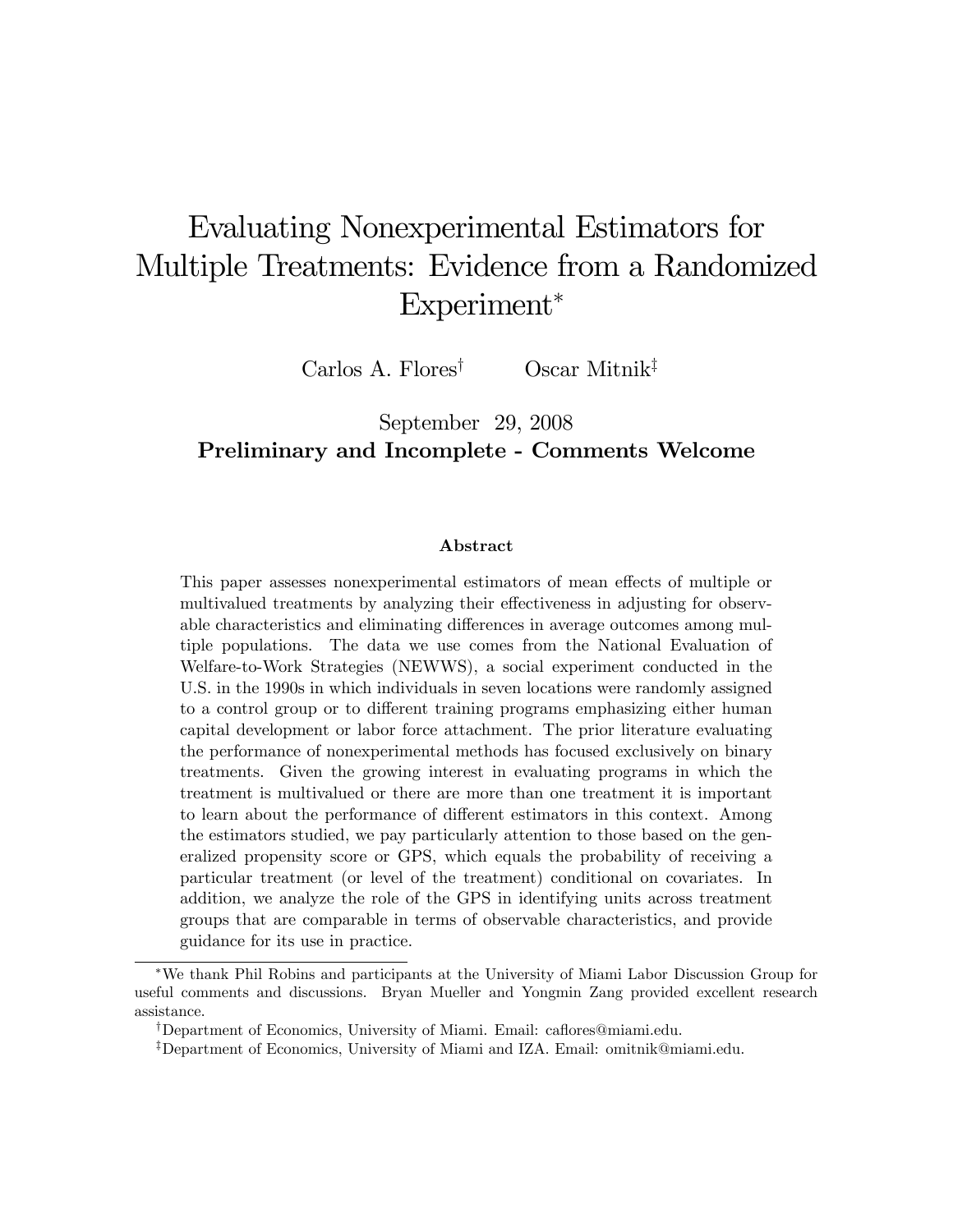# 1 Introduction

Nonexperimental methods are widely used in economics and other disciplines to evaluate government programs and many types of interventions. And, in the absence of an experiment (or infeasibility of conducting one), nonexperimental methods are in many situations the only alternative. Among them, those based on selection on observables or unconfoundedness assumptions play an important role (e.g., Imbens, 2004, 2008; Heckman et al., 1999). Most of the focus on nonexperimental methods in the previous two decades has been on estimation of average treatment effects of a binary treatment or intervention on an outcome. In practice, however, individuals are usually exposed to different doses of the treatment or to more than one treatment. As a result, the focus has recently shifted to developing methods to evaluate such programs. This paper contributes to this literature by assessing the effectiveness of nonexperimental estimators of mean effects for multiple or multivalued treatments in adjusting for observable characteristics and eliminating differences in average outcomes among multiple populations. The data we use comes from the National Evaluation of Welfare-to-Work Strategies (NEWWS), a social experiment conducted in the U.S. in the 1990s in which individuals in seven locations were randomly assigned to a control group or to different training programs emphasizing either human capital development or labor force attachment.

Since the influential paper by Lalonde (1986) many studies have evaluated the performance of different nonexperimental methods (e.g., Heckman and Hotz, 1989; Friedlander and Robins, 1995; Heckman et al., 1997, 1998; Dehejia and Wahba, 1999, 2002; Michalopoulos et al., 2004; Smith and Todd, 2005; Dehejia, 2005). This literature has advanced our understanding of nonexperimental evaluations by specifying conditions under which nonexperimental estimators are more likely to replicate the outcome from a randomized experiment. One of the main conclusions is the importance of comparing "comparable" individuals. For instance, Heckman et al. (1997, 1998ab) stress the importance of comparing treatment and control groups from the same local labor market to which the same questionnaire is administrated, as well as having data on detailed labor market histories. This literature has also highlighted the importance of the propensity score (i.e., the probability of receiving treatment conditional on covari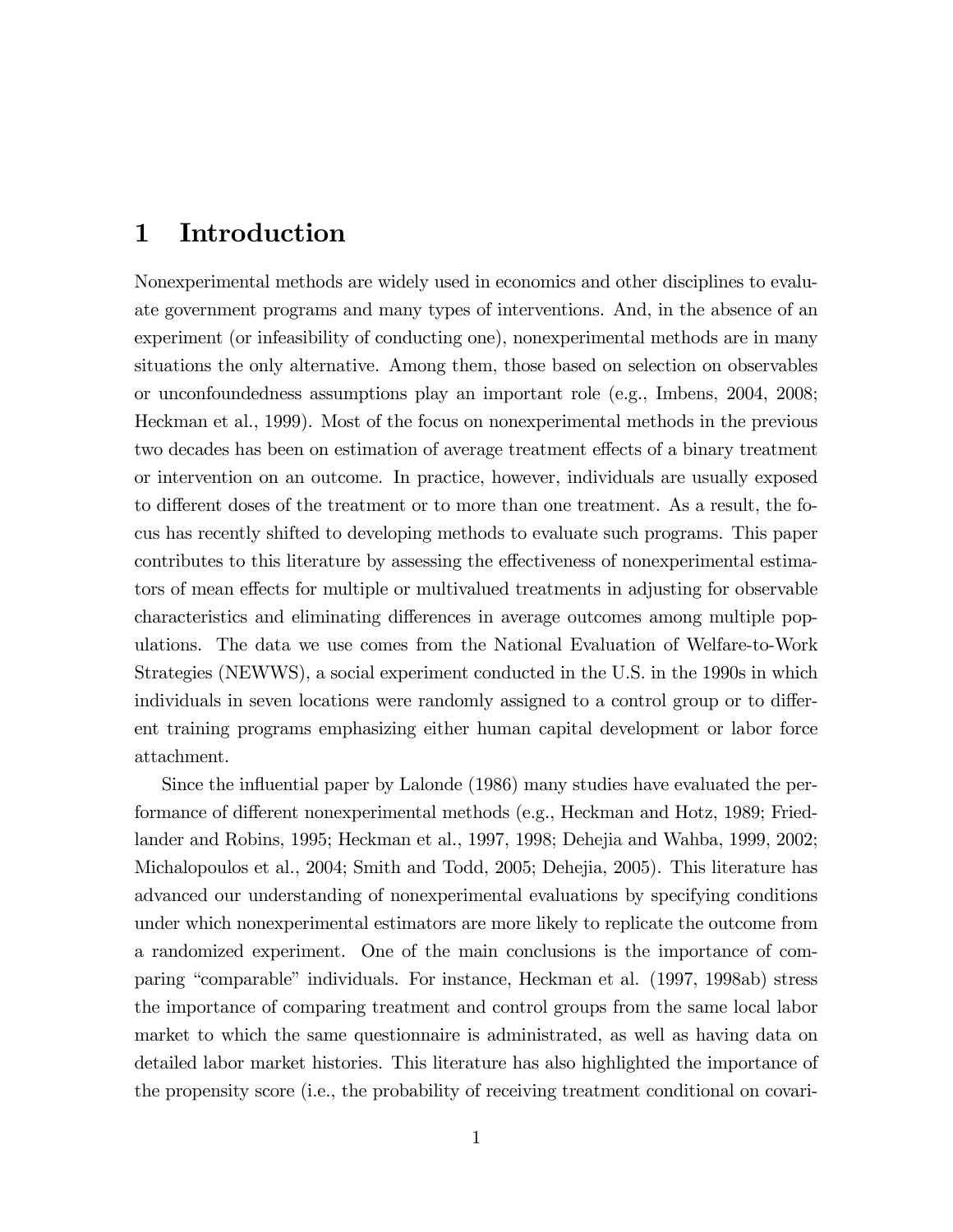ates) to identify regions of the data where treatment and control units are comparable in terms of observed characteristics.

A common characteristic of the current literature evaluating nonexperimental estimators based on a selection-on-observables assumption is its focus on binary treatments: individuals either participate in a program or not. Recently, however, there has been a growing interest in evaluating programs or interventions in which the treatment is multivalued or there are more than one treatment  $(e.g., Behrman et al., 2004; Frölich)$ et al., 2004; Flores-Lagunes et al., 2007; Kluve et al., 2007; Mitnik, 2008), and on different methods to evaluate such programs (e.g., Imbens, 2000; Lechner, 2001; Hirano and Imbens, 2004; Cattaneo, 2007; Flores, 2007). Unfortunately, very little is known about the performance of alternative estimation techniques in terms of reducing the potential selection bias present in nonexperimental evaluation of multiple treatments. To our knowledge, ours is the first study to address this issue.

When the treatment is multivalued or there are more than one treatment we have more parameters of interest than the commonly used average treatment effect (or average treatment effect on the treated) in the binary-treatment case. For instance, one may be interested on pairwise comparisons (e.g., Lechner, 2001), or on finding the level of the treatment (or the particular treatment) that gives the highest average outcome (e.g., Flores, 2007). In this paper, we focus on estimators of what is some times called the dose-response function (although this may not be the most appropriate denomination for non-ordered multi-valued treatments). It gives the average potential outcome over all possible values of the treatment. In other words, it gives the expected potential outcome at all possible values of the treatment for someone randomly chosen from the population. Since in a nonexperimental evaluation the population is selected into different treatment levels, a major task for estimation of the dose-response function is finding individuals that are comparable simultaneously across all treatment levels.

The general approach to evaluate the performance of nonexperimental estimators in the binary-treatment case consists on using data from a randomized experiment and constructing a nonexperimental control group, for instance, from additional data sets (e.g., Lalonde, 1986) or from different locations (e.g., Friedlander and Robins, 1995). The different nonexperimental estimators are then used on the nonexperimental control group and the experimental treated group and, to asses the performance of the estimators, the results are compared against those from the experiment. One could also apply the estimators to the nonexperimental and experimental control groups, in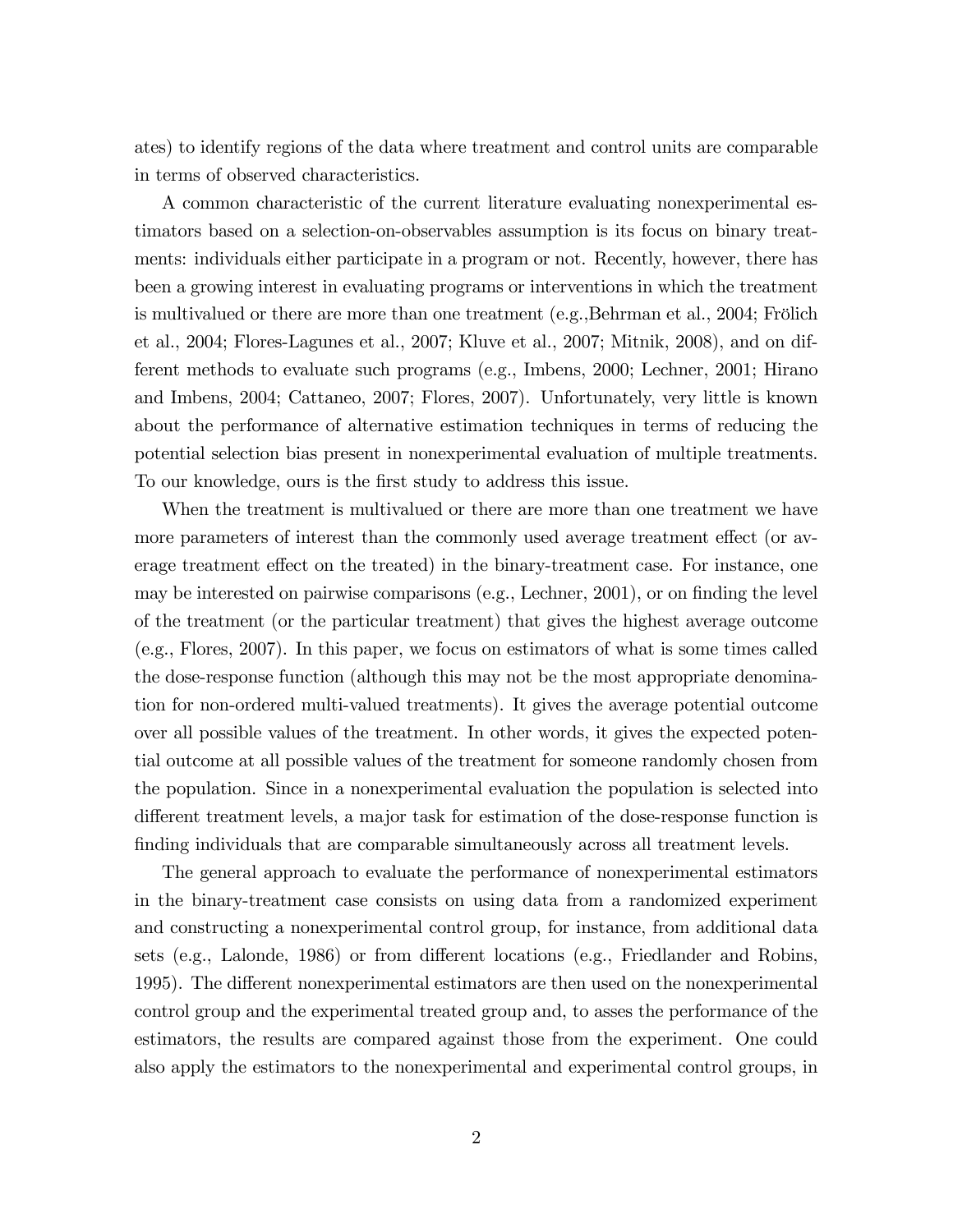which case the benchmark is obtaining a zero treatment effect. A special application of this general approach is Heckman et al. (1997), in which their nonexperimental control group consisted of individuals that (i) were eligible to the program being evaluated (the National Job Training Partnership Act, JTPA) but that did not apply, (ii) resided in the same narrowly defined area as the applicants; and, (iii) were administered the same survey as those in the experiment. As stressed in their paper, having a nonexperimental control group in the same local labor market as those receiving treatment, administering the same questionnaire and having detailed labor market history seem to be key for nonexperimental methods to work properly.

Extending the logic of the prior literature focused on binary treatments, an ideal data for the purpose of evaluating nonexperimental methods of multiple treatments would consist of an experiment in which units are randomized into  $s$  different treatments, with  $s > 2$ . In addition, for each of  $s - 1$  treatments there would be units that self-select into these same treatments but that are otherwise representative of the population in which the experiment took place (e.g., welfare recipients in a given area and time). These units would form the nonexperimental groups. The data would have to contain detailed information on all units (e.g., background characteristics and previous labor market history), and the same data gathering instrument would have been used for all units. In this case, we could take the nonexperimental groups plus one of the experimental groups and, applying (maybe alternative) nonexperimental methods we could compare the results to those from the actual experiment. Unfortunately, such a data is not available to the best of our knowledge, and we resort to a different strategy.

In this paper, we resort to the availability of several control groups in different sites of the NEWWS experiment to evaluate alternative nonexperimental estimators of multiple treatments. We use the methods to adjust for observable characteristics in order to eliminate difference in outcomes among members of the control groups in different sites. Relying on individuals from an experiment has the advantages that i) they may be relatively comparable (at least in this case they are all welfare recipients at randomization); and ii) the data and survey instruments gathered for all the individuals is the same. In the case of NEWWS the data available on each individual is extremely rich. By focusing in different geographic locations, however, we have the disadvantage of having to deal with the (potential) structural differences in local labor market, an issue that will be very important in this application.

Our strategy of comparing different control groups is similar to that previously used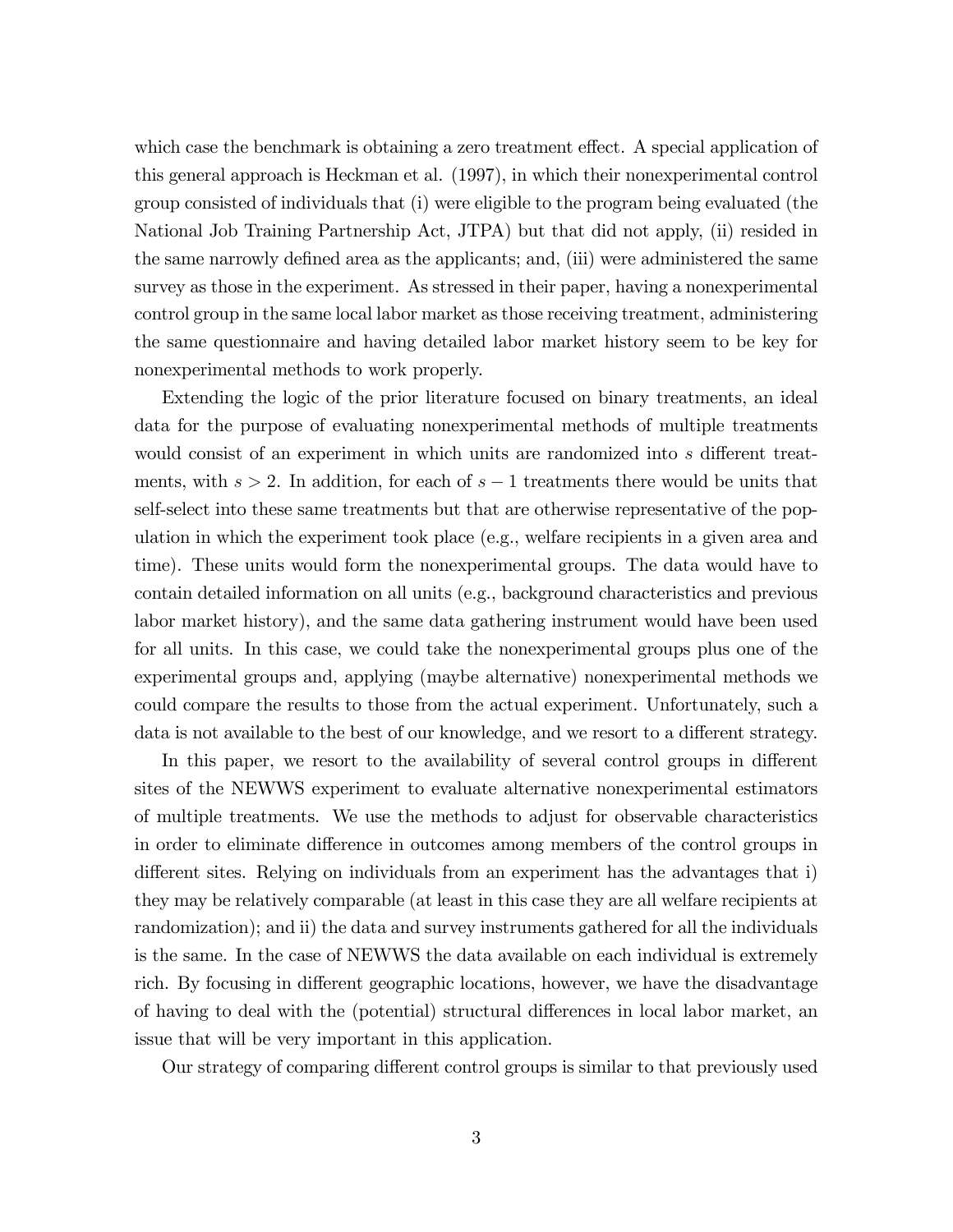within a binary-treatment context by Friedlander and Robins (1995), Michalopoulos, Bloom, and Hill (2004) and Hotz, Imbens and Mortimer (2005). The key difference in our approach, however, is that while they focus on pairwise comparisons between controls in different locations, we focus on *simultaneously* comparing the individuals across all locations. This allows us to move beyond binary-treatment methods and evaluate nonexperimental estimators for multiple treatments because we need to adjust for differences in observed characteristics of several groups at the same time.

Finally, among the estimators we evaluate we pay particular attention to those based on the generalized propensity score or GPS (i.e., the probability of receiving a particular treatment conditional on covariates), such as weighting and partial-mean estimators. In addition, we systematically analyze the role of the GPS in identifying units across sites that are comparable in terms of observable characteristics, and provide guidance for its use in practice. We show the crucial role played by the GPS in extending to the multiple-treatment setting the "common support condition" frequently used in the binary-treatment setting.

The paper is organized as follows. Section 2 describes the data used in this paper. In section 3 we present the general set up, and in the following section we present the estimators to be used in the paper. The results are presented in Section 5, and Section 6 concludes.

### 2 Data

The data used in this paper comes from the National Evaluation of Welfare-to-Work Strategies (NEWWS), which is a multi-year study conducted in the early nineties to compare the effects of two alternative strategies to helping welfare recipients (mostly single mothers) to improve their labor market outcomes and leave public assistance. The first strategy emphasized labor force attachment (LFA) by encouraging participants to Önd employment quickly, and the second focused on human capital development (HCD) by offering academic, vocational and employment-oriented skills training. The programs evaluated in the NEWWS study were operated in seven sites across the U.S.: Atlanta, GA; Columbus, OH; Detroit, MI; Grand Rapids, MI; Oklahoma City; OK; Portland, OR; and Riverside, CA. In Atlanta, Grand Rapids and Riverside both LFA and HCD programs were offered, and individuals were randomly assigned to LFA,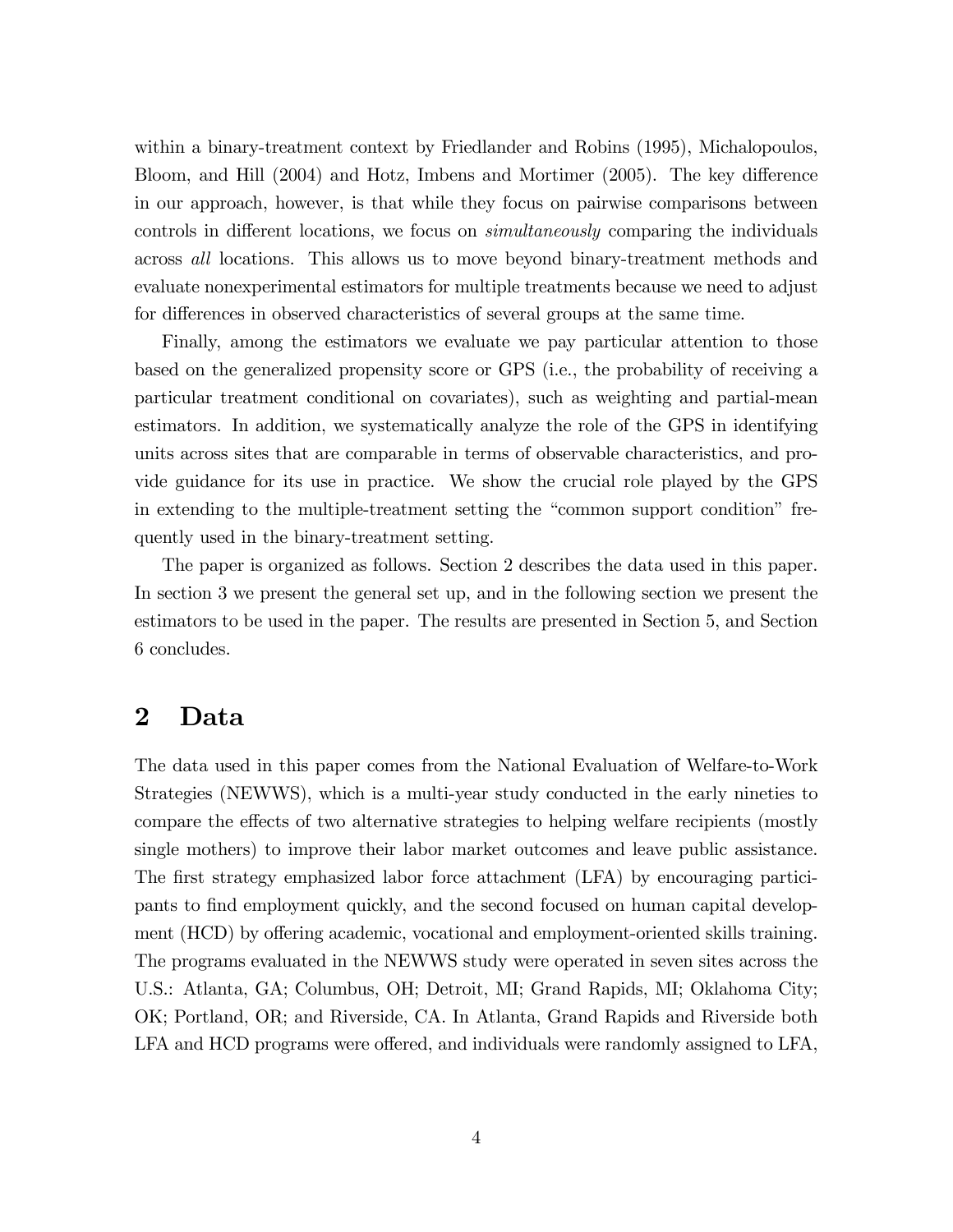HCD or the control group.<sup>1</sup> In the rest of the sites, individuals were randomized to one of the programs (LFA, HCD or a combination of both) or to the control group, which was denied access to the training services offered by program, for a pre-set "embargo" period.

The year in which random assignment took place differs across sites, with the earliest randomization starting in the second quarter of 1991 in Riverside, and the latest in the fourth quarter of 1994 in Portland.<sup>2</sup> The NEWWS data set contains information on labor market outcomes up to 5 years after random assignment, information on individual background characteristics, as well as individual welfare and labor market history up to two years prior to random assignment. We use these characteristics, further described in Section 5, to apply the nonexperimental estimators in which we will focus our analysis.<sup>3</sup>

As it will be explained in detail in the following section, we employ nonexperimental methods to eliminate differences in control group outcomes across the different locations in the NEWWS experiment. The total number of individuals in the control groups in the seven sites is 17,521. From these, we exclude all men from our analysis (1,303), and also all females with missing values on any of the variables used in the analysis (805). From the remaining observations, we also drop those controls for which it is unknown whether they were embargoed from the program services during the period considered (404). Finally, we exclude two sites, Columbus and Oklahoma City, from our analysis (5,658). Columbus has the problem of not having two years of labor market history prior to random assignment. Given the documented importance of controlling for such variables in nonexperimental settings (e.g., Heckman et al., 1997; Hotz et al., 2005) and the fact that it is the only site with that issue, we decided to exclude it from our analysis. We dropped Oklahoma City from the analysis because there randomization was done to welfare applicants, as opposed to welfare recipients as it was in the remaining sites. This implied that a big proportion (30%) of those

<sup>&</sup>lt;sup>1</sup>One could use these sites to create alternative nonexperimental groups for those receiving LFA and HCD training. However, as discussed below, since LFA and HCD programs are heterogeneous across sites, this introduces additional biases. For this reason, we focus on comparing average outcomes for control individuals across sites, where everyone is excluded from receiving treatment. This also helps to increase the number of groups considered in our nonexperimental evaluation as the number of sites is greater than the number of alternative treatments.

<sup>&</sup>lt;sup>2</sup>The dates in which randomization took place in all seven sites are (month/year): Atlanta  $(01/92-$ 06/93), Columbus (09/92-07/94), Detroit (05/92-06/94), Grand Rapids (09/91-01/94), Oklahoma City (09/91-05/93), Portland (02/93-12/94) and Riverside (06/91-06/93).

 ${}^{3}$ For further details on the NEWWS study see Hamilton et al. (2001).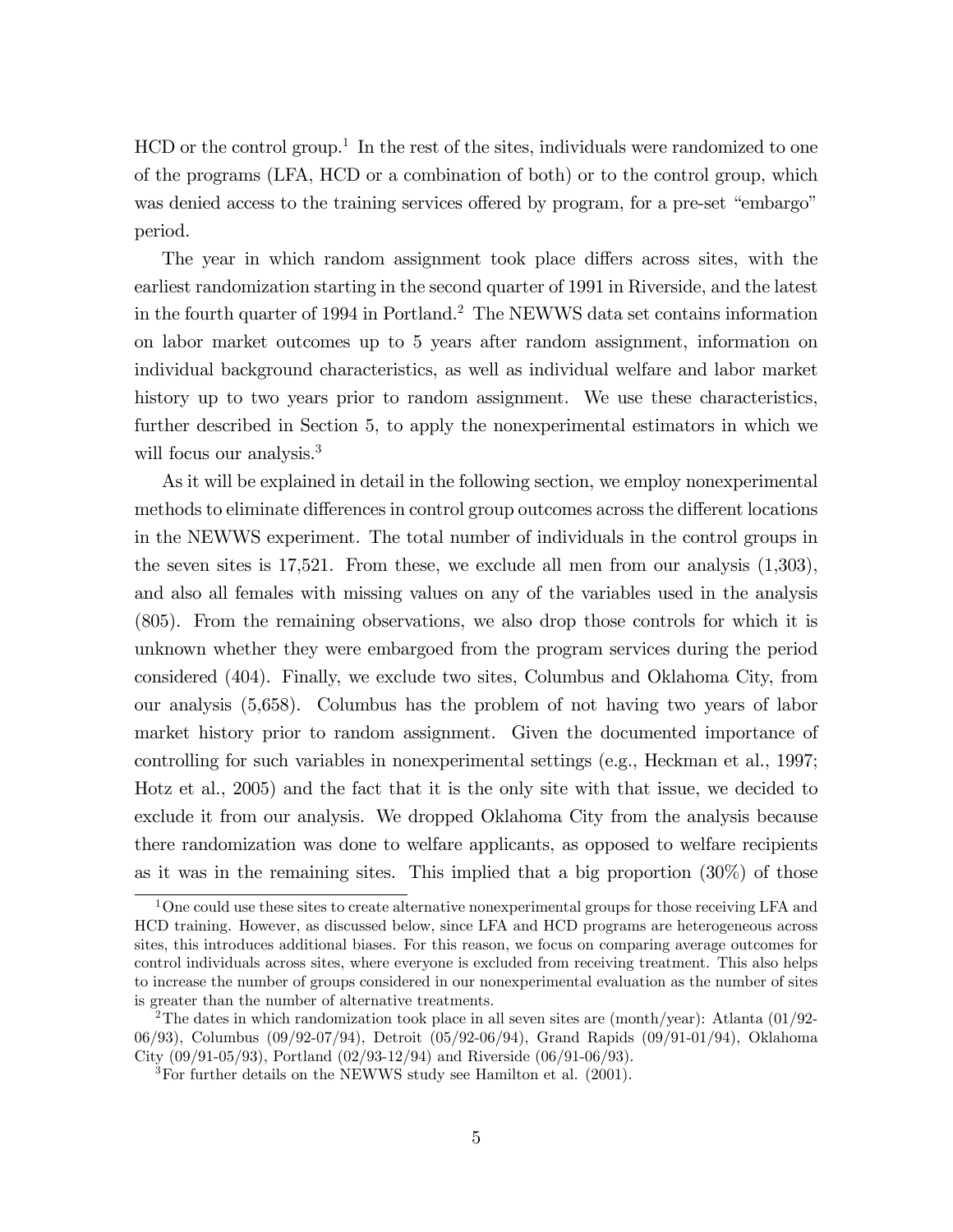individuals randomized actually did not qualify for welfare, and it is hard to believe they would be a good comparison group for individuals that did qualify. There is evidence in the literature that applicants and recipients are actually very different in terms of their characteristics and outcomes (e.g., Friedlander, 1988). Hence, in order to have groups across sites that are all formed by welfare recipients at randomization, we dropped Oklahoma City from the analysis. The final sample size in our analysis is 9,351 women, with 1,372 women from Atlanta; 3,037 from Detroit; 1,374 from Grand Rapids; 1,740 from Portland and 2,828 from Riverside.

The outcome we analyze in section 5 is the number of quarters employed during the two years following randomization and some variation on this outcome, explained below. We focus on an outcome measured two years after random assignment because in some sites we cannot be sure that all individuals were embargoed from receiving services from the program starting in year three.

### 3 General Framework

We base our general framework on the potential outcome approach developed by Neyman (1923) and extended by Rubin (1974) to non-experimental settings. Each unit  $i$  in our sample,  $i = 1, 2, ..., N$ , comes from one of k possible sites. Let  $D_i \in \{1, 2, ..., k\}$ be an indicator of the location of individual i. We denote the potential outcomes by  $Y_i(t_d, d)$ , where  $t_d$  stands for the treatment and d for the location. Hence,  $Y_i(t_d, d)$ is the outcome unit  $i$  would obtain if she were located in site  $d$  and given treatment  $t_d$ . Two differences with respect to the commonly used potential outcomes in program evaluation (e.g., Imbens, 2004) are worth mentioning. First, we let the potential outcome  $Y(t_d, d)$  to depend on d for notational convenience. Although it may be difficult to think of the site as something we can manipulate (i.e., a "treatment" in Holland's (1986) sense), it is convenient for our purposes as our goal is to simultaneously use individuals from one site as a comparison group for another site. Second, we let  $t_d$ depend on  $d$ , as not all sites offered LFA and HCD training. For all sites, a value of t of zero denotes the control treatment, which prevents individuals from receiving any program services.

In this paper we focus exclusively on the control groups, so we use only the potential outcomes at zero, or  $Y(0, d)$ . The reason we focus only on controls is that not every site offered the two programs based on LFA and HCD, and programs differed across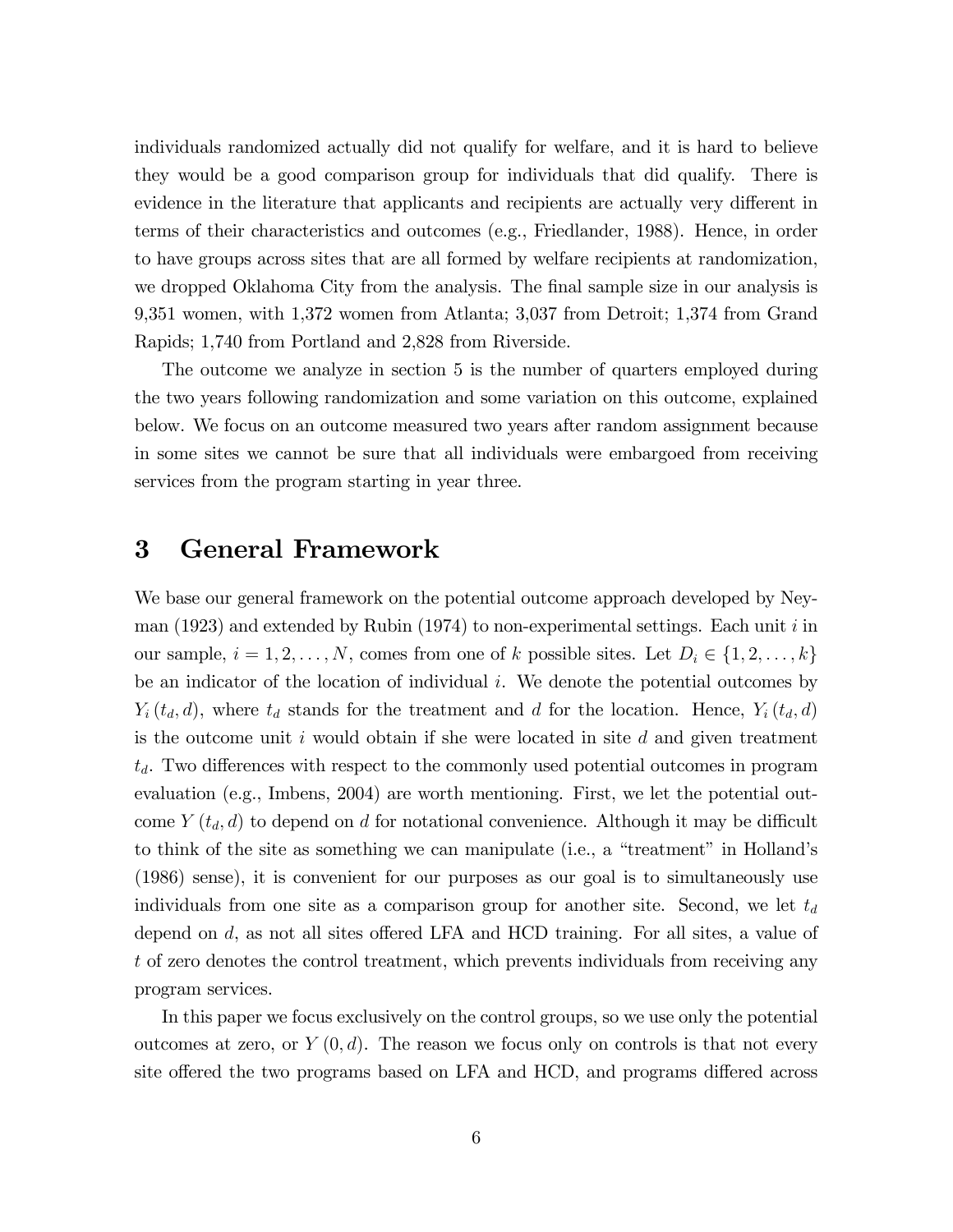sites in terms of implementation, particular services offered, administration, etc. By focusing on the control treatment we try to minimize treatment heterogeneity across sites, and it allow us to use more sites as they all have a control group.<sup>4</sup>

The data we observe for each unit is  $(Y_i, D_i, X_i)$ , with  $X_i$  a set of pre-treatment variables, and  $Y_i = Y(0, D_i)$ . Our parameters of interest in this paper are

$$
\beta_d = E\left[Y(0, d)\right], \text{ for } d = 1, 2, \dots, k \tag{1}
$$

The object in (1) gives the expected outcome under the control treatment in location d for someone randomly selected from our entire sample. In cases where d represents different levels of the treatment (and the zero is omitted from the potential outcome), (1) is the dose-response function.

Even though the treatment is randomly assigned within each site, and therefore  $E[Y_i(0, d) | D_i = d]$  is identified from the data for every site,  $E[Y_i(0, d)]$  is not identified without further assumptions. In general, it is not possible to use the controls from one location as a comparison group from another because the distribution of the characteristics in all  $k$  locations may differ. In order to evaluate nonexperimental methods that adjust for observable characteristics with multiple treatments, we impose the following unconfoundedness or selection-on-observables assumption.

Assumption 1 (Unconfounded site) The site an individual belongs to is unconfounded given pre-treatment variables  $X_i$ , or

$$
D_i \perp \{ Y_i(0, d) \}_{d \in \{1, 2, \dots, k\}} | X_i
$$
 (2)

This assumption states that, conditional on a set of covariates, the site an individual belongs to is independent of her potential outcomes. Assumption 1 is similar to that in Hotz et al. (2005) in the binary treatment case.

In addition, we impose an overlap assumption that guarantees that in infinite samples we are able to compare units across all  $k$  sites for all values of  $X$ .

Assumption 2 (Simultaneous Overlap) For all x and all  $d$ 

$$
0 < \Pr\left(D_i = d | X = x\right) \tag{3}
$$

<sup>&</sup>lt;sup>4</sup>As in Hotz et al. (2005), if one is able to adjust for control group outcomes across sites, the comparison of adjusted outcomes for nominally equal treatments across sites (e.g., LFA programs in different locations) may be interpreted as the effect of program heterogeneity across sites.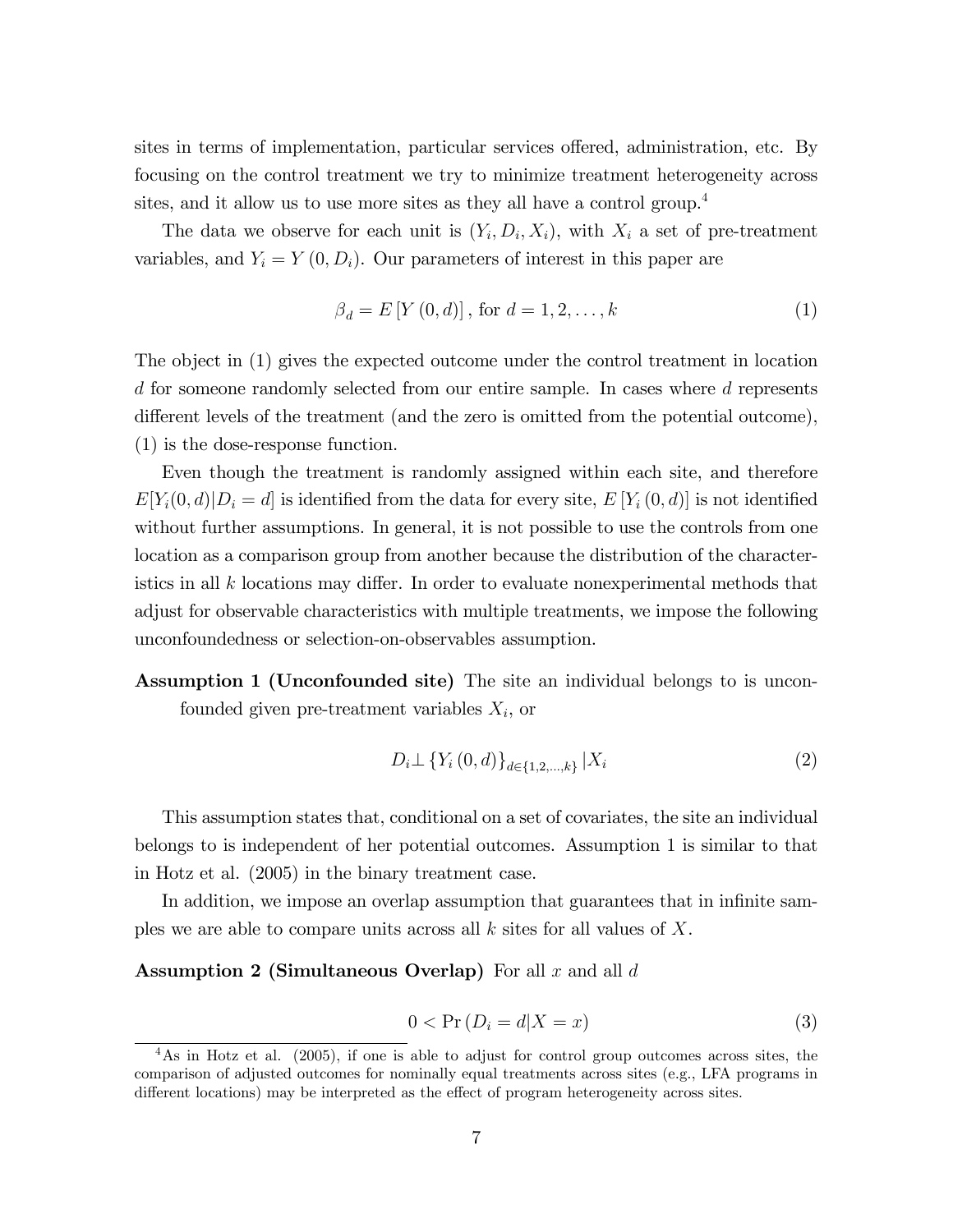By applying iterated expectations we can write  $\beta_d = E[E[Y_i(0, d) | X = x]]$ , which combined with assumptions 1 and 2 implies we can write  $\beta_d$  as a function of observed data as:

$$
\beta_d = E[E[Y_i|D_i = d, X = x]] \tag{4}
$$

The goal in this paper is to use the nonexperimental estimators described in the following section to adjust for observable characteristics in order to eliminate differences in average outcomes for controls among the different locations in the NEWWS. As mentioned before, the key in our approach, is that we want to compare all locations simultaneously, as opposed to the focus in the prior literature of making pairwise comparison between locations. Hence, the hypothesis we test in section 5 is that

$$
\beta_1 = \beta_2 = \ldots = \beta_d \tag{5}
$$

The equalities in (5) form the basis of our analysis as they imply that once we control for covariates and integrate over the appropriate distribution of those covariates, the individuals in any of the  $k$  locations can be used as a comparison group for all other locations. It is important to note that the outer expectation in (4) is over the distribution of the covariates over all the population (i.e., over all locations), and not over the distribution of the covariates for any given location. Hence, (5) does not imply that the average potential outcome for controls in each location is the same across locations –i.e., it does not imply that  $E[Y_i(0, d)|D_i = d] = E[Y_i(0, d)|D_i = f]$ for  $d \neq f$ .

In addition, it is important to note that the overlap assumption rules out the use of local economic conditions as covariates. The reason is that with a fixed number of sites, the probability of finding another site with the same local economic conditions is zero, so the overlap assumption is violated. Therefore, assumptions 1 and 2 imply that controlling for pre-treatment variables is enough to make individuals comparable across site, without the use of local economic conditions. Because of this reason, Hotz et al.  $(2005)$  also call Assumption 1 the "no macro-effects" assumption. Since local economic conditions are likely to play an important role even after controlling for observed characteristics, in the analysis in section 5 we also present results controlling for them.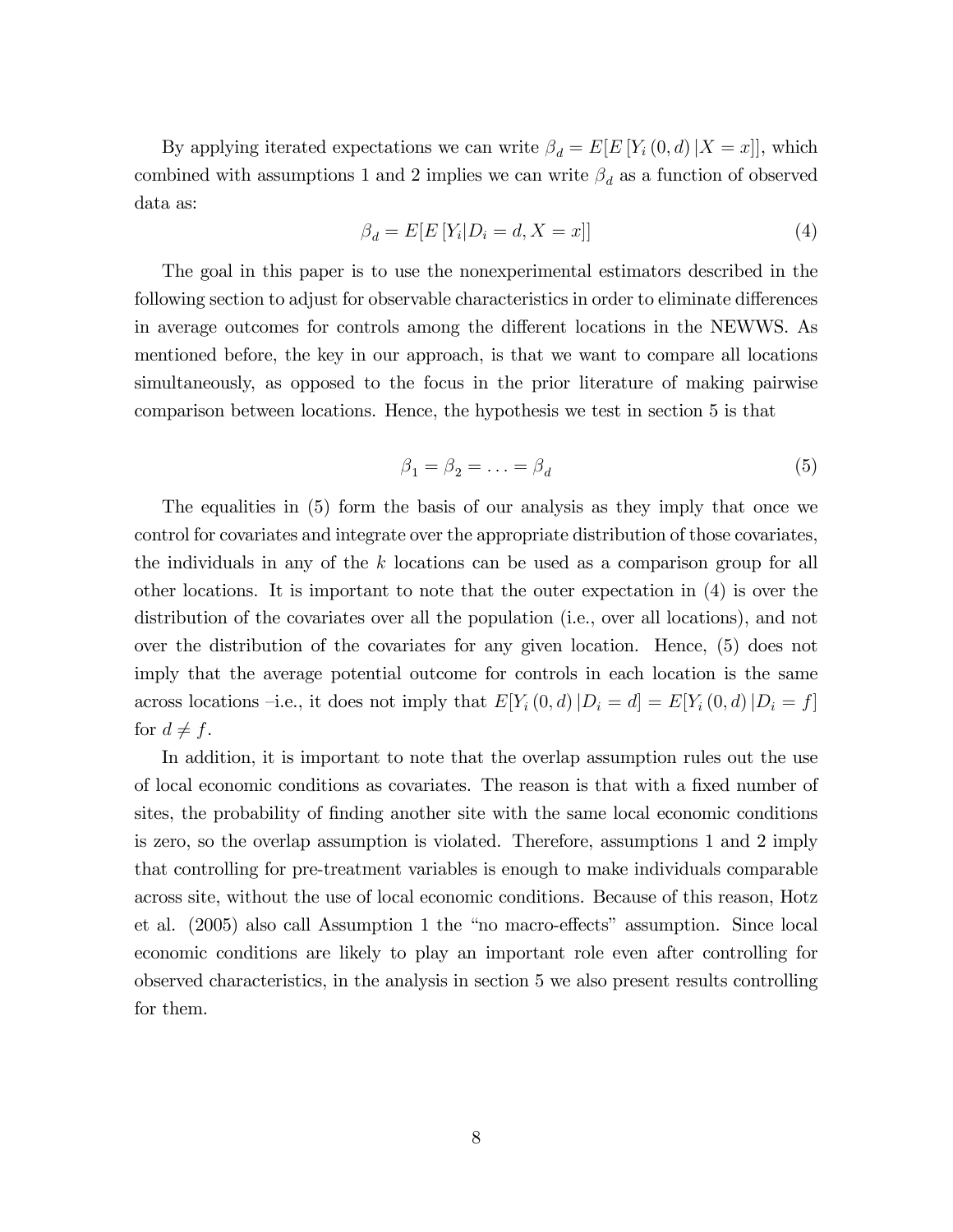### 4 Non-experimental Estimators

In this section we discuss the different estimators of  $\beta_d$  we consider in this paper to eliminate differences in control outcomes across all sites. For comparison, we start with the raw mean estimator. Let  $1(A)$  be the indicator function, which equals one if event A is true and zero otherwise. This estimator is then given by:

$$
\widehat{\beta}_d^{raw} = \frac{\sum_{i=1}^{N} Y_i (D_i = d)}{\sum_{i=1}^{N} (D_i = d)}
$$
\n(6)

This estimator would be an unbiased estimate of  $\beta_d$  if the individuals were randomly assigned across different locations. Since the characteristics of the individuals vary between locations, this estimator is a biased estimate of  $\beta_d$ . We use this estimator as a starting point, and we aim at reducing this bias by adjusting for differences in observable characteristics across locations under assumptions 1 and 2.

The result in (4) suggests estimating  $\beta_d$  using a partial mean, which is an average of a regression function over some of its regressors while holding others fixed (Newey, 1994). The regression function of Y on d and X is estimated in a first step, and then we average this function over the covariates holding the site  $(d)$  fixed. The most straightforward model for the inner expectation in (4) is a linear regression of the form:

$$
E[Y_i|D_i, X_i] = \sum_{j=1}^{k} \alpha_j \cdot 1 (D_i = j) + \delta' x_i
$$
 (7)

where  $\delta$  is the coefficient vector for the covariates. Let the estimated coefficients in (7) be given by  $\widehat{\alpha}_j$  and  $\delta$ . Then, the OLS-based estimator of  $\beta_d$  is given by:

$$
\widehat{\beta}_d^{pmX} = \widehat{\alpha}_d + \widehat{\delta}' \left( N^{-1} \sum_{i=1}^N x_i \right) \tag{8}
$$

We also consider a more flexible model of  $(7)$  which contains polynomials of the continuous covariates and various interactions. We denote this estimator by  $\hat{\beta}_d^{pmXflex}$  $\frac{d}{d}$ .

Recently, part of the program evaluation literature has focus on more flexible ways to control for covariates. The main issue in controlling for the covariates without imposing any structure in the model is that if the dimension of  $X$  is large, then nonparametric methods become intractable because of the so-called curse of dimensionality.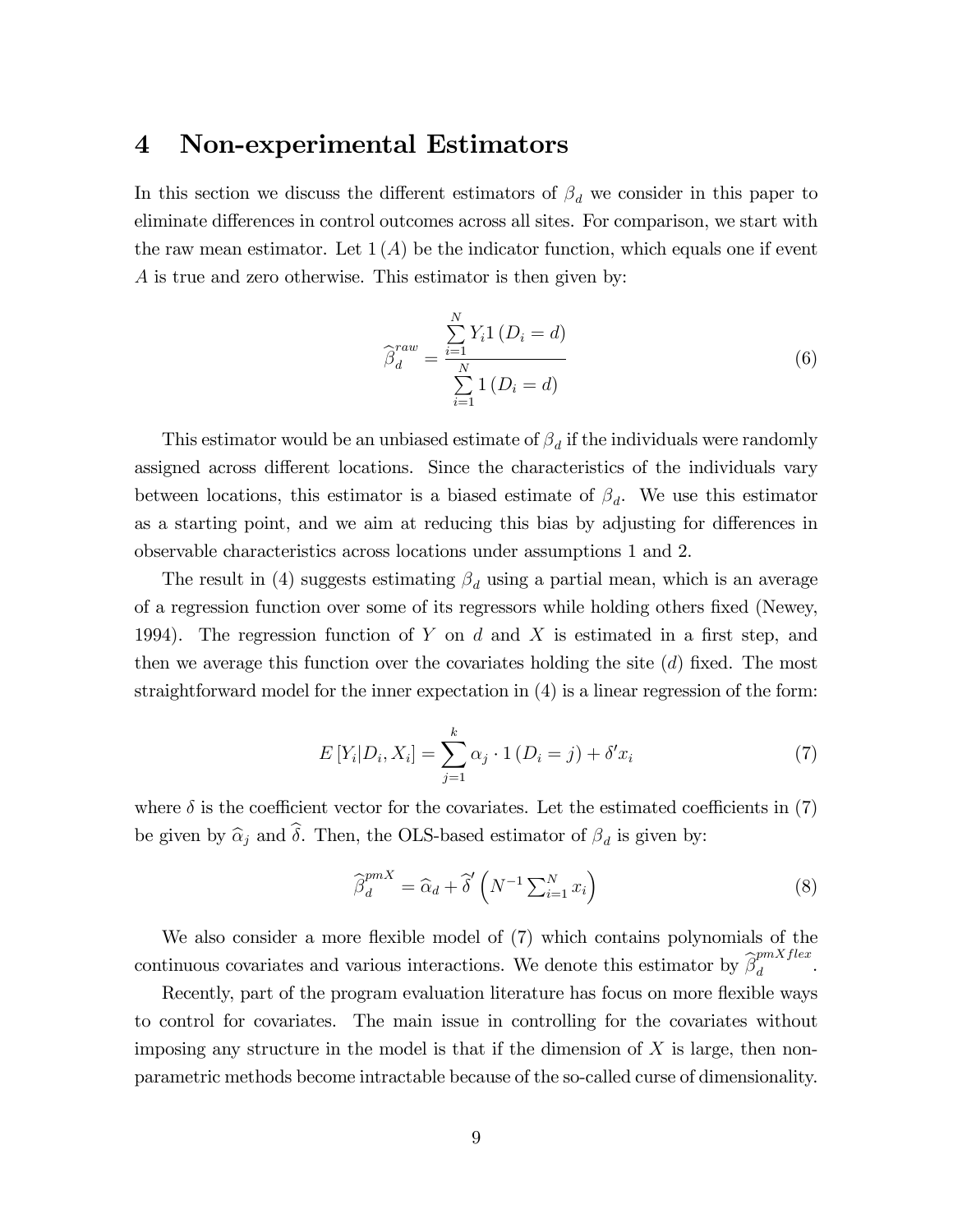The same problem arises in the binary-treatment case. In a seminal paper, Rosenbaum and Rubin (1983) showed that if the two potential outcomes from a binary treatment are independent of the treatment assignment conditional on  $X$ , then they are also independent conditional on the propensity score, defined as the probability of being in the treatment group conditional on  $X$ . This result implies that we only need to adjust for a scalar variable, as opposed to adjusting for all pretreatment variables. Since the propensity score is rarely known in practice, it is usually estimated using a logit model with interactions and high order terms in  $X$ , which can provide a relatively good approximation to the true model (e.g., Rosenbaum and Rubin, 1983; Dehejia and Wahba, 1985).<sup>5</sup>

Imbens (2000) and Lechner (2001) extended the results in Rosenbaum and Rubin (1983) to the multivalued and multiple treatment setting, and Hirano and Imbens  $(2004)$  further extended them to the continuous treatment case. The main difference between the approaches in Imbens (2000) and Lechner (2001) is that, while the latter reduces the dimension of the conditioning set from the dimension of X to the dimension of the treatment, Imbens (2000) reduces the dimension to one, just as in the binary case.

Following Imbens (2000), define the generalized propensity score or GPS as the probability of receiving a particular treatment (in our case, belonging to a particular site) conditional on the covariates:

$$
r(d, x) = \Pr(D = d | X = x)
$$
\n(9)

For the discussion below, it is important to keep in mind the distinction between two different random variables: the probability that an individual gets the treatment she actually received,  $R_i = r_i(D_i, X_i)$ , and the probability she receives a particular treatment d conditional on her covariates,  $R_i^d = r_i(d, X_i)$ . Clearly,  $R_i^d = R_i$  for those units with  $D_i = d$ .

Imbens (2000) shows that under unconfoundedness (Assumption 1) we can estimate the average potential outcomes by conditioning solely on the GPS. In particular, in our

<sup>5</sup>Note that, similar to the binary-treatment case, the problem of nonparametrically estimating the regression function of the outcome on the treatment and the covariates is translated to nonparametrically estimating the GPS. In practice, however, it may be preferable to impose restrictions (such as linearity) on the GPS rather than directly on the outcome.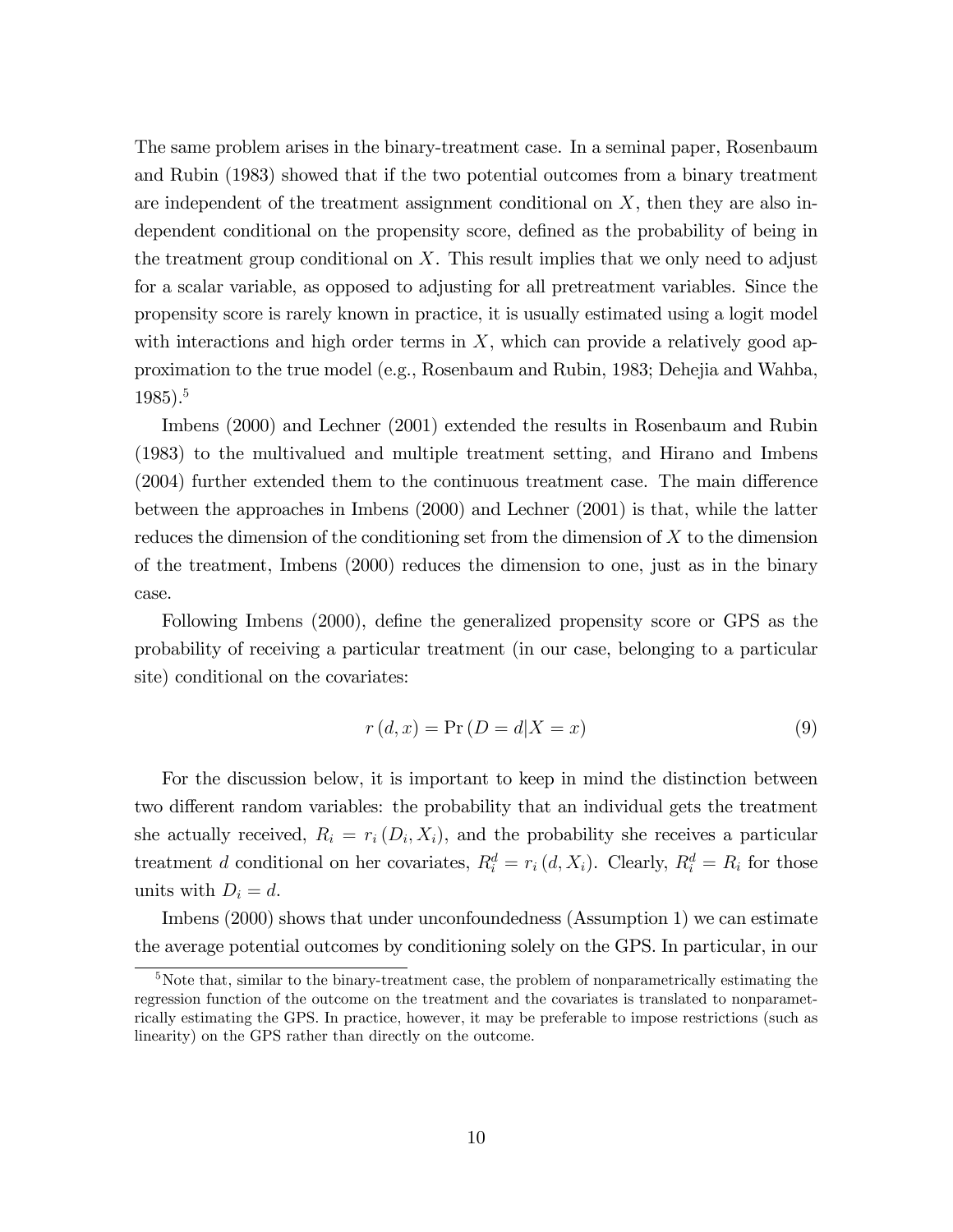context the result in Imbens (2000) can be written as:

$$
(i) \ \gamma(d,r) \equiv E[Y(0,d) | r(d,X) = r] = E[Y_i | D = d, r(D,X) = r] \tag{10}
$$
  

$$
(ii) \ E[Y(0,d)] = E[\gamma(d,r(t,X))]
$$

Therefore, the GPS can be used to estimate  $\beta_d = E[Y(0,d)]$  by following the two steps in  $(10)$ . First, one estimates the conditional expectation of Y as a function of D and  $R = r(D, X)$  (i.e., the probability an individual gets the treatment she actually received). Second, to estimate  $\beta_d$ , we average the conditional expectation  $\gamma(d,r)$  over  $R^d = r(d, X)$ . Hence, the averaging takes place over the values of the propensity score at the location corresponding to the parameter we want to estimate, in this case site d. As stressed in Imbens (2000), note that the second averaging is done over  $R^d$ , and not R. In addition, contrary to the binary-treatment case, in the multivalued or multiple treatment setting the conditional expectation  $\gamma(d, r)$  does not have a causal interpretation.

The result in (10) suggests estimating  $\beta_d$  using a partial mean. However, contrary to the partial mean estimated using the covariates directly, we now use  $R_i$  in the regression function in the first step, and integrate over the distribution of  $R_i^d$  in the second step. As before, the regressor that is fixed in the second step is the site.

Hirano and Imbens (2004) implement this approach by estimating the regression function in the first step using a (flexible) parametric regression. Following their approach, we Örst estimate the regression function

$$
E[Y_i|D_i, R_i] = \sum_{j=1}^k \alpha_j \cdot 1 (D_i = j) + \sum_{j=1}^k [\delta_j \cdot 1 (D_i = j) \cdot R_i + \eta_j \cdot 1 (D_i = j) \cdot R_i^2]
$$

Let the estimated coefficients from this regression be denoted by a hat on top of the coefficient. Next, we estimate  $\beta_d$  as:

$$
\widehat{\beta}_d^{pmGPS} = E\left[Y\left(0\right)\right] = \frac{1}{N} \sum_{i=1}^N \left[\widehat{\alpha}_d \cdot 1\left(D_i = d\right) + \widehat{\delta}_d \cdot 1\left(D_i = d\right) \cdot R_i^d + \widehat{\eta}_j \cdot 1\left(D_i = d\right) \cdot (R_i^d)^2\right]
$$

Alternatively, following Newey (1994) and more recently Flores (2007), we consider a more flexible specification in which the first step estimator of the regression function is based on a nonparametric kernel estimator. However, instead of employing the usual Nadaraya-Watson estimator, we use a local polynomial of order one. This estimator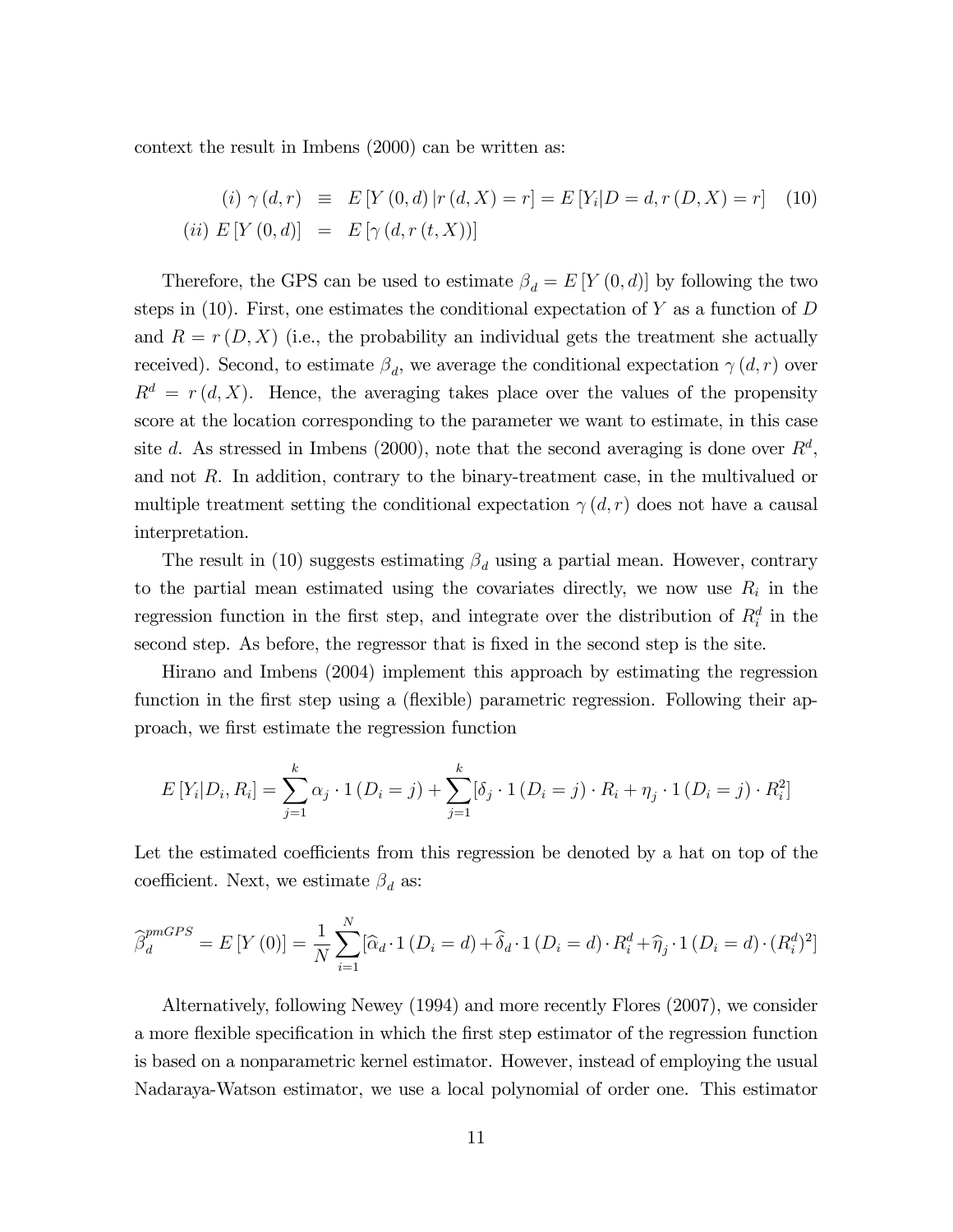has the advantage that it does not have the boundary bias problem the former has. Since in our case the treatment is not continuous as in Flores (2007), the nonparametric regression function of  $Y_i$  on  $D_i$  and  $R_i$  in the first stage is equivalent to having one nonparametric regression function of  $Y_i$  on  $R_i$  for each site. To formalize the estimator, let K (u) be a kernel function such that  $\int K(u) du = 1$ ; let h be a bandwidth satisfying  $h \to 0$  and  $Nh \to \infty$  as  $N \to \infty$ ; and, let  $K_h(u) = h^{-1}K(u/h)$ . Then, the nonparametric estimator of  $\gamma(d, r)$  in (10),  $\hat{\gamma}(d, r; h)$  is given by:<sup>6</sup>

$$
\widehat{\gamma}(d,r;h) = \frac{1}{N} \sum_{i=1}^{N} \frac{\{\widehat{s}_{2}(r,h) - \widehat{s}_{1}(r,h)(R_{i}-r)\} K_{h}(R_{i}-r) \cdot Y_{i} \cdot 1(D_{i}=d)}{\widehat{s}_{2}(r,h) \,\widehat{s}_{0}(r,h) - \widehat{s}_{1}(r,h)^{2}} \tag{11}
$$

where

$$
\widehat{s}_{v}(r, h) = \frac{1}{N} \sum_{i=1}^{N} (R_{i} - r)^{v} K_{h} (R_{i} - r) \cdot 1 (D_{i} = d)
$$

Based on (11), our nonparametric partial mean estimator of  $\beta_d$  is given by:

$$
\widehat{\beta}_d^{pmNPR} = \frac{1}{N} \sum_{j=1}^N \widehat{\gamma} \left( d, R_j^d; h \right)
$$

In the next section, we implement this approach by using an Epanechnikov kernel and select the bandwidth using Silverman's rule:  $h = 1.06 \text{ min } \{\hat{\sigma}, I/1.34\} N^{-1/5}$ , where  $\hat{\sigma}$  is the standard deviation of  $R_i$  and I is the interquartile range (e.g., Härdle et al.,  $2004$ ).<sup>7</sup>

In addition to employing the GPS within a partial mean framework to estimate  $\beta_d$ , the GPS can also be used to control for covariates using a weighting approach. Similar to the binary treatment case, in a multiple or multivalued treatment case one can weight the observations receiving a given treatment level  $t$  by the probability of receiving the treatment they actually received conditional on  $X$  (i.e.,  $R_i$ ). More specifically, applying the results in Imbens (2000) to our context we can write  $\beta_d$  as a function of the observed data as

$$
\beta_d = E\left[\frac{Y_i \cdot 1\left(D_i = d\right)}{R_i}\right]
$$

where as before,  $R_i = r(D_i, X_i)$ . Based on this result, a possible estimator of  $\beta_d$ 

 $6$ See, for instance, Wand and Jones (1995).

<sup>&</sup>lt;sup>7</sup>In the following section we analyze the sensitivity of our results to the choice of bandwidth by looking at the different estimates we obtain by varying it.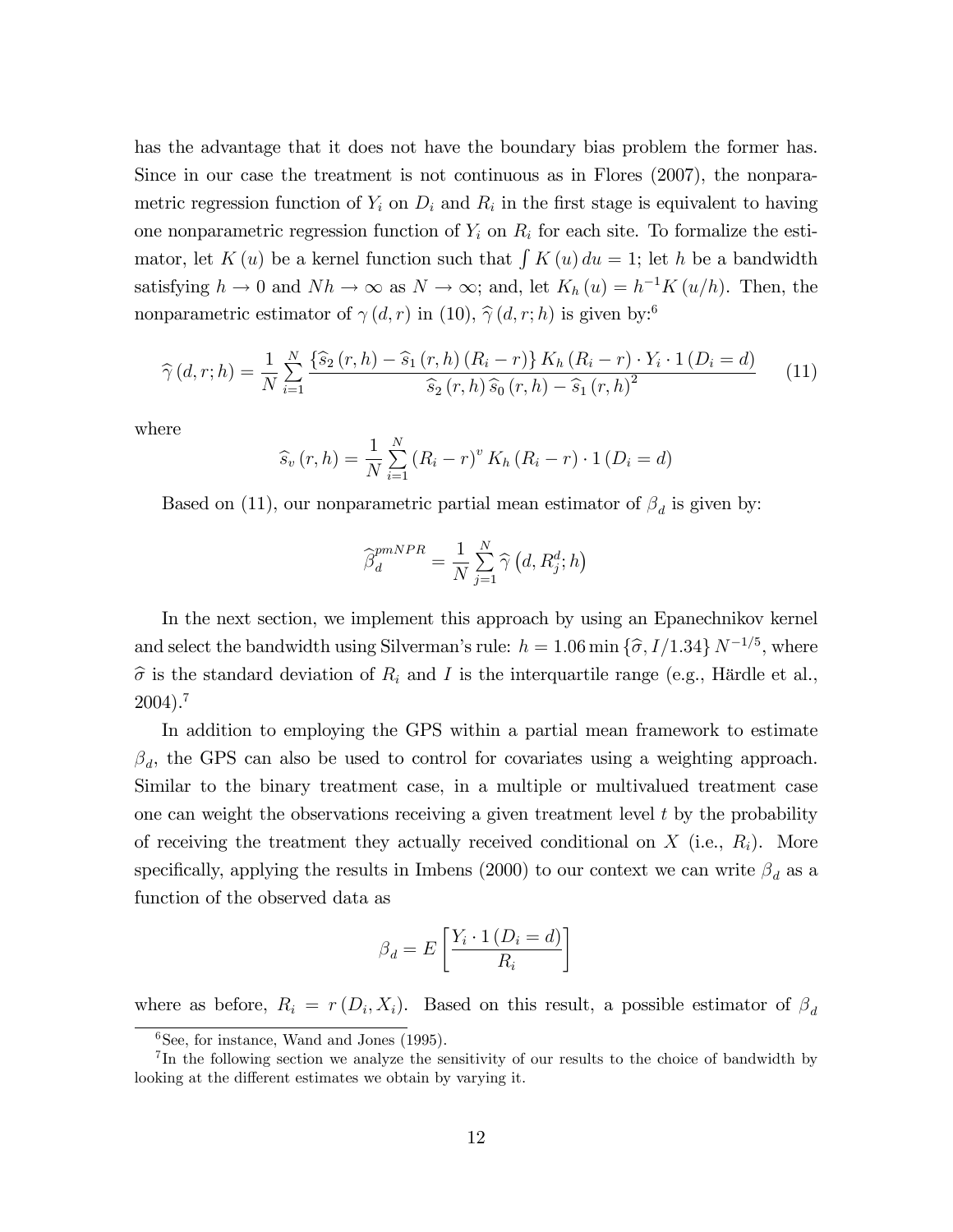is its sample analogue given by replacing E[ $\cdot$ ] by the empirical average  $N^{-1} \sum_{i=1}^{N} \cdot$ . However, similar to the binary case discussed in Imbens (2004), this estimator has the undesirable property that its weights do not necessarily add to one. An alternative is to normalize the weights to add to one. Thus, the estimator we use in this case is given by

$$
\widehat{\beta}_d^{ipw} = \sum_{i=1}^N \left[ \frac{Y_i \cdot 1\left(D_i = d\right)}{R_i} \right] \left[ \sum_{i=1}^N \frac{1\left(D_i = d\right)}{R_i} \right]^{-1},
$$

where *ipw* stands for inverse probability weight estimator. Similar to the binarytreatment case, note that  $\widehat{\beta}_d^{ipw}$  $\frac{d}{d}$  for  $d = 1, \ldots, k$  can also be calculated from the weighted linear regression

$$
E[Y_i|D_i] = \sum_{j=1}^{k} \beta_j^{ipw} \cdot 1 (D_i = j), \qquad (12)
$$

with weights equal to

$$
w_i = \sqrt{\frac{1}{R_i}}
$$

Following Imbens (2004), we also consider an inverse probability weight estimator that adds covariates to the weighted regression in  $(12)^{8}$ . Hence, we first estimate the weighted regression

$$
E[Y_i|D_i, X_i] = \sum_{j=1}^k \alpha_j \cdot 1 (D_i = j) + \delta' X_i,
$$

with weights  $w_i$ . Next, we estimate  $\beta_d$  using the estimated coefficients of this weighted regression as:<sup>9</sup>

$$
\widehat{\beta}_d^{ipwX} = \widehat{\alpha}_d + \widehat{\delta}'\left(N^{-1}\sum_{i=1}^N x_i\right) \tag{13}
$$

So far we have ignored two important issues in the implementation of the approaches based on GPS: estimation of the GPS and imposition of the overlap restriction. As in the binary-treatment case, the correct model underlying the GPS is unknown, and a nonparametric approach to its estimation becomes infeasible as the number of covariates grows. In this paper we follow an analogous approach to the binary-treatment

<sup>8</sup>For a discussion of this estimator in the binary-treatment case see, for instance, Imbens and Wooldridge (2008).

<sup>&</sup>lt;sup>9</sup>In the binary-treatment case this second step is not needed since the weighted regression includes a treatment indicator (and a constant), and the focus is on estimating the treatment effect. Since here the parameter of interest is the average potential outcome, this second step is needed.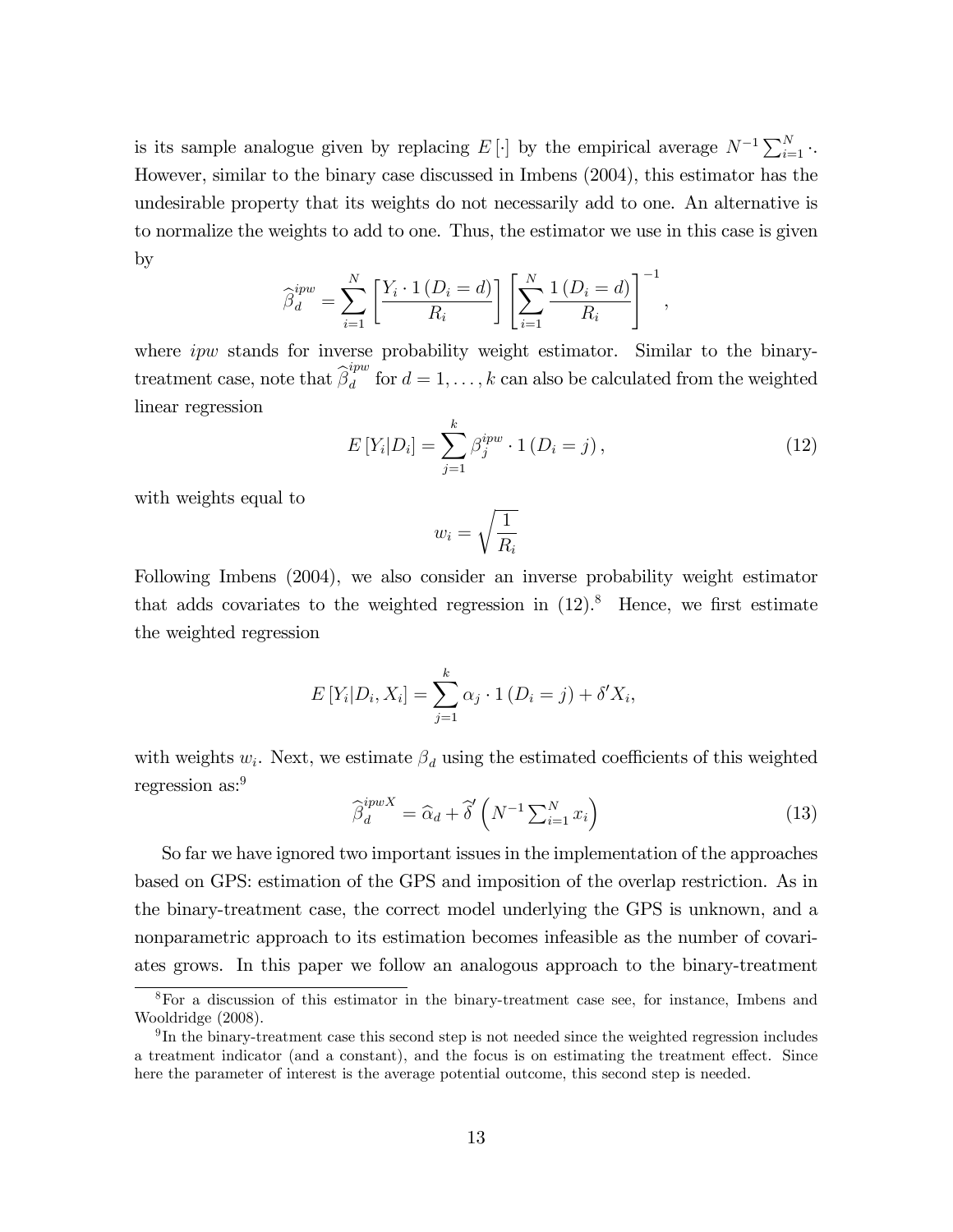setting and estimate the GPS using a flexible multinomial logit that includes interactions and higher order terms of the pretreatment variables.

The overlap condition in Assumption 2 is stronger than that of the binary-treatment case, as it requires that we find comparable individuals across all sites for all values of X. In practice, when working with a binary treatment the usual approach is to drop units in the treatment or control group for which it is not possible to find a comparable individual in the other treatment arm, i.e., drop those individuals whose propensity score does not overlap with the propensity score of those in the other treatment arm. Hence, by doing this one redefines the parameter of interest to be conditional on the subpopulation with common overlap on the GPS.

The general idea of overlap in the multivalued case is similar to that for the binary case, but since now we want to compare different treatments simultaneously, we need to find comparable individuals across all treatment groups for all different treatments. Let the overlap region with respect to treatment (in our case location)  $d$  be given by the subsample

$$
Overlap_d = \left\{ i : R_i^d \in \left[ \max_{j=1,\dots,k} \left\{ \min_{\{q: D_q = j\}} R_q^d \right\}, \min_{j=1,\dots,k} \left\{ \max_{\{q: D_q = j\}} R_q^d \right\} \right] \right\}
$$
(14)

Then, we define the overlap or common support region as the subsample given by those units that are in the overlap regions for all different sites

$$
Overlap = \bigcap_{d=1}^{k} Overlap_d \tag{15}
$$

All the estimators based on the GPS are applied within the overlap region given by (15). By restricting our attention to units within the overlap region, we guarantee that we are able to find comparable units in all other locations. In order to analyze the importance of comparing "comparable" units in the multivalued or multiple case, we also implement the non-GPS-based estimators discussed in this section using the entire sample as well as only those units in the overlap region.

In the next section we also incorporate local economic conditions into our analysis. The variables we consider are several growth rates explained below. To control for these variables, we first regress the outcomes on the local economic conditions and then we apply the methods discussed in this section using the residual from this regression as the outcome.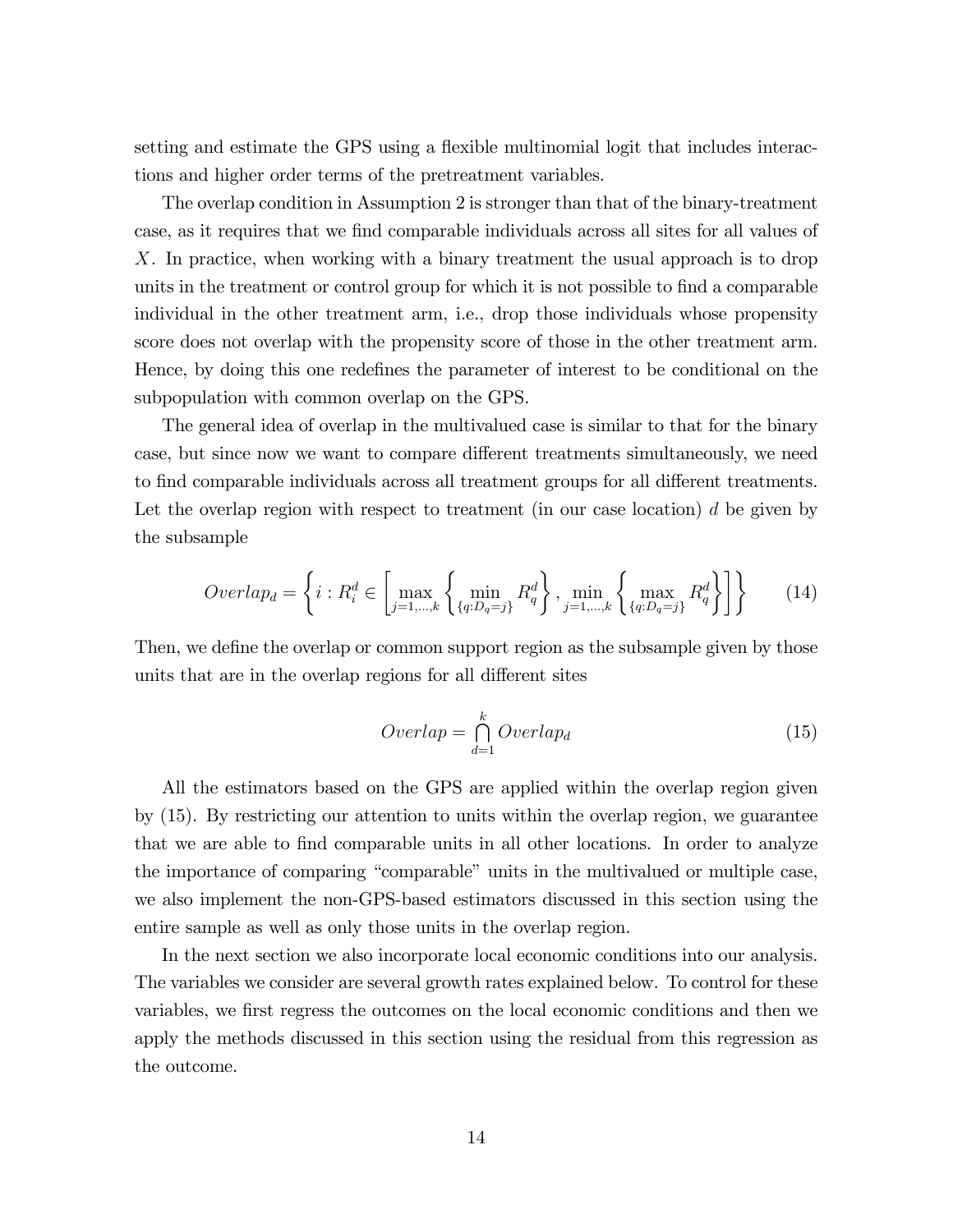### 5 Results

In this section we concentrate our analysis on the outcome "number of quarters employed in the first two years after randomization", and a "*differences*" version of it, in which we subtract the number of quarters employed in the two years prior to random assignment. As explained in Section 2, we concentrate on the control groups in five locations: Atlanta, Detroit, Grand Rapids, Portland and Riverside. Table 1 shows the descriptive statistics of the outcomes and covariates in each of these sites. The covariates include information on demographic and family characteristics, education, housing type and stability, welfare and food stamps use history, and earnings and employment history. In addition, at the end of the table we present the variables that we use to control for local economic conditions, as explained above. These variables are the rates of growth (expressed in logs as the log of the variable one year minus the log of the same variable the previous year) of employment to population ratio, average real earnings and unemployment rate in the metropolitan statistical area (MSA) of each site. We use the information for years one and two after random assignment.

As expected, there are important and statistically significant differences across sites. For instance, while the percentage of blacks in Atlanta is 95 percent, this percentage is only 17 percent in Riverside. Also, individuals in Riverside appear to have better employment attachment and earnings histories, higher education level and less history of dependence on welfare and food stamps aid.

The second panel of Table 1 presents the same information, but after the overlap or common support condition in (15) is applied. The bottom of the two panels in the table show that 1,452 out of 9,351 units (over 15%) do not satisfy the conditions and therefore are dropped from all analyses where overlap is imposed. In general, it can be seen that for most variables the mean values of the covariates per site get closer to each other after imposing overlap, but in most cases not enough to eliminate the differences across sites.

As mentioned in Section 4, we estimated the GPS using a multinomial logit model. All individual level covariates presented in Table 1 were included in the estimation. We use this estimated GPS to further study how well covariates are "balanced" across sites. We follow two strategies. The first one, for which the results are presented in panel A of Table 2, tests for each covariate if there is joint equality of means across all sites. Clearly, imposing overlap by itself does not make a difference, for literally in all covariates the tests are rejected. However, when we perform the same test weighting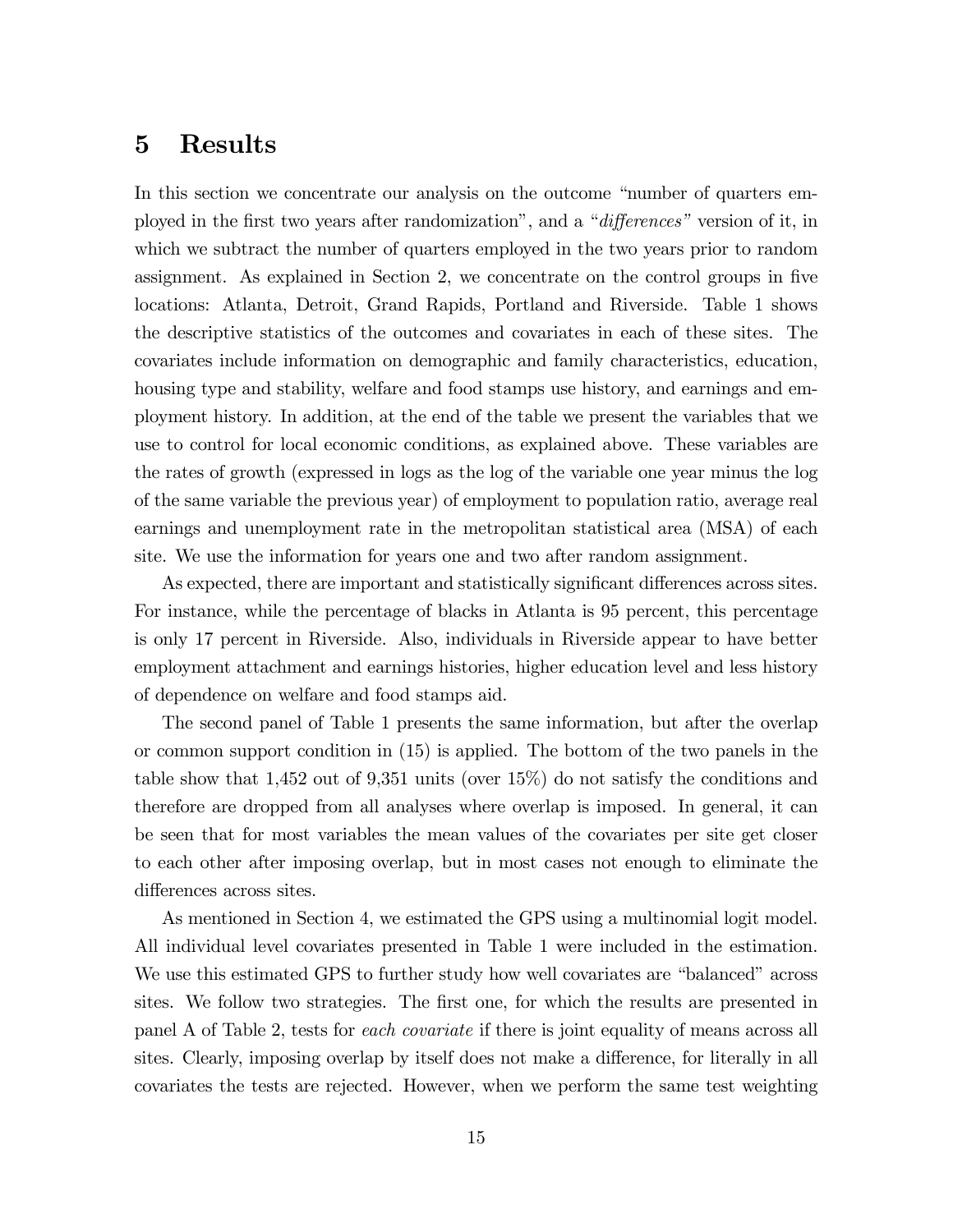each observation by the inverse of the GPS (inverse probability weighting), only 6 out of 53 covariates appear as not balanced at the  $5\%$  significance level. This suggests that the GPS is (mostly) attaining the desired result.

The second approach, presented in panel B of Table 2, consists of a series of pairwise comparisons of the means of each site versus all other sites. The two "raw means" versions (before and after imposing the overlap condition) just test equality of means. The third version consists of dividing ("blocking") the units in each site by the decile of the GPS in their site and calculating the difference of means with all the units in other sites for which their estimated GPS for that particular site is in the same decile. For example, for individuals in Atlanta in the first decile of the estimated GPS for individuals living in Atlanta, we chose as comparison group all the individuals living in other sites for which their GPS of being in Atlanta is in the same first decile. The weighted average (by the number of individuals) of these difference of means (and the corresponding standard error) are used to test the equality of means of each site versus the other sites. Here, Table 2 shows that the results are mixed. On one hand, for most sites the number of covariates with significant differences decreases with the application of blocking. On the other hand, some issues remain, for example, with Detroit.

In summary, it appears that in general the GPS is helping in attaining balancing of covariates, at least for a large number of them and for most sites. In Appendix Table 1 we present detailed information on the tests used to generate Table 2. For the blocking estimator, we present the standardized (by the average and the standard deviation) difference of means, and indicate the significance level of those differences.

Next we calculate all the estimators presented in Section 4 on four outcomes. First, we use the number of quarters employed in the two years after random assignment as outcome. Second, we use the differences outcome described above. The results for these two outcomes are presented in Table 3 and in Figures 1a, 1b, 2a and 2b. The final two outcomes considered are the residuals from the regression where we try to eliminate the portion of the outcomes explained by just differences in local economic conditions. The regressions only include a constant and the six local economic conditions variables presented at the bottom of Table 1. We refer to these residuals with the same name as the original outcome, but with the suffix "adjusted by LEC". The results for these adjusted outcomes are presented in Table 4 and in figures 3a, 3b, 4a and 4b.

In Tables 3 and 4 and all the figures, the confidence intervals were estimated by bootstrapping with 500 replications. Also, in the tables and graphs we present the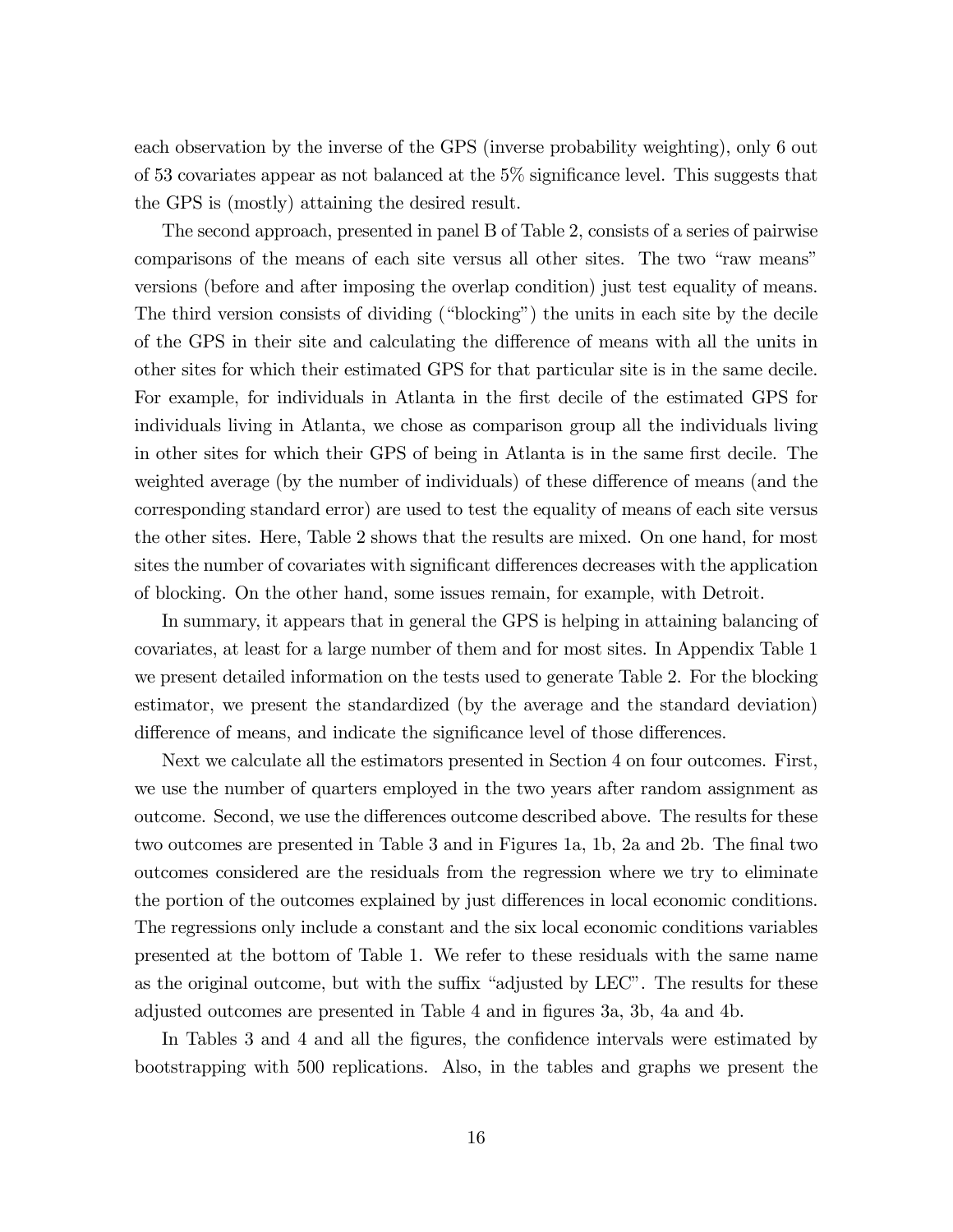p-values of the joint test that the estimated expected value of the outcomes across sites are equal.

We can observe from the figures and Tables 3 and 4 that for the outcome in levels all the estimators have trouble trying to make the expected values equal across sites. The partial mean estimators, however, work reasonably well in adjusting outcomes in most of the sites. For the differences outcome the results are similar (see Figures 2a and 2b), but clearly just the fact of taking the difference improves the similarity of the mean outcomes across sites.

Finally, when the outcomes are adjusted first by local economic conditions, then equality of means is attained for many of the estimators, including all the GPS-based ones. This implies that once the structural differences in the labor markets for each site are accounted for, then the estimators work very well in eliminating any remaining differences due to individual-level factors.

## 6 Conclusion

[To be completed]

# References

- [1] Behrman, Jere R., Yingmei Cheng, and Petra E. Todd. 2004. Evaluating Preschool Programs When Length of Exposure to the Program Varies: A Nonparametric Approach. Review of Economics and Statistics 86, no. 1 (February): 108-132.
- [2] Cattaneo, Matias. 2007. Efficient Semiparametric Estimation of Multi-valued Treatment Effects. University of California, Berkeley, November.
- [3] Dehejia, Rajeev. 2005. Practical propensity score matching: a reply to Smith and Todd. Journal of Econometrics 125, no. 1-2: 355-364.
- [4] Dehejia, Rajeev H., and Sadek Wahba. 1999. Causal Effects in Nonexperimental Studies: Reevaluating the Evaluation of Training Programs. Journal of the American Statistical Association 94, no. 448 (December): 1053-1062.
- [5] Dehejia, Rajeev H., and Sadek Wahba. 2002. Propensity Score-Matching Methods for Nonexperimental Causal Studies. Review of Economics and Statistics 84, no. 1 (February): 151-161.
- [6] Flores, Carlos A. 2007. Estimation of Dose-Response Functions and Optimal Doses with a Continuous Treatment. University of Miami, Department of Economics, November.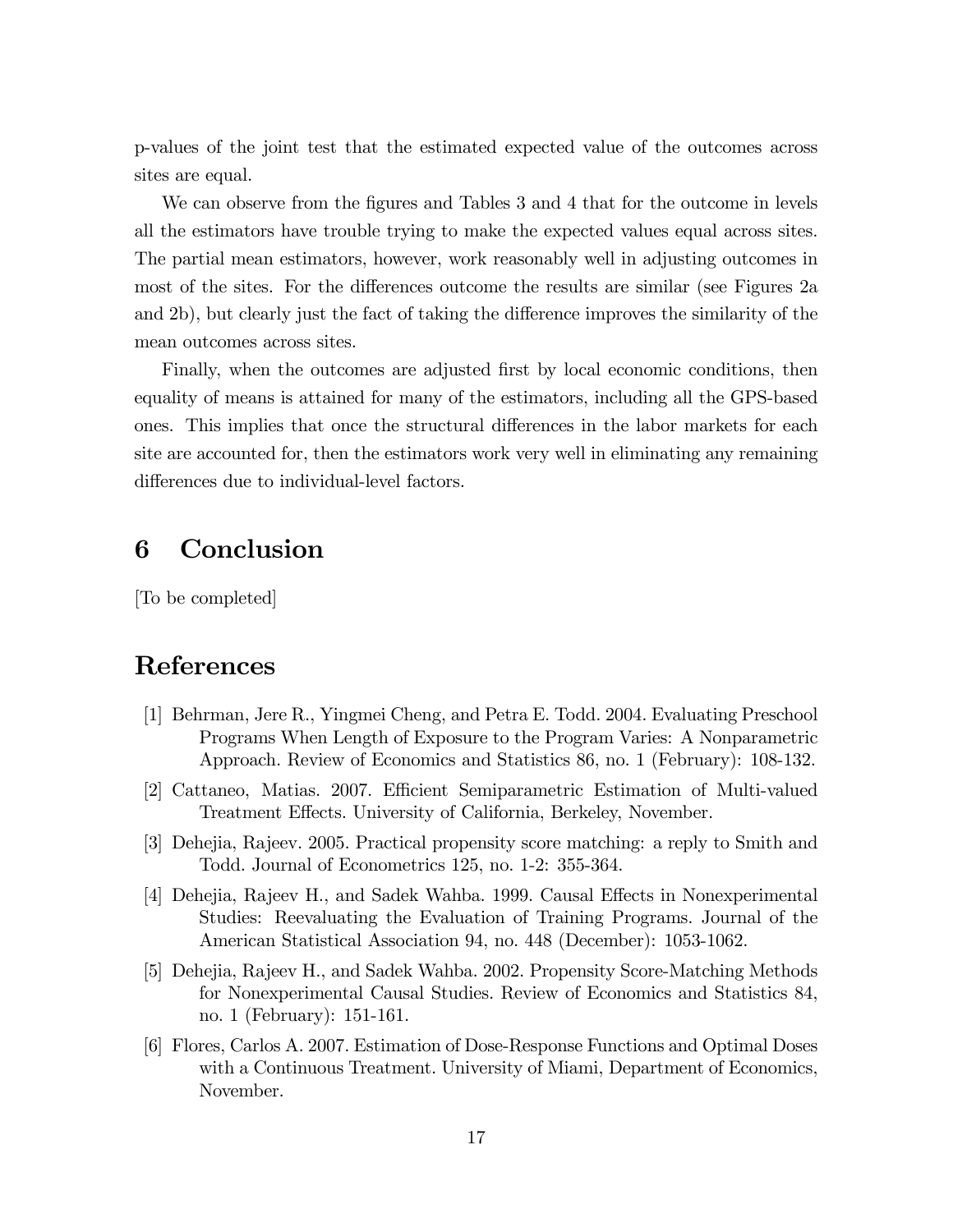- [7] Flores-Lagunes, Alfonso, Arturo Gonzalez, and Todd C. Neumann. 2007. Estimating the Effects of Length of Exposure to a Training Program: The Case of Job Corps. IZA Discussion Paper, no. 2846 (June).
- [8] Friedlander, Daniel (1988). Subgroups Impacts and Performance Indicators for Selected Welfare Employment Programs. New York: Manpower Demonstration Research Corporation.
- [9] Friedlander, Daniel, and Philip K. Robins. 1995. Evaluating Program Evaluations: New Evidence on Commonly Used Nonexperimental Methods. The American Economic Review 85, no. 4 (September): 923-937.
- [10] Frölich, Markus, Almas Heshmati, and Michael Lechner. 2004. A microeconometric evaluation of rehabilitation of long-term sickness in Sweden. Journal of Applied Econometrics 19, no. 3: 375-396.
- [11] Hamilton, G.; Freedman, S.; Gennetian, L.; Michalopoulos, C.; Walter, J.; Adams-Ciardullo, D.; Gassman-Pines, A.; McGroder, S.; Zaslow, M. Brooks. J. and Ahluwalia S. (2001). How Effective are Different Welfare-to-Work Approaches? Five-Year Adult and Child Impacts for Eleven Programs. Washington, D.C.: U.S. Department of Health and Human Services, Office of the Assistant Secretary for Planning and Evaluation and Administration for Children and Families, and U.S. Department of Education.
- [12] Härdle, W.; Müller, M.; Sperlich, S. and Werwatz, A. (2004). Nonparametric and Semiparametric Models. Springer Series in Statistics.
- [13] Heckman, James J., Hidehiko Ichimura,, and Petra E. Todd. 1997. Matching as an Econometric Evaluation Estimator: Evidence from Evaluating a Job Training Programme. The Review of Economic Studies 64, no. 4: 605-654.
- [14] Heckman, James J., Hidehiko Ichimura, and Petra E. Todd. 1998a. Matching As An Econometric Evaluation Estimator. The Review of Economic Studies 65, no. 2: 261-294.
- [15] Heckman, James J., Hidehiko Ichimura, J. Smith and Petra E. Todd. 1998b. Characterizing Selection Bias Using Experimental Data. Econometrica, 66, 1017- 1098.
- [16] Heckman, J. and J. Hotz (1989). Alternative Methods for Evaluating the Impact of Training Programs, (with discussion), Journal of the American Statistical Association, 84, 804, 862-874.
- [17] Heckman, J., LaLonde, R. and Smith, J. (1999) "The Economics and Econometrics of Active Labor Market Programs" in O. Ashenfelter and D. Card (eds.) Handbook of Labor Economics. Elsevier Science North Holland, 1865-2097.
- [18] Hirano, K. and Imbens, G. W. (2004). "The Propensity Score with Continuous Treatmentsî, in Andrew Gelman and Xiao-Li Meng eds., Applied Bayesian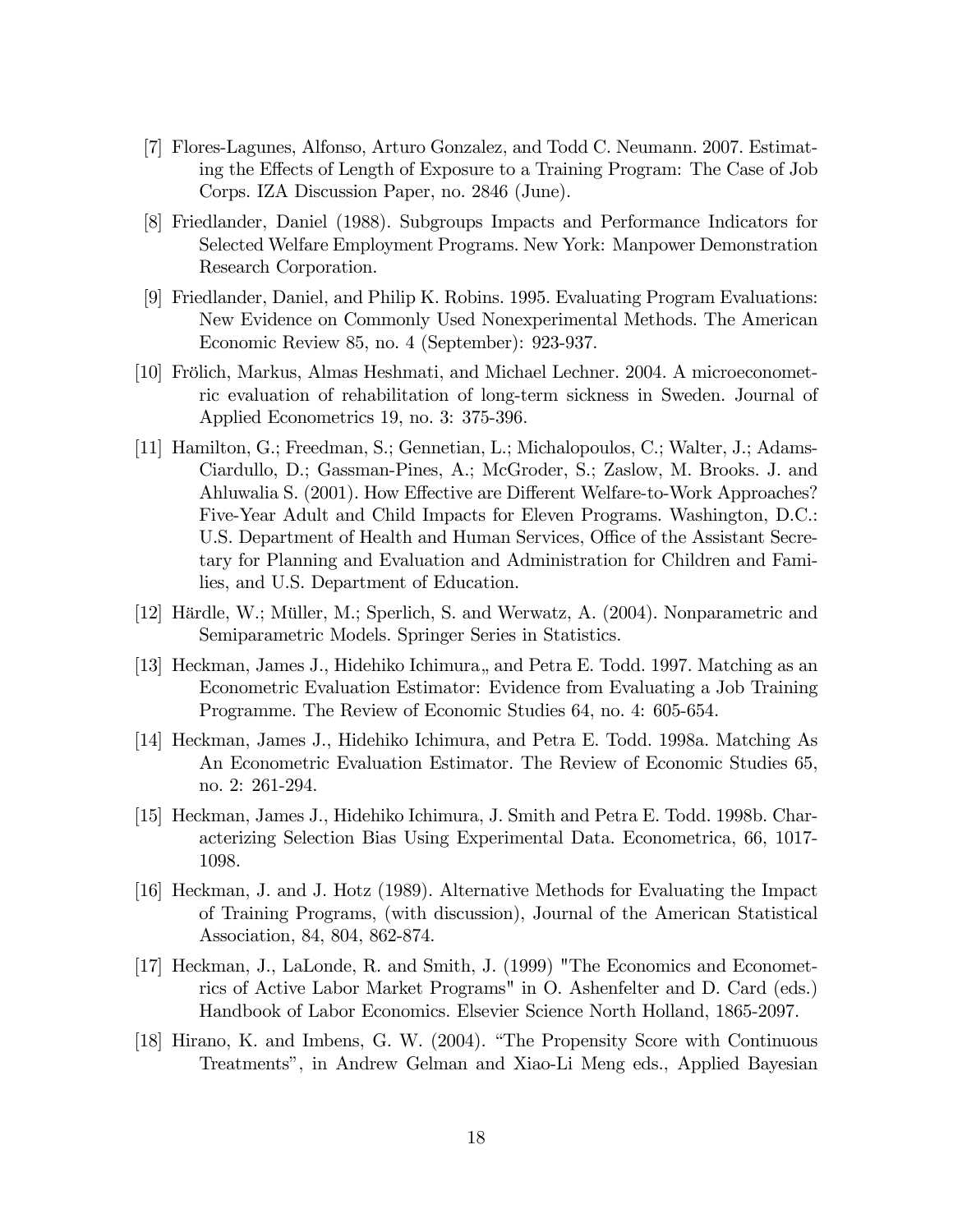Modeling and Causal Inference from Incomplete-Data Perspectives. John Wiley and Sons, 73-84.

- [19] Holland, P. W. (1986). "Statistics and Causal Inference" (with Discussion and Reply), Journal of the American Statistical Association, 81(396), 945-970.
- [20] Hotz, V. Joseph, Guido W. Imbens, and Julie H. Mortimer. 2005. Predicting the efficacy of future training programs using past experiences at other locations. Journal of Econometrics 125, no. 1-2: 241-270.
- [21] Imbens, Guido W. 2000. The Role of the Propensity Score in Estimating Dose-Response Functions. Biometrika 87, no. 3 (September): 706-710.
- [22] Imbens, G. (2004) "Nonparametric Estimation of Average Treatment Effects under Exogeneity: A Review" Review of Economics and Statistics, 84, 4-29.
- [23] Imbens G. and Wooldridge, J. (2008). Recent Developments in the Econometrics of Program Evaluation, National Bureau of Economic Research Working Paper #14251.
- [24] Kluve, Jochen, Hilmar Schneider, Arne Uhlendorff, and Zhong Zhao. 2007. Evaluating Continuous Training Programs Using the Generalized Propensity Score. IZA Discussion Paper, no. 3255.
- [25] LaLonde, Robert J. 1986. Evaluating the Econometric Evaluations of Training Programs with Experimental Data. The American Economic Review 76, no. 4: 604-620.
- [26] Lechner, Michael. 2001. Identification and estimation of causal effects of multiple treatments under the conditional independence assumption. In Econometric Evaluation of Labour Market Policies, ed. Michael Lechner and Friedhelm Pfeiffer, 43-58. ZEW Economic Studies 13. New York: Springer-Verlag.
- [27] Michalopoulos, Charles, Howard S. Bloom, and Carolyn J. Hill. 2004. Can Propensity-Score Methods Match the Findings from a Random Assignment Evaluation of Mandatory Welfare-to-Work Programs? Review of Economics and Statistics 86, no. 1: 156-179.
- [28] Mitnik, Oscar A. 2008. Intergenerational transmission of welfare dependency: The effects of length of exposure. University of Miami, Department of Economics, March.
- $[29]$  Newey, W. K.  $(1994)$ . "Kernel Estimation of Partial Means and a General Variance Estimator", Econometric Theory, 10, 233-253.
- [30] Neyman, J. (1923) "On the Application of Probability Theory to Agricultural Experiments: Essays on Principles" Translated in Statistical Science, 5, 465- 80.
- [31] Rubin, D. (1974) "Estimating Causal Effects of Treatments in Randomized and Nonrandomized Studies" Journal of Educational Psychology, 66, 688-701.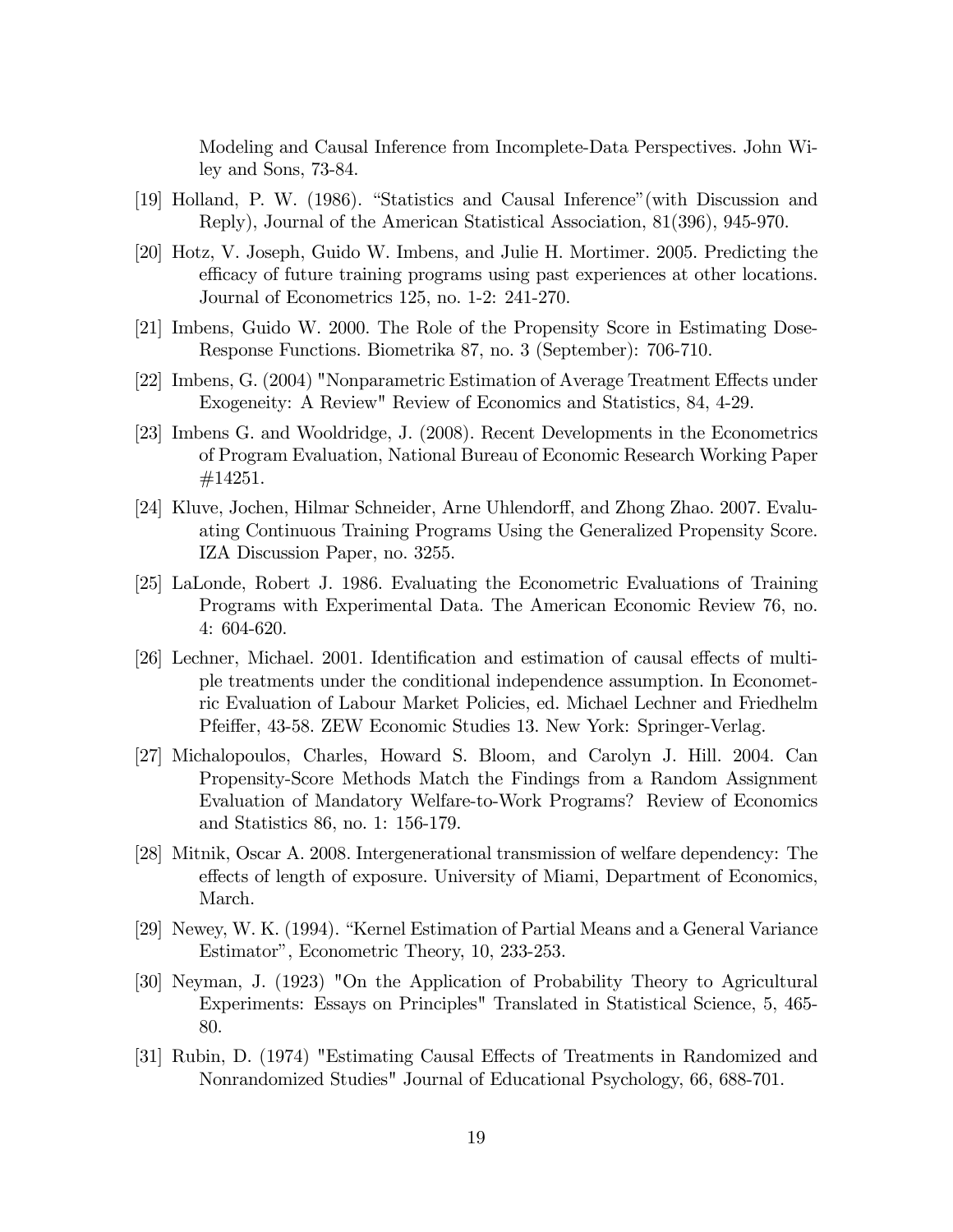- [32] Smith, Jeffrey A., and Petra E. Todd. 2005. Does matching overcome LaLonde's critique of nonexperimental estimators? Journal of Econometrics 125, no. 1-2: 305-353.
- [33] Wand, M. P. and Jones, M. C. (1995). Kernel Smoothing, Chapman and Hall, London, New York.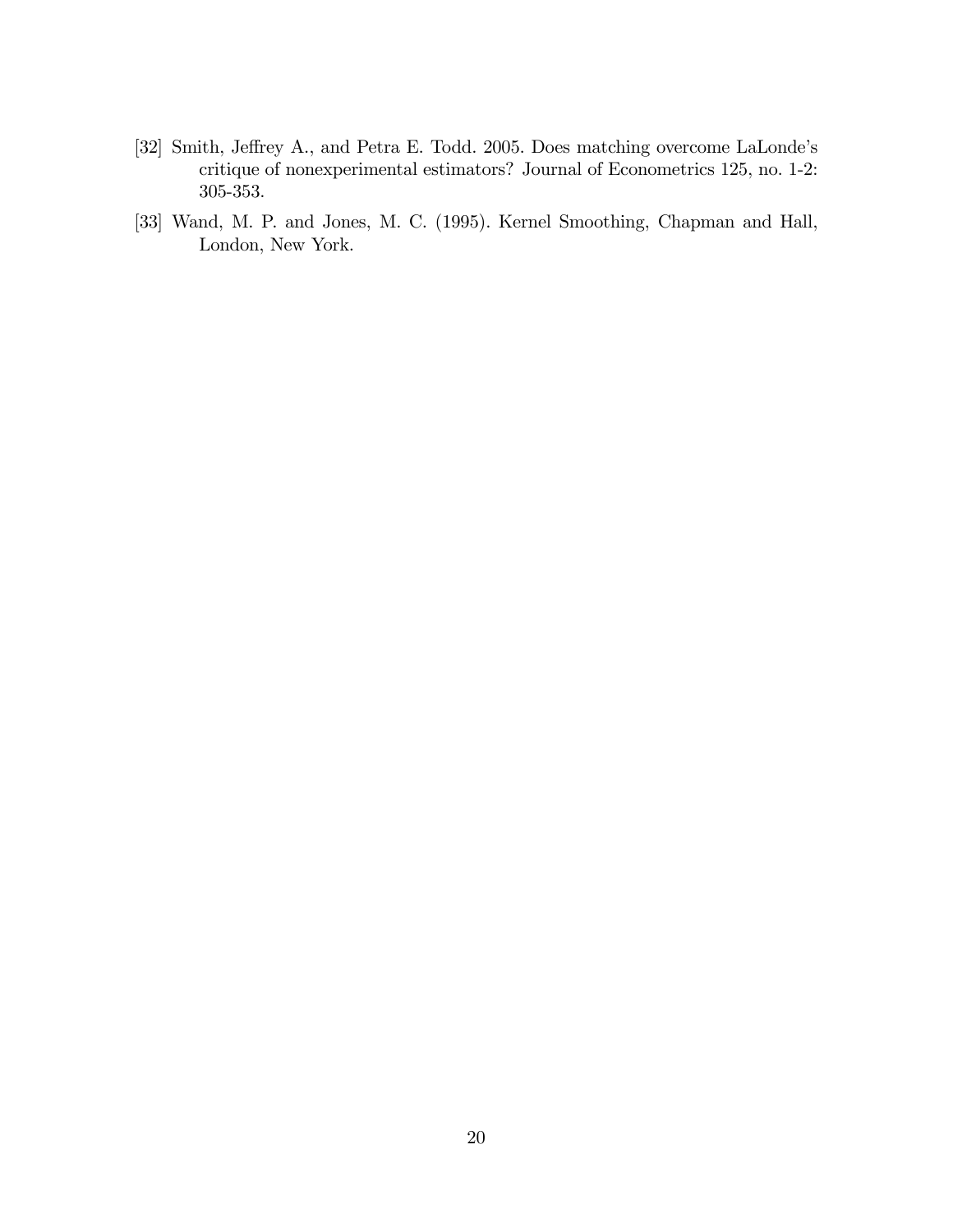#### **Table 1. Descriptive Statistics NEWWS Data**

| <b>Variables</b>                                |            | <b>Before Imposing Overlap Conditon</b> |            |            |            | <b>After Imposing Overlap Conditon</b> |            |            |            |            |  |  |
|-------------------------------------------------|------------|-----------------------------------------|------------|------------|------------|----------------------------------------|------------|------------|------------|------------|--|--|
|                                                 | <b>ATL</b> | <b>DET</b>                              | <b>GRP</b> | <b>POR</b> | <b>RIV</b> | <b>ATL</b>                             | <b>DET</b> | <b>GRP</b> | <b>POR</b> | <b>RIV</b> |  |  |
| <b>Outcomes</b>                                 |            |                                         |            |            |            |                                        |            |            |            |            |  |  |
| # qtrs employed in 2 years after RA             | 2.48       | 2.21                                    | 2.80       | 2.51       | 1.97       | 2.47                                   | 2.24       | 2.71       | 2.46       | 1.88       |  |  |
|                                                 | (2.82)     | (2.49)                                  | (2.62)     | (2.78)     | (2.71)     | (2.81)                                 | (2.49)     | (2.59)     | (2.76)     | (2.64)     |  |  |
| # qtrs employed in 2 years after RA (Diff)      | 0.62       | 0.78                                    | 0.23       | 0.52       | $-0.17$    | 0.69                                   | 0.80       | 0.31       | 0.56       | $-0.10$    |  |  |
|                                                 | (2.64)     | (2.60)                                  | (2.87)     | (2.90)     | (2.91)     | (2.60)                                 | (2.60)     | (2.79)     | (2.83)     | (2.85)     |  |  |
| <b>Covariates</b>                               |            |                                         |            |            |            |                                        |            |            |            |            |  |  |
| <b>Demographic &amp; Family Characteristics</b> |            |                                         |            |            |            |                                        |            |            |            |            |  |  |
| <b>Black</b>                                    | 0.95       | 0.89                                    | 0.41       | 0.20       | 0.17       | 0.95                                   | 0.89       | 0.46       | 0.23       | 0.24       |  |  |
|                                                 | (0.22)     | (0.32)                                  | (0.49)     | (0.40)     | (0.38)     | (0.22)                                 | (0.32)     | (0.50)     | (0.42)     | (0.43)     |  |  |
| Age 30-39 years old                             | 0.51       | 0.35                                    | 0.29       | 0.40       | 0.45       | 0.50                                   | 0.35       | 0.31       | 0.40       | 0.44       |  |  |
|                                                 | (0.50)     | (0.48)                                  | (0.46)     | (0.49)     | (0.50)     | (0.50)                                 | (0.48)     | (0.46)     | (0.49)     | (0.50)     |  |  |
| Age 40+ years old                               | 0.14       | 0.11                                    | 0.09       | 0.08       | 0.13       | 0.13                                   | 0.11       | 0.09       | 0.08       | 0.13       |  |  |
|                                                 | (0.34)     | (0.32)                                  | (0.28)     | (0.27)     | (0.34)     | (0.34)                                 | (0.31)     | (0.29)     | (0.28)     | (0.34)     |  |  |
| Teenage mother (at <=19 years)                  | 0.45       | 0.45                                    | 0.51       | 0.34       | 0.35       | 0.46                                   | 0.46       | 0.51       | 0.35       | 0.37       |  |  |
|                                                 | (0.50)     | (0.50)                                  | (0.50)     | (0.47)     | (0.48)     | (0.50)                                 | (0.50)     | (0.50)     | (0.48)     | (0.48)     |  |  |
| Never married                                   | 0.62       | 0.69                                    | 0.58       | 0.49       | 0.34       | 0.63                                   | 0.69       | 0.59       | 0.52       | 0.38       |  |  |
|                                                 | (0.48)     | (0.46)                                  | (0.49)     | (0.50)     | (0.47)     | (0.48)                                 | (0.46)     | (0.49)     | (0.50)     | (0.49)     |  |  |
| Any child 0-5 years old                         | 0.42       | 0.65                                    | 0.69       | 0.71       | 0.58       | 0.44                                   | 0.66       | 0.67       | 0.69       | 0.59       |  |  |
|                                                 | (0.49)     | (0.48)                                  | (0.46)     | (0.46)     | (0.49)     | (0.50)                                 | (0.47)     | (0.47)     | (0.46)     | (0.49)     |  |  |
| Any child 6-12 years old                        | 0.70       | 0.48                                    | 0.43       | 0.52       | 0.59       | 0.69                                   | 0.48       | 0.45       | 0.53       | 0.58       |  |  |
|                                                 | (0.46)     | (0.50)                                  | (0.49)     | (0.50)     | (0.49)     | (0.46)                                 | (0.50)     | (0.50)     | (0.50)     | (0.49)     |  |  |
| Two children in household                       | 0.34       | 0.30                                    | 0.36       | 0.33       | 0.32       | 0.34                                   | 0.30       | 0.36       | 0.34       | 0.33       |  |  |
|                                                 | (0.47)     | (0.46)                                  | (0.48)     | (0.47)     | (0.47)     | (0.47)                                 | (0.46)     | (0.48)     | (0.47)     | (0.47)     |  |  |
| Three or more children in household             | 0.31       | 0.27                                    | 0.19       | 0.30       | 0.28       | 0.31                                   | 0.27       | 0.20       | 0.29       | 0.28       |  |  |
|                                                 | (0.46)     | (0.44)                                  | (0.39)     | (0.46)     | (0.45)     | (0.46)                                 | (0.45)     | (0.40)     | (0.45)     | (0.45)     |  |  |
| <b>Education Characteristics</b>                |            |                                         |            |            |            |                                        |            |            |            |            |  |  |
| 10th grade                                      | 0.14       | 0.15                                    | 0.13       | 0.17       | 0.11       | 0.13                                   | 0.14       | 0.13       | 0.17       | 0.12       |  |  |
|                                                 | (0.35)     | (0.35)                                  | (0.34)     | (0.38)     | (0.31)     | (0.34)                                 | (0.35)     | (0.34)     | (0.38)     | (0.33)     |  |  |
| 11th grade                                      | 0.17       | 0.25                                    | 0.20       | 0.22       | 0.18       | 0.18                                   | 0.26       | 0.21       | 0.21       | 0.17       |  |  |
|                                                 | (0.38)     | (0.44)                                  | (0.40)     | (0.41)     | (0.38)     | (0.38)                                 | (0.44)     | (0.40)     | (0.40)     | (0.38)     |  |  |
| Grade 12 or higher                              | 0.57       | 0.50                                    | 0.54       | 0.45       | 0.57       | 0.58                                   | 0.50       | 0.53       | 0.45       | 0.55       |  |  |
|                                                 | (0.49)     | (0.50)                                  | (0.50)     | (0.50)     | (0.49)     | (0.49)                                 | (0.50)     | (0.50)     | (0.50)     | (0.50)     |  |  |
| Highest degree = High School or GED             | 0.53       | 0.48                                    | 0.54       | 0.53       | 0.59       | 0.53                                   | 0.49       | 0.53       | 0.52       | 0.55       |  |  |
|                                                 | (0.50)     | (0.50)                                  | (0.50)     | (0.50)     | (0.49)     | (0.50)                                 | (0.50)     | (0.50)     | (0.50)     | (0.50)     |  |  |

(continues in next page)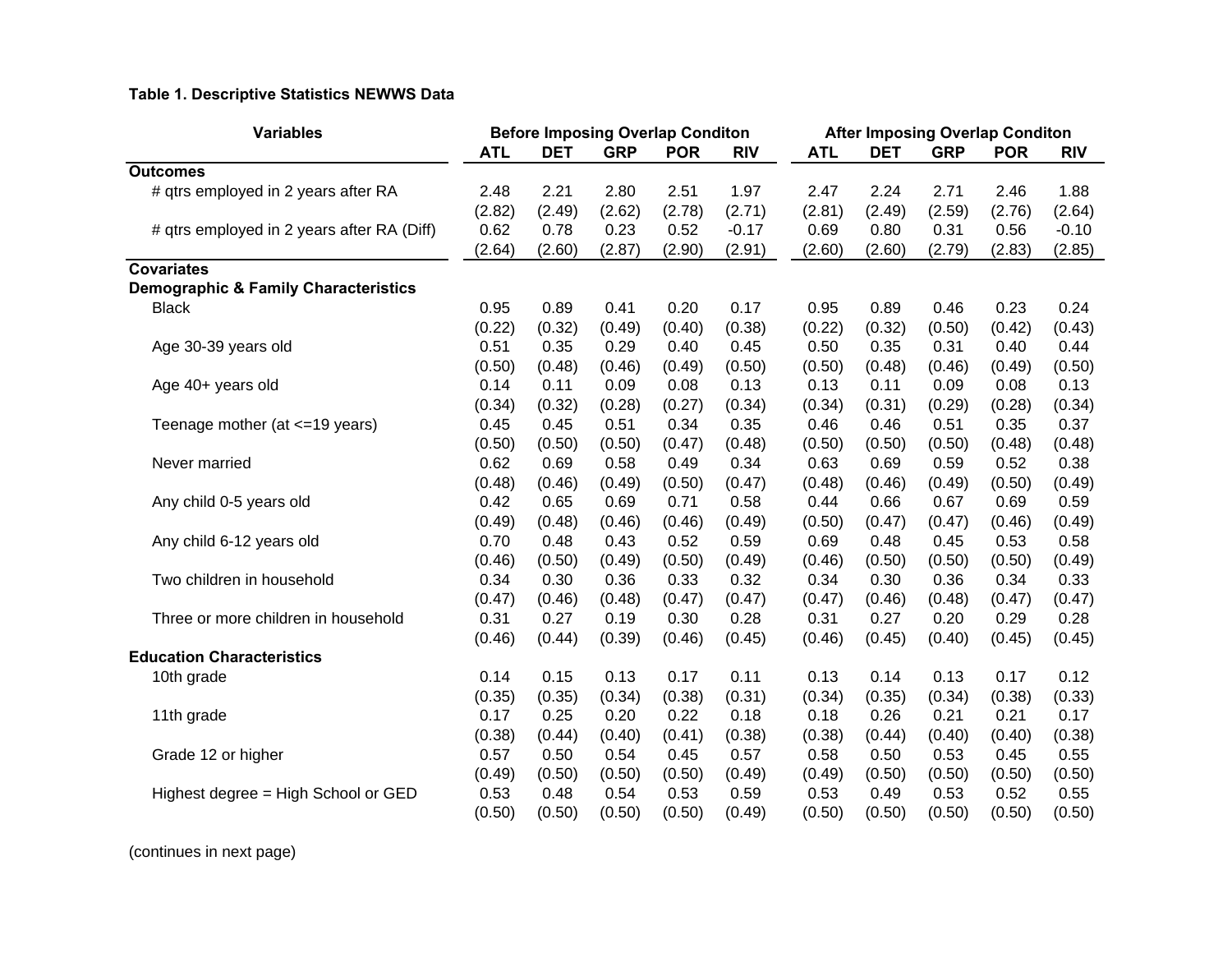### **Table 1. Descriptive Statistics NEWWS Data (continuation)**

| <b>Variables</b>                            |            |            | <b>Before Imposing Overlap Conditon</b> |            | <b>After Imposing Overlap Conditon</b> |            |            |            |            |            |  |
|---------------------------------------------|------------|------------|-----------------------------------------|------------|----------------------------------------|------------|------------|------------|------------|------------|--|
|                                             | <b>ATL</b> | <b>DET</b> | <b>GRP</b>                              | <b>POR</b> | <b>RIV</b>                             | <b>ATL</b> | <b>DET</b> | <b>GRP</b> | <b>POR</b> | <b>RIV</b> |  |
| <b>Housing Type &amp; Housing Stability</b> |            |            |                                         |            |                                        |            |            |            |            |            |  |
| Lives in public/subsidized house            | 0.59       | 0.07       | 0.16                                    | 0.29       | 0.09                                   | 0.57       | 0.07       | 0.17       | 0.28       | 0.10       |  |
|                                             | (0.49)     | (0.26)     | (0.37)                                  | (0.46)     | (0.29)                                 | (0.49)     | (0.26)     | (0.38)     | (0.45)     | (0.30)     |  |
| One or two moves in past 2 years            | 0.49       | 0.48       | 0.51                                    | 0.47       | 0.54                                   | 0.49       | 0.49       | 0.53       | 0.48       | 0.53       |  |
|                                             | (0.50)     | (0.50)     | (0.50)                                  | (0.50)     | (0.50)                                 | (0.50)     | (0.50)     | (0.50)     | (0.50)     | (0.50)     |  |
| 3 or more moves in past 2 years             | 0.08       | 0.08       | 0.25                                    | 0.23       | 0.22                                   | 0.08       | 0.08       | 0.22       | 0.20       | 0.21       |  |
|                                             | (0.27)     | (0.27)     | (0.43)                                  | (0.42)     | (0.41)                                 | (0.27)     | (0.27)     | (0.41)     | (0.40)     | (0.41)     |  |
| <b>Welfare Use History</b>                  |            |            |                                         |            |                                        |            |            |            |            |            |  |
| On welfare for less than 2 years            | 0.26       | 0.23       | 0.38                                    | 0.32       | 0.44                                   | 0.24       | 0.23       | 0.34       | 0.31       | 0.40       |  |
|                                             | (0.44)     | (0.42)     | (0.49)                                  | (0.47)     | (0.50)                                 | (0.43)     | (0.42)     | (0.48)     | (0.46)     | (0.49)     |  |
| On welfare for 2-5 years                    | 0.25       | 0.25       | 0.31                                    | 0.35       | 0.28                                   | 0.25       | 0.26       | 0.32       | 0.36       | 0.29       |  |
|                                             | (0.43)     | (0.44)     | (0.46)                                  | (0.48)     | (0.45)                                 | (0.43)     | (0.44)     | (0.47)     | (0.48)     | (0.46)     |  |
| On welfare 5-10 years                       | 0.24       | 0.24       | 0.17                                    | 0.23       | 0.16                                   | 0.24       | 0.24       | 0.18       | 0.23       | 0.17       |  |
|                                             | (0.43)     | (0.43)     | (0.38)                                  | (0.42)     | (0.37)                                 | (0.43)     | (0.43)     | (0.39)     | (0.42)     | (0.37)     |  |
| Received Welfare in Q1 before RA            | 0.97       | 0.90       | 0.77                                    | 0.79       | 0.73                                   | 0.97       | 0.91       | 0.83       | 0.85       | 0.79       |  |
|                                             | (0.18)     | (0.29)     | (0.42)                                  | (0.41)     | (0.44)                                 | (0.18)     | (0.29)     | (0.37)     | (0.36)     | (0.41)     |  |
| Received Welfare in Q2 before RA            | 0.93       | 0.86       | 0.70                                    | 0.74       | 0.49                                   | 0.93       | 0.86       | 0.76       | 0.80       | 0.61       |  |
|                                             | (0.26)     | (0.35)     | (0.46)                                  | (0.44)     | (0.50)                                 | (0.26)     | (0.35)     | (0.43)     | (0.40)     | (0.49)     |  |
| Received Welfare in Q3 before RA            | 0.85       | 0.84       | 0.68                                    | 0.72       | 0.46                                   | 0.85       | 0.84       | 0.73       | 0.77       | 0.57       |  |
|                                             | (0.36)     | (0.37)     | (0.47)                                  | (0.45)     | (0.50)                                 | (0.35)     | (0.37)     | (0.44)     | (0.42)     | (0.49)     |  |
| Received Welfare in Q4 before RA            | 0.73       | 0.83       | 0.67                                    | 0.69       | 0.44                                   | 0.77       | 0.83       | 0.71       | 0.74       | 0.52       |  |
|                                             | (0.44)     | (0.38)     | (0.47)                                  | (0.46)     | (0.50)                                 | (0.42)     | (0.38)     | (0.45)     | (0.44)     | (0.50)     |  |
| Received Welfare in Q5 before RA            | 0.69       | 0.81       | 0.64                                    | 0.64       | 0.41                                   | 0.72       | 0.81       | 0.68       | 0.68       | 0.49       |  |
|                                             | (0.46)     | (0.40)     | (0.48)                                  | (0.48)     | (0.49)                                 | (0.45)     | (0.40)     | (0.47)     | (0.47)     | (0.50)     |  |
| Received Welfare in Q6 before RA            | 0.66       | 0.79       | 0.61                                    | 0.61       | 0.39                                   | 0.69       | 0.79       | 0.64       | 0.65       | 0.46       |  |
|                                             | (0.47)     | (0.41)     | (0.49)                                  | (0.49)     | (0.49)                                 | (0.46)     | (0.41)     | (0.48)     | (0.48)     | (0.50)     |  |
| Received Welfare in Q7 before RA            | 0.64       | 0.77       | 0.56                                    | 0.58       | 0.37                                   | 0.67       | 0.77       | 0.60       | 0.61       | 0.43       |  |
|                                             | (0.48)     | (0.42)     | (0.50)                                  | (0.49)     | (0.48)                                 | (0.47)     | (0.42)     | (0.49)     | (0.49)     | (0.50)     |  |
| <b>Food Stamps Use History</b>              |            |            |                                         |            |                                        |            |            |            |            |            |  |
| Received FS in Q1 before RA                 | 0.97       | 0.94       | 0.85                                    | 0.86       | 0.62                                   | 0.97       | 0.94       | 0.90       | 0.91       | 0.75       |  |
|                                             | (0.17)     | (0.23)     | (0.36)                                  | (0.35)     | (0.48)                                 | (0.17)     | (0.23)     | (0.30)     | (0.28)     | (0.43)     |  |
| Received FS in Q2 before RA                 | 0.95       | 0.89       | 0.76                                    | 0.81       | 0.42                                   | 0.95       | 0.89       | 0.83       | 0.88       | 0.59       |  |
|                                             | (0.22)     | (0.31)     | (0.43)                                  | (0.39)     | (0.49)                                 | (0.23)     | (0.31)     | (0.38)     | (0.33)     | (0.49)     |  |
| Received FS in Q3 before RA                 | 0.90       | 0.87       | 0.72                                    | 0.79       | 0.39                                   | 0.90       | 0.87       | 0.77       | 0.84       | 0.54       |  |
|                                             | (0.30)     | (0.34)     | (0.45)                                  | (0.41)     | (0.49)                                 | (0.30)     | (0.34)     | (0.42)     | (0.36)     | (0.50)     |  |
| (continues in next page)                    |            |            |                                         |            |                                        |            |            |            |            |            |  |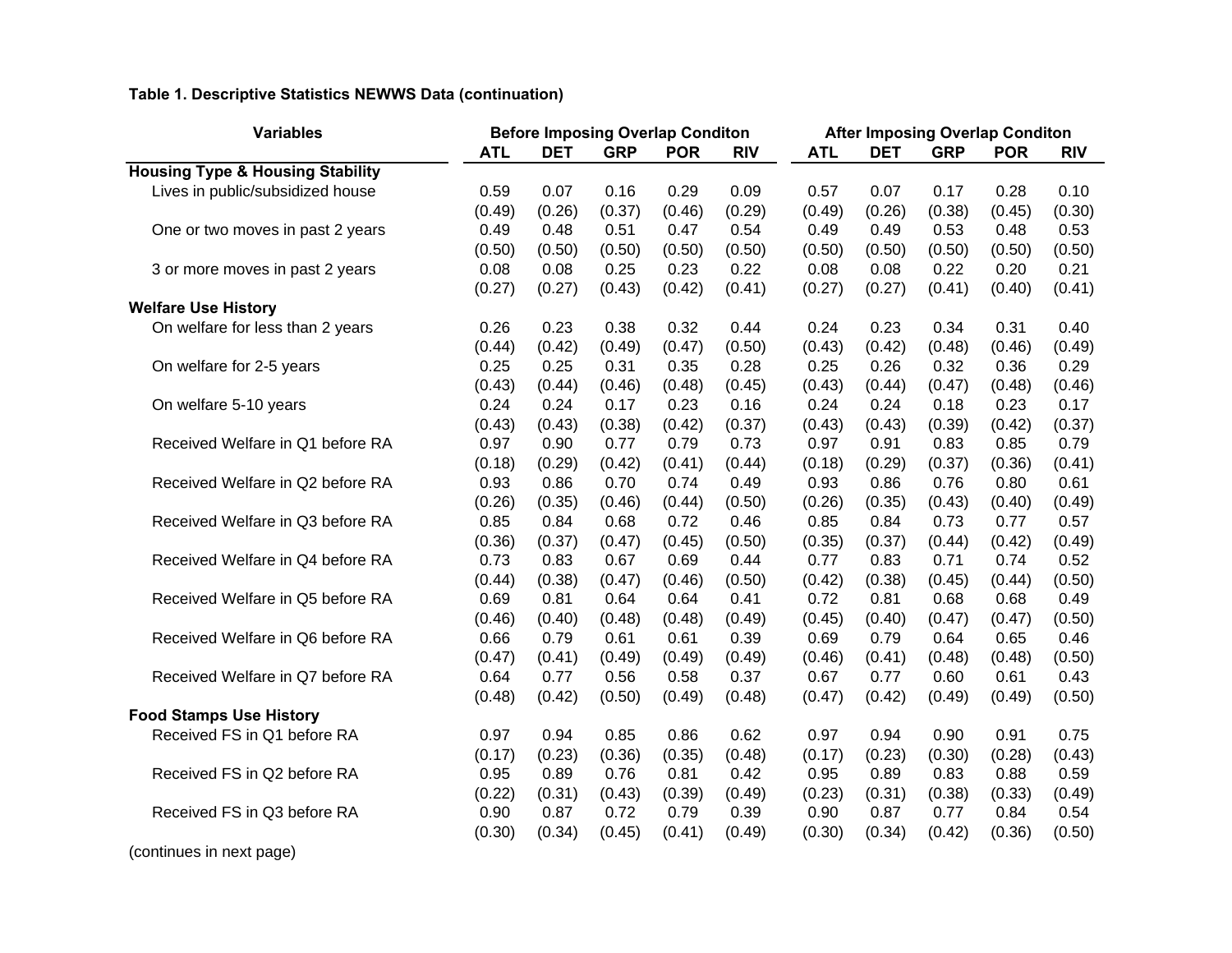### **Table 1. Descriptive Statistics NEWWS Data (continuation)**

| <b>DET</b><br><b>GRP</b><br><b>POR</b><br><b>ATL</b><br><b>DET</b><br><b>POR</b><br><b>ATL</b><br><b>RIV</b><br><b>GRP</b><br><b>RIV</b><br><b>Food Stamps Use History (continued)</b><br>Received FS in Q4 before RA<br>0.83<br>0.86<br>0.72<br>0.76<br>0.36<br>0.83<br>0.86<br>0.76<br>0.82<br>0.49<br>(0.48)<br>(0.39)<br>(0.38)<br>(0.35)<br>(0.45)<br>(0.43)<br>(0.37)<br>(0.35)<br>(0.43)<br>(0.50)<br>Received FS in Q5 before RA<br>0.78<br>0.67<br>0.33<br>0.79<br>0.83<br>0.71<br>0.77<br>0.45<br>0.83<br>0.72<br>(0.47)<br>(0.42)<br>(0.38)<br>(0.47)<br>(0.45)<br>(0.41)<br>(0.38)<br>(0.42)<br>(0.50)<br>(0.45)<br>Received FS in Q6 before RA<br>0.75<br>0.31<br>0.76<br>0.80<br>0.74<br>0.42<br>0.81<br>0.64<br>0.70<br>0.68<br>(0.43)<br>(0.40)<br>(0.46)<br>(0.43)<br>(0.49)<br>(0.48)<br>(0.46)<br>(0.40)<br>(0.47)<br>(0.44)<br>Received FS in Q7 before RA<br>0.72<br>0.78<br>0.60<br>0.29<br>0.73<br>0.78<br>0.63<br>0.70<br>0.39<br>0.66<br>(0.45)<br>(0.41)<br>(0.49)<br>(0.47)<br>(0.45)<br>(0.45)<br>(0.41)<br>(0.48)<br>(0.46)<br>(0.49)<br><b>Year of Random Assignment</b><br>0.50<br>0.36<br>0.74<br>0.26<br>0.33<br>0.49<br>0.36<br>0.75<br>0.32<br>Random Assignment in year 1993<br>0.34<br>(0.47)<br>(0.50)<br>(0.48)<br>(0.44)<br>(0.44)<br>(0.47)<br>(0.50)<br>(0.48)<br>(0.43)<br>(0.47)<br><b>Employment History</b><br>Employed in Q1 before RA<br>0.18<br>0.18<br>0.29<br>0.23<br>0.22<br>0.18<br>0.18<br>0.27<br>0.21<br>0.19<br>(0.39)<br>(0.41)<br>(0.38)<br>(0.39)<br>(0.38)<br>(0.45)<br>(0.42)<br>(0.39)<br>(0.45)<br>(0.41)<br>Employed in Q2 before RA<br>0.18<br>0.22<br>0.18<br>0.18<br>0.30<br>0.25<br>0.25<br>0.18<br>0.28<br>0.23<br>(0.38)<br>(0.38)<br>(0.43)<br>(0.38)<br>(0.42)<br>(0.41)<br>(0.46)<br>(0.43)<br>(0.39)<br>(0.45)<br>0.18<br>0.29<br>0.26<br>0.27<br>0.23<br>0.23<br>Employed in Q3 before RA<br>0.19<br>0.25<br>0.18<br>0.18<br>(0.39)<br>(0.38)<br>(0.44)<br>(0.39)<br>(0.42)<br>(0.42)<br>(0.46)<br>(0.43)<br>(0.38)<br>(0.44)<br>0.22<br>0.28<br>0.21<br>0.22<br>0.25<br>Employed in Q4 before RA<br>0.17<br>0.30<br>0.24<br>0.18<br>0.27<br>(0.41)<br>(0.41)<br>(0.38)<br>(0.46)<br>(0.42)<br>(0.45)<br>(0.38)<br>(0.42)<br>(0.43)<br>(0.45)<br>0.28<br>0.26<br>Employed in Q5 before RA<br>0.24<br>0.17<br>0.31<br>0.24<br>0.23<br>0.18<br>0.29<br>0.23<br>(0.38)<br>(0.45)<br>(0.42)<br>(0.44)<br>(0.43)<br>(0.46)<br>(0.43)<br>(0.38)<br>(0.45)<br>(0.42)<br>Employed in Q6 before RA<br>0.29<br>0.25<br>0.24<br>0.27<br>0.27<br>0.18<br>0.34<br>0.18<br>0.31<br>0.25<br>(0.43)<br>(0.44)<br>(0.38)<br>(0.47)<br>(0.43)<br>(0.45)<br>(0.39)<br>(0.46)<br>(0.43)<br>(0.44)<br>0.29<br>0.27<br>0.26<br>Employed in Q7 before RA<br>0.29<br>0.18<br>0.36<br>0.26<br>0.18<br>0.34<br>0.28<br>(0.39)<br>(0.45)<br>(0.45)<br>(0.39)<br>(0.44)<br>(0.45)<br>(0.45)<br>(0.48)<br>(0.44)<br>(0.48)<br>0.27<br>0.30<br>0.18<br>0.39<br>0.30<br>0.28<br>0.18<br>0.29<br>Employed in Q8 before RA<br>0.27<br>0.36<br>(0.45)<br>(0.38)<br>(0.45)<br>(0.46)<br>(0.38)<br>(0.49)<br>(0.45)<br>(0.46)<br>(0.48)<br>(0.44)<br>0.13<br>0.07<br>0.11<br>Employed at RA (self reported)<br>0.07<br>0.07<br>0.13<br>0.09<br>0.07<br>0.13<br>0.08<br>(0.26)<br>(0.25)<br>(0.34)<br>(0.28)<br>(0.33)<br>(0.26)<br>(0.26)<br>(0.33)<br>(0.27)<br>(0.31)<br>Ever worked FT 6+ months at same job<br>0.72<br>0.46<br>0.64<br>0.71<br>0.71<br>0.63<br>0.75<br>0.69<br>0.77<br>0.47<br>(0.45)<br>(0.50)<br>(0.48)<br>(0.42)<br>(0.45)<br>(0.50)<br>(0.48)<br>(0.43)<br>(0.45)<br>(0.46) | <b>Variables</b> |  | <b>Before Imposing Overlap Conditon</b> |  | <b>After Imposing Overlap Conditon</b> |  |  |  |  |  |  |
|---------------------------------------------------------------------------------------------------------------------------------------------------------------------------------------------------------------------------------------------------------------------------------------------------------------------------------------------------------------------------------------------------------------------------------------------------------------------------------------------------------------------------------------------------------------------------------------------------------------------------------------------------------------------------------------------------------------------------------------------------------------------------------------------------------------------------------------------------------------------------------------------------------------------------------------------------------------------------------------------------------------------------------------------------------------------------------------------------------------------------------------------------------------------------------------------------------------------------------------------------------------------------------------------------------------------------------------------------------------------------------------------------------------------------------------------------------------------------------------------------------------------------------------------------------------------------------------------------------------------------------------------------------------------------------------------------------------------------------------------------------------------------------------------------------------------------------------------------------------------------------------------------------------------------------------------------------------------------------------------------------------------------------------------------------------------------------------------------------------------------------------------------------------------------------------------------------------------------------------------------------------------------------------------------------------------------------------------------------------------------------------------------------------------------------------------------------------------------------------------------------------------------------------------------------------------------------------------------------------------------------------------------------------------------------------------------------------------------------------------------------------------------------------------------------------------------------------------------------------------------------------------------------------------------------------------------------------------------------------------------------------------------------------------------------------------------------------------------------------------------------------------------------------------------------------------------------------------------------------------------------------------------------------------------------------------------------------------------------------------------------------------------------------------------------------------------------------------------------------------------------------------------------------------|------------------|--|-----------------------------------------|--|----------------------------------------|--|--|--|--|--|--|
|                                                                                                                                                                                                                                                                                                                                                                                                                                                                                                                                                                                                                                                                                                                                                                                                                                                                                                                                                                                                                                                                                                                                                                                                                                                                                                                                                                                                                                                                                                                                                                                                                                                                                                                                                                                                                                                                                                                                                                                                                                                                                                                                                                                                                                                                                                                                                                                                                                                                                                                                                                                                                                                                                                                                                                                                                                                                                                                                                                                                                                                                                                                                                                                                                                                                                                                                                                                                                                                                                                                                             |                  |  |                                         |  |                                        |  |  |  |  |  |  |
|                                                                                                                                                                                                                                                                                                                                                                                                                                                                                                                                                                                                                                                                                                                                                                                                                                                                                                                                                                                                                                                                                                                                                                                                                                                                                                                                                                                                                                                                                                                                                                                                                                                                                                                                                                                                                                                                                                                                                                                                                                                                                                                                                                                                                                                                                                                                                                                                                                                                                                                                                                                                                                                                                                                                                                                                                                                                                                                                                                                                                                                                                                                                                                                                                                                                                                                                                                                                                                                                                                                                             |                  |  |                                         |  |                                        |  |  |  |  |  |  |
|                                                                                                                                                                                                                                                                                                                                                                                                                                                                                                                                                                                                                                                                                                                                                                                                                                                                                                                                                                                                                                                                                                                                                                                                                                                                                                                                                                                                                                                                                                                                                                                                                                                                                                                                                                                                                                                                                                                                                                                                                                                                                                                                                                                                                                                                                                                                                                                                                                                                                                                                                                                                                                                                                                                                                                                                                                                                                                                                                                                                                                                                                                                                                                                                                                                                                                                                                                                                                                                                                                                                             |                  |  |                                         |  |                                        |  |  |  |  |  |  |
|                                                                                                                                                                                                                                                                                                                                                                                                                                                                                                                                                                                                                                                                                                                                                                                                                                                                                                                                                                                                                                                                                                                                                                                                                                                                                                                                                                                                                                                                                                                                                                                                                                                                                                                                                                                                                                                                                                                                                                                                                                                                                                                                                                                                                                                                                                                                                                                                                                                                                                                                                                                                                                                                                                                                                                                                                                                                                                                                                                                                                                                                                                                                                                                                                                                                                                                                                                                                                                                                                                                                             |                  |  |                                         |  |                                        |  |  |  |  |  |  |
|                                                                                                                                                                                                                                                                                                                                                                                                                                                                                                                                                                                                                                                                                                                                                                                                                                                                                                                                                                                                                                                                                                                                                                                                                                                                                                                                                                                                                                                                                                                                                                                                                                                                                                                                                                                                                                                                                                                                                                                                                                                                                                                                                                                                                                                                                                                                                                                                                                                                                                                                                                                                                                                                                                                                                                                                                                                                                                                                                                                                                                                                                                                                                                                                                                                                                                                                                                                                                                                                                                                                             |                  |  |                                         |  |                                        |  |  |  |  |  |  |
|                                                                                                                                                                                                                                                                                                                                                                                                                                                                                                                                                                                                                                                                                                                                                                                                                                                                                                                                                                                                                                                                                                                                                                                                                                                                                                                                                                                                                                                                                                                                                                                                                                                                                                                                                                                                                                                                                                                                                                                                                                                                                                                                                                                                                                                                                                                                                                                                                                                                                                                                                                                                                                                                                                                                                                                                                                                                                                                                                                                                                                                                                                                                                                                                                                                                                                                                                                                                                                                                                                                                             |                  |  |                                         |  |                                        |  |  |  |  |  |  |
|                                                                                                                                                                                                                                                                                                                                                                                                                                                                                                                                                                                                                                                                                                                                                                                                                                                                                                                                                                                                                                                                                                                                                                                                                                                                                                                                                                                                                                                                                                                                                                                                                                                                                                                                                                                                                                                                                                                                                                                                                                                                                                                                                                                                                                                                                                                                                                                                                                                                                                                                                                                                                                                                                                                                                                                                                                                                                                                                                                                                                                                                                                                                                                                                                                                                                                                                                                                                                                                                                                                                             |                  |  |                                         |  |                                        |  |  |  |  |  |  |
|                                                                                                                                                                                                                                                                                                                                                                                                                                                                                                                                                                                                                                                                                                                                                                                                                                                                                                                                                                                                                                                                                                                                                                                                                                                                                                                                                                                                                                                                                                                                                                                                                                                                                                                                                                                                                                                                                                                                                                                                                                                                                                                                                                                                                                                                                                                                                                                                                                                                                                                                                                                                                                                                                                                                                                                                                                                                                                                                                                                                                                                                                                                                                                                                                                                                                                                                                                                                                                                                                                                                             |                  |  |                                         |  |                                        |  |  |  |  |  |  |
|                                                                                                                                                                                                                                                                                                                                                                                                                                                                                                                                                                                                                                                                                                                                                                                                                                                                                                                                                                                                                                                                                                                                                                                                                                                                                                                                                                                                                                                                                                                                                                                                                                                                                                                                                                                                                                                                                                                                                                                                                                                                                                                                                                                                                                                                                                                                                                                                                                                                                                                                                                                                                                                                                                                                                                                                                                                                                                                                                                                                                                                                                                                                                                                                                                                                                                                                                                                                                                                                                                                                             |                  |  |                                         |  |                                        |  |  |  |  |  |  |
|                                                                                                                                                                                                                                                                                                                                                                                                                                                                                                                                                                                                                                                                                                                                                                                                                                                                                                                                                                                                                                                                                                                                                                                                                                                                                                                                                                                                                                                                                                                                                                                                                                                                                                                                                                                                                                                                                                                                                                                                                                                                                                                                                                                                                                                                                                                                                                                                                                                                                                                                                                                                                                                                                                                                                                                                                                                                                                                                                                                                                                                                                                                                                                                                                                                                                                                                                                                                                                                                                                                                             |                  |  |                                         |  |                                        |  |  |  |  |  |  |
|                                                                                                                                                                                                                                                                                                                                                                                                                                                                                                                                                                                                                                                                                                                                                                                                                                                                                                                                                                                                                                                                                                                                                                                                                                                                                                                                                                                                                                                                                                                                                                                                                                                                                                                                                                                                                                                                                                                                                                                                                                                                                                                                                                                                                                                                                                                                                                                                                                                                                                                                                                                                                                                                                                                                                                                                                                                                                                                                                                                                                                                                                                                                                                                                                                                                                                                                                                                                                                                                                                                                             |                  |  |                                         |  |                                        |  |  |  |  |  |  |
|                                                                                                                                                                                                                                                                                                                                                                                                                                                                                                                                                                                                                                                                                                                                                                                                                                                                                                                                                                                                                                                                                                                                                                                                                                                                                                                                                                                                                                                                                                                                                                                                                                                                                                                                                                                                                                                                                                                                                                                                                                                                                                                                                                                                                                                                                                                                                                                                                                                                                                                                                                                                                                                                                                                                                                                                                                                                                                                                                                                                                                                                                                                                                                                                                                                                                                                                                                                                                                                                                                                                             |                  |  |                                         |  |                                        |  |  |  |  |  |  |
|                                                                                                                                                                                                                                                                                                                                                                                                                                                                                                                                                                                                                                                                                                                                                                                                                                                                                                                                                                                                                                                                                                                                                                                                                                                                                                                                                                                                                                                                                                                                                                                                                                                                                                                                                                                                                                                                                                                                                                                                                                                                                                                                                                                                                                                                                                                                                                                                                                                                                                                                                                                                                                                                                                                                                                                                                                                                                                                                                                                                                                                                                                                                                                                                                                                                                                                                                                                                                                                                                                                                             |                  |  |                                         |  |                                        |  |  |  |  |  |  |
|                                                                                                                                                                                                                                                                                                                                                                                                                                                                                                                                                                                                                                                                                                                                                                                                                                                                                                                                                                                                                                                                                                                                                                                                                                                                                                                                                                                                                                                                                                                                                                                                                                                                                                                                                                                                                                                                                                                                                                                                                                                                                                                                                                                                                                                                                                                                                                                                                                                                                                                                                                                                                                                                                                                                                                                                                                                                                                                                                                                                                                                                                                                                                                                                                                                                                                                                                                                                                                                                                                                                             |                  |  |                                         |  |                                        |  |  |  |  |  |  |
|                                                                                                                                                                                                                                                                                                                                                                                                                                                                                                                                                                                                                                                                                                                                                                                                                                                                                                                                                                                                                                                                                                                                                                                                                                                                                                                                                                                                                                                                                                                                                                                                                                                                                                                                                                                                                                                                                                                                                                                                                                                                                                                                                                                                                                                                                                                                                                                                                                                                                                                                                                                                                                                                                                                                                                                                                                                                                                                                                                                                                                                                                                                                                                                                                                                                                                                                                                                                                                                                                                                                             |                  |  |                                         |  |                                        |  |  |  |  |  |  |
|                                                                                                                                                                                                                                                                                                                                                                                                                                                                                                                                                                                                                                                                                                                                                                                                                                                                                                                                                                                                                                                                                                                                                                                                                                                                                                                                                                                                                                                                                                                                                                                                                                                                                                                                                                                                                                                                                                                                                                                                                                                                                                                                                                                                                                                                                                                                                                                                                                                                                                                                                                                                                                                                                                                                                                                                                                                                                                                                                                                                                                                                                                                                                                                                                                                                                                                                                                                                                                                                                                                                             |                  |  |                                         |  |                                        |  |  |  |  |  |  |
|                                                                                                                                                                                                                                                                                                                                                                                                                                                                                                                                                                                                                                                                                                                                                                                                                                                                                                                                                                                                                                                                                                                                                                                                                                                                                                                                                                                                                                                                                                                                                                                                                                                                                                                                                                                                                                                                                                                                                                                                                                                                                                                                                                                                                                                                                                                                                                                                                                                                                                                                                                                                                                                                                                                                                                                                                                                                                                                                                                                                                                                                                                                                                                                                                                                                                                                                                                                                                                                                                                                                             |                  |  |                                         |  |                                        |  |  |  |  |  |  |
|                                                                                                                                                                                                                                                                                                                                                                                                                                                                                                                                                                                                                                                                                                                                                                                                                                                                                                                                                                                                                                                                                                                                                                                                                                                                                                                                                                                                                                                                                                                                                                                                                                                                                                                                                                                                                                                                                                                                                                                                                                                                                                                                                                                                                                                                                                                                                                                                                                                                                                                                                                                                                                                                                                                                                                                                                                                                                                                                                                                                                                                                                                                                                                                                                                                                                                                                                                                                                                                                                                                                             |                  |  |                                         |  |                                        |  |  |  |  |  |  |
|                                                                                                                                                                                                                                                                                                                                                                                                                                                                                                                                                                                                                                                                                                                                                                                                                                                                                                                                                                                                                                                                                                                                                                                                                                                                                                                                                                                                                                                                                                                                                                                                                                                                                                                                                                                                                                                                                                                                                                                                                                                                                                                                                                                                                                                                                                                                                                                                                                                                                                                                                                                                                                                                                                                                                                                                                                                                                                                                                                                                                                                                                                                                                                                                                                                                                                                                                                                                                                                                                                                                             |                  |  |                                         |  |                                        |  |  |  |  |  |  |
|                                                                                                                                                                                                                                                                                                                                                                                                                                                                                                                                                                                                                                                                                                                                                                                                                                                                                                                                                                                                                                                                                                                                                                                                                                                                                                                                                                                                                                                                                                                                                                                                                                                                                                                                                                                                                                                                                                                                                                                                                                                                                                                                                                                                                                                                                                                                                                                                                                                                                                                                                                                                                                                                                                                                                                                                                                                                                                                                                                                                                                                                                                                                                                                                                                                                                                                                                                                                                                                                                                                                             |                  |  |                                         |  |                                        |  |  |  |  |  |  |
|                                                                                                                                                                                                                                                                                                                                                                                                                                                                                                                                                                                                                                                                                                                                                                                                                                                                                                                                                                                                                                                                                                                                                                                                                                                                                                                                                                                                                                                                                                                                                                                                                                                                                                                                                                                                                                                                                                                                                                                                                                                                                                                                                                                                                                                                                                                                                                                                                                                                                                                                                                                                                                                                                                                                                                                                                                                                                                                                                                                                                                                                                                                                                                                                                                                                                                                                                                                                                                                                                                                                             |                  |  |                                         |  |                                        |  |  |  |  |  |  |
|                                                                                                                                                                                                                                                                                                                                                                                                                                                                                                                                                                                                                                                                                                                                                                                                                                                                                                                                                                                                                                                                                                                                                                                                                                                                                                                                                                                                                                                                                                                                                                                                                                                                                                                                                                                                                                                                                                                                                                                                                                                                                                                                                                                                                                                                                                                                                                                                                                                                                                                                                                                                                                                                                                                                                                                                                                                                                                                                                                                                                                                                                                                                                                                                                                                                                                                                                                                                                                                                                                                                             |                  |  |                                         |  |                                        |  |  |  |  |  |  |
|                                                                                                                                                                                                                                                                                                                                                                                                                                                                                                                                                                                                                                                                                                                                                                                                                                                                                                                                                                                                                                                                                                                                                                                                                                                                                                                                                                                                                                                                                                                                                                                                                                                                                                                                                                                                                                                                                                                                                                                                                                                                                                                                                                                                                                                                                                                                                                                                                                                                                                                                                                                                                                                                                                                                                                                                                                                                                                                                                                                                                                                                                                                                                                                                                                                                                                                                                                                                                                                                                                                                             |                  |  |                                         |  |                                        |  |  |  |  |  |  |
|                                                                                                                                                                                                                                                                                                                                                                                                                                                                                                                                                                                                                                                                                                                                                                                                                                                                                                                                                                                                                                                                                                                                                                                                                                                                                                                                                                                                                                                                                                                                                                                                                                                                                                                                                                                                                                                                                                                                                                                                                                                                                                                                                                                                                                                                                                                                                                                                                                                                                                                                                                                                                                                                                                                                                                                                                                                                                                                                                                                                                                                                                                                                                                                                                                                                                                                                                                                                                                                                                                                                             |                  |  |                                         |  |                                        |  |  |  |  |  |  |
|                                                                                                                                                                                                                                                                                                                                                                                                                                                                                                                                                                                                                                                                                                                                                                                                                                                                                                                                                                                                                                                                                                                                                                                                                                                                                                                                                                                                                                                                                                                                                                                                                                                                                                                                                                                                                                                                                                                                                                                                                                                                                                                                                                                                                                                                                                                                                                                                                                                                                                                                                                                                                                                                                                                                                                                                                                                                                                                                                                                                                                                                                                                                                                                                                                                                                                                                                                                                                                                                                                                                             |                  |  |                                         |  |                                        |  |  |  |  |  |  |
|                                                                                                                                                                                                                                                                                                                                                                                                                                                                                                                                                                                                                                                                                                                                                                                                                                                                                                                                                                                                                                                                                                                                                                                                                                                                                                                                                                                                                                                                                                                                                                                                                                                                                                                                                                                                                                                                                                                                                                                                                                                                                                                                                                                                                                                                                                                                                                                                                                                                                                                                                                                                                                                                                                                                                                                                                                                                                                                                                                                                                                                                                                                                                                                                                                                                                                                                                                                                                                                                                                                                             |                  |  |                                         |  |                                        |  |  |  |  |  |  |
|                                                                                                                                                                                                                                                                                                                                                                                                                                                                                                                                                                                                                                                                                                                                                                                                                                                                                                                                                                                                                                                                                                                                                                                                                                                                                                                                                                                                                                                                                                                                                                                                                                                                                                                                                                                                                                                                                                                                                                                                                                                                                                                                                                                                                                                                                                                                                                                                                                                                                                                                                                                                                                                                                                                                                                                                                                                                                                                                                                                                                                                                                                                                                                                                                                                                                                                                                                                                                                                                                                                                             |                  |  |                                         |  |                                        |  |  |  |  |  |  |
|                                                                                                                                                                                                                                                                                                                                                                                                                                                                                                                                                                                                                                                                                                                                                                                                                                                                                                                                                                                                                                                                                                                                                                                                                                                                                                                                                                                                                                                                                                                                                                                                                                                                                                                                                                                                                                                                                                                                                                                                                                                                                                                                                                                                                                                                                                                                                                                                                                                                                                                                                                                                                                                                                                                                                                                                                                                                                                                                                                                                                                                                                                                                                                                                                                                                                                                                                                                                                                                                                                                                             |                  |  |                                         |  |                                        |  |  |  |  |  |  |
|                                                                                                                                                                                                                                                                                                                                                                                                                                                                                                                                                                                                                                                                                                                                                                                                                                                                                                                                                                                                                                                                                                                                                                                                                                                                                                                                                                                                                                                                                                                                                                                                                                                                                                                                                                                                                                                                                                                                                                                                                                                                                                                                                                                                                                                                                                                                                                                                                                                                                                                                                                                                                                                                                                                                                                                                                                                                                                                                                                                                                                                                                                                                                                                                                                                                                                                                                                                                                                                                                                                                             |                  |  |                                         |  |                                        |  |  |  |  |  |  |
|                                                                                                                                                                                                                                                                                                                                                                                                                                                                                                                                                                                                                                                                                                                                                                                                                                                                                                                                                                                                                                                                                                                                                                                                                                                                                                                                                                                                                                                                                                                                                                                                                                                                                                                                                                                                                                                                                                                                                                                                                                                                                                                                                                                                                                                                                                                                                                                                                                                                                                                                                                                                                                                                                                                                                                                                                                                                                                                                                                                                                                                                                                                                                                                                                                                                                                                                                                                                                                                                                                                                             |                  |  |                                         |  |                                        |  |  |  |  |  |  |
|                                                                                                                                                                                                                                                                                                                                                                                                                                                                                                                                                                                                                                                                                                                                                                                                                                                                                                                                                                                                                                                                                                                                                                                                                                                                                                                                                                                                                                                                                                                                                                                                                                                                                                                                                                                                                                                                                                                                                                                                                                                                                                                                                                                                                                                                                                                                                                                                                                                                                                                                                                                                                                                                                                                                                                                                                                                                                                                                                                                                                                                                                                                                                                                                                                                                                                                                                                                                                                                                                                                                             |                  |  |                                         |  |                                        |  |  |  |  |  |  |
|                                                                                                                                                                                                                                                                                                                                                                                                                                                                                                                                                                                                                                                                                                                                                                                                                                                                                                                                                                                                                                                                                                                                                                                                                                                                                                                                                                                                                                                                                                                                                                                                                                                                                                                                                                                                                                                                                                                                                                                                                                                                                                                                                                                                                                                                                                                                                                                                                                                                                                                                                                                                                                                                                                                                                                                                                                                                                                                                                                                                                                                                                                                                                                                                                                                                                                                                                                                                                                                                                                                                             |                  |  |                                         |  |                                        |  |  |  |  |  |  |
|                                                                                                                                                                                                                                                                                                                                                                                                                                                                                                                                                                                                                                                                                                                                                                                                                                                                                                                                                                                                                                                                                                                                                                                                                                                                                                                                                                                                                                                                                                                                                                                                                                                                                                                                                                                                                                                                                                                                                                                                                                                                                                                                                                                                                                                                                                                                                                                                                                                                                                                                                                                                                                                                                                                                                                                                                                                                                                                                                                                                                                                                                                                                                                                                                                                                                                                                                                                                                                                                                                                                             |                  |  |                                         |  |                                        |  |  |  |  |  |  |
|                                                                                                                                                                                                                                                                                                                                                                                                                                                                                                                                                                                                                                                                                                                                                                                                                                                                                                                                                                                                                                                                                                                                                                                                                                                                                                                                                                                                                                                                                                                                                                                                                                                                                                                                                                                                                                                                                                                                                                                                                                                                                                                                                                                                                                                                                                                                                                                                                                                                                                                                                                                                                                                                                                                                                                                                                                                                                                                                                                                                                                                                                                                                                                                                                                                                                                                                                                                                                                                                                                                                             |                  |  |                                         |  |                                        |  |  |  |  |  |  |

(continues in next page)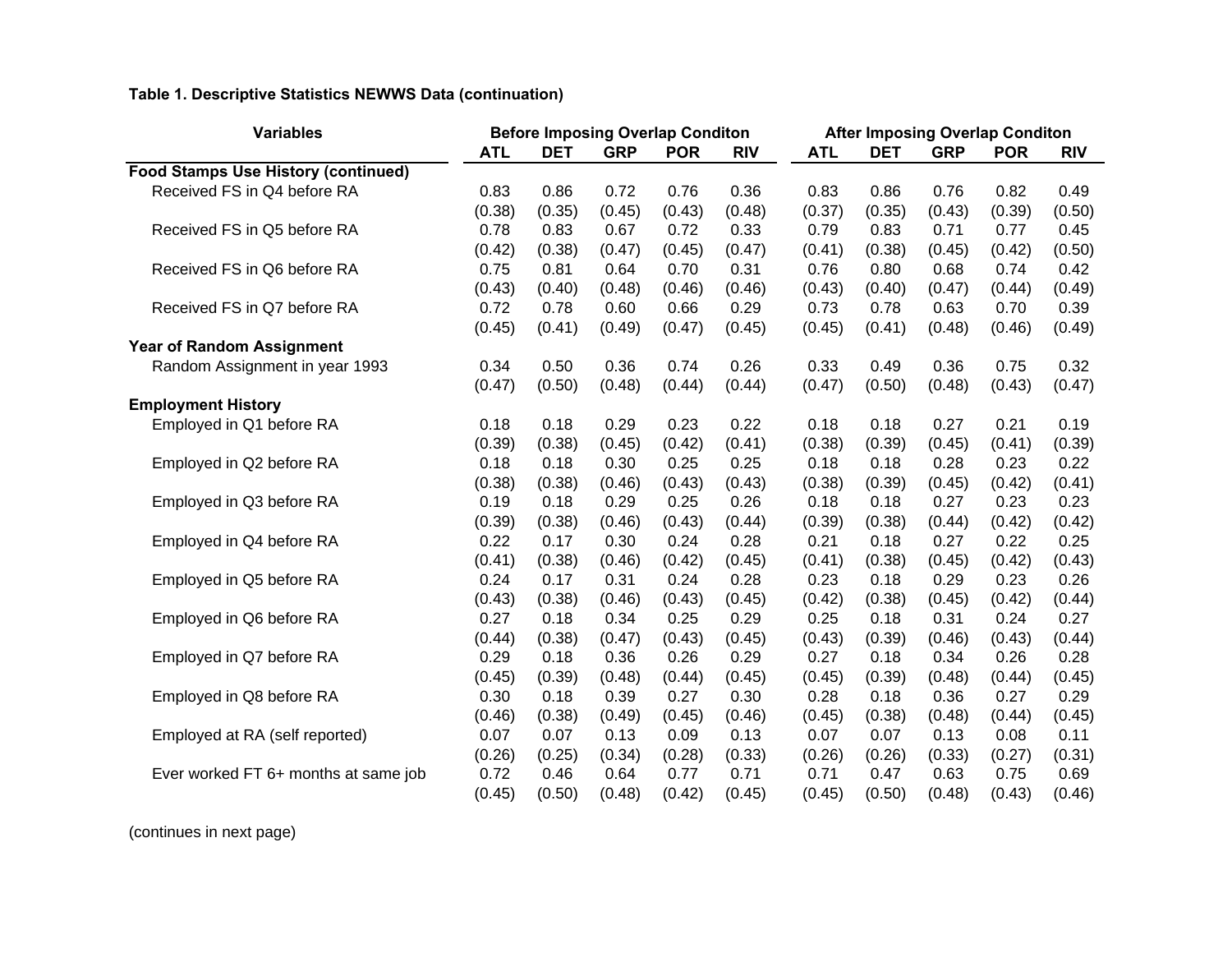### **Table 1. Descriptive Statistics NEWWS Data (continuation)**

| <b>Variables</b>                                |            | <b>Before Imposing Overlap Conditon</b> |            |            |            | <b>After Imposing Overlap Conditon</b> |            |            |            |            |  |  |
|-------------------------------------------------|------------|-----------------------------------------|------------|------------|------------|----------------------------------------|------------|------------|------------|------------|--|--|
|                                                 | <b>ATL</b> | <b>DET</b>                              | <b>GRP</b> | <b>POR</b> | <b>RIV</b> | <b>ATL</b>                             | <b>DET</b> | <b>GRP</b> | <b>POR</b> | <b>RIV</b> |  |  |
| Earnings History (real \$ /1,000)               |            |                                         |            |            |            |                                        |            |            |            |            |  |  |
| Earnings Q1 before RA                           | 0.23       | 0.21                                    | 0.36       | 0.33       | 0.43       | 0.21                                   | 0.21       | 0.31       | 0.28       | 0.33       |  |  |
|                                                 | (0.82)     | (0.68)                                  | (1.06)     | (0.89)     | (1.23)     | (0.72)                                 | (0.68)     | (0.98)     | (0.79)     | (1.00)     |  |  |
| Earnings Q2 before RA                           | 0.26       | 0.25                                    | 0.52       | 0.41       | 0.63       | 0.25                                   | 0.25       | 0.45       | 0.34       | 0.46       |  |  |
|                                                 | (0.85)     | (0.82)                                  | (1.29)     | (1.04)     | (1.55)     | (0.77)                                 | (0.83)     | (1.20)     | (0.93)     | (1.19)     |  |  |
| Earnings Q3 before RA                           | 0.29       | 0.26                                    | 0.55       | 0.41       | 0.72       | 0.26                                   | 0.26       | 0.46       | 0.35       | 0.55       |  |  |
|                                                 | (0.92)     | (0.89)                                  | (1.33)     | (1.07)     | (1.73)     | (0.81)                                 | (0.90)     | (1.22)     | (0.98)     | (1.43)     |  |  |
| Earnings Q4 before RA                           | 0.41       | 0.25                                    | 0.53       | 0.43       | 0.74       | 0.37                                   | 0.25       | 0.47       | 0.38       | 0.58       |  |  |
|                                                 | (1.22)     | (0.82)                                  | (1.29)     | (1.14)     | (1.68)     | (1.12)                                 | (0.83)     | (1.23)     | (1.06)     | (1.40)     |  |  |
| Earnings Q5 before RA                           | 0.51       | 0.29                                    | 0.57       | 0.46       | 0.79       | 0.45                                   | 0.29       | 0.52       | 0.41       | 0.64       |  |  |
|                                                 | (1.27)     | (0.94)                                  | (1.32)     | (1.16)     | (1.82)     | (1.13)                                 | (0.94)     | (1.28)     | (1.09)     | (1.55)     |  |  |
| Earnings Q6 before RA                           | 0.62       | 0.31                                    | 0.62       | 0.51       | 0.80       | 0.55                                   | 0.31       | 0.57       | 0.46       | 0.69       |  |  |
|                                                 | (1.44)     | (1.01)                                  | (1.41)     | (1.26)     | (1.81)     | (1.32)                                 | (1.01)     | (1.39)     | (1.20)     | (1.60)     |  |  |
| Earnings Q7 before RA                           | 0.72       | 0.32                                    | 0.68       | 0.54       | 0.83       | 0.64                                   | 0.33       | 0.64       | 0.51       | 0.73       |  |  |
|                                                 | (1.65)     | (1.06)                                  | (1.44)     | (1.31)     | (1.89)     | (1.53)                                 | (1.07)     | (1.42)     | (1.30)     | (1.66)     |  |  |
| Earnings Q8 before RA                           | 0.74       | 0.33                                    | 0.69       | 0.57       | 0.85       | 0.66                                   | 0.34       | 0.65       | 0.55       | 0.76       |  |  |
|                                                 | (1.61)     | (1.09)                                  | (1.45)     | (1.35)     | (1.86)     | (1.46)                                 | (1.10)     | (1.45)     | (1.32)     | (1.73)     |  |  |
| Any earnings year before RA (self-rep)          | 0.23       | 0.20                                    | 0.46       | 0.36       | 0.40       | 0.23                                   | 0.21       | 0.42       | 0.33       | 0.36       |  |  |
|                                                 | (0.42)     | (0.40)                                  | (0.50)     | (0.48)     | (0.49)     | (0.42)                                 | (0.40)     | (0.49)     | (0.47)     | (0.48)     |  |  |
| <b>Local Economic Conditions (growth rates)</b> |            |                                         |            |            |            |                                        |            |            |            |            |  |  |
| Employment/Population year 1 after RA           | 0.02       | 0.02                                    | 0.02       | 0.02       | $-0.01$    | 0.02                                   | 0.02       | 0.02       | 0.02       | $-0.01$    |  |  |
|                                                 | (0.00)     | (0.01)                                  | (0.01)     | (0.00)     | (0.01)     | (0.00)                                 | (0.01)     | (0.01)     | (0.00)     | (0.01)     |  |  |
| Average Total earnings year 1 after RA          | $-0.01$    | 0.02                                    | 0.01       | 0.01       | $-0.01$    | $-0.01$                                | 0.02       | 0.01       | 0.01       | $-0.01$    |  |  |
|                                                 | (0.00)     | (0.01)                                  | (0.01)     | (0.01)     | (0.01)     | (0.00)                                 | (0.01)     | (0.01)     | (0.01)     | (0.01)     |  |  |
| Unemployment Rate year 1 after RA               | $-0.15$    | $-0.21$                                 | $-0.19$    | $-0.23$    | 0.01       | $-0.15$                                | $-0.21$    | $-0.19$    | $-0.23$    | 0.00       |  |  |
|                                                 | (0.01)     | (0.05)                                  | (0.10)     | (0.05)     | (0.10)     | (0.01)                                 | (0.05)     | (0.10)     | (0.05)     | (0.10)     |  |  |
| Employment/Population year 2 after RA           | 0.02       | 0.02                                    | 0.03       | 0.02       | 0.01       | 0.02                                   | 0.02       | 0.03       | 0.02       | 0.01       |  |  |
|                                                 | (0.00)     | (0.01)                                  | (0.01)     | (0.00)     | (0.01)     | (0.00)                                 | (0.01)     | (0.01)     | (0.00)     | (0.01)     |  |  |
| Average Total earnings year 2 after RA          | 0.00       | 0.01                                    | 0.01       | 0.02       | $-0.01$    | 0.00                                   | 0.01       | 0.01       | 0.02       | $-0.01$    |  |  |
|                                                 | (0.01)     | (0.01)                                  | (0.01)     | (0.00)     | (0.01)     | (0.01)                                 | (0.01)     | (0.01)     | (0.00)     | (0.01)     |  |  |
| Unemployment Rate year 2 after RA               | $-0.13$    | $-0.12$                                 | $-0.21$    | $-0.08$    | $-0.10$    | $-0.13$                                | $-0.12$    | $-0.21$    | $-0.08$    | $-0.10$    |  |  |
|                                                 | (0.04)     | (0.07)                                  | (0.02)     | (0.12)     | (0.06)     | (0.04)                                 | (0.07)     | (0.02)     | (0.12)     | (0.06)     |  |  |
| Number of observations per site                 | 1,372      | 2,037                                   | 1,374      | 1,740      | 2,828      | 1,290                                  | 1,976      | 1,189      | 1,496      | 1,948      |  |  |
| Total number of observations                    |            |                                         | 9,351      |            |            |                                        |            | 7,899      |            |            |  |  |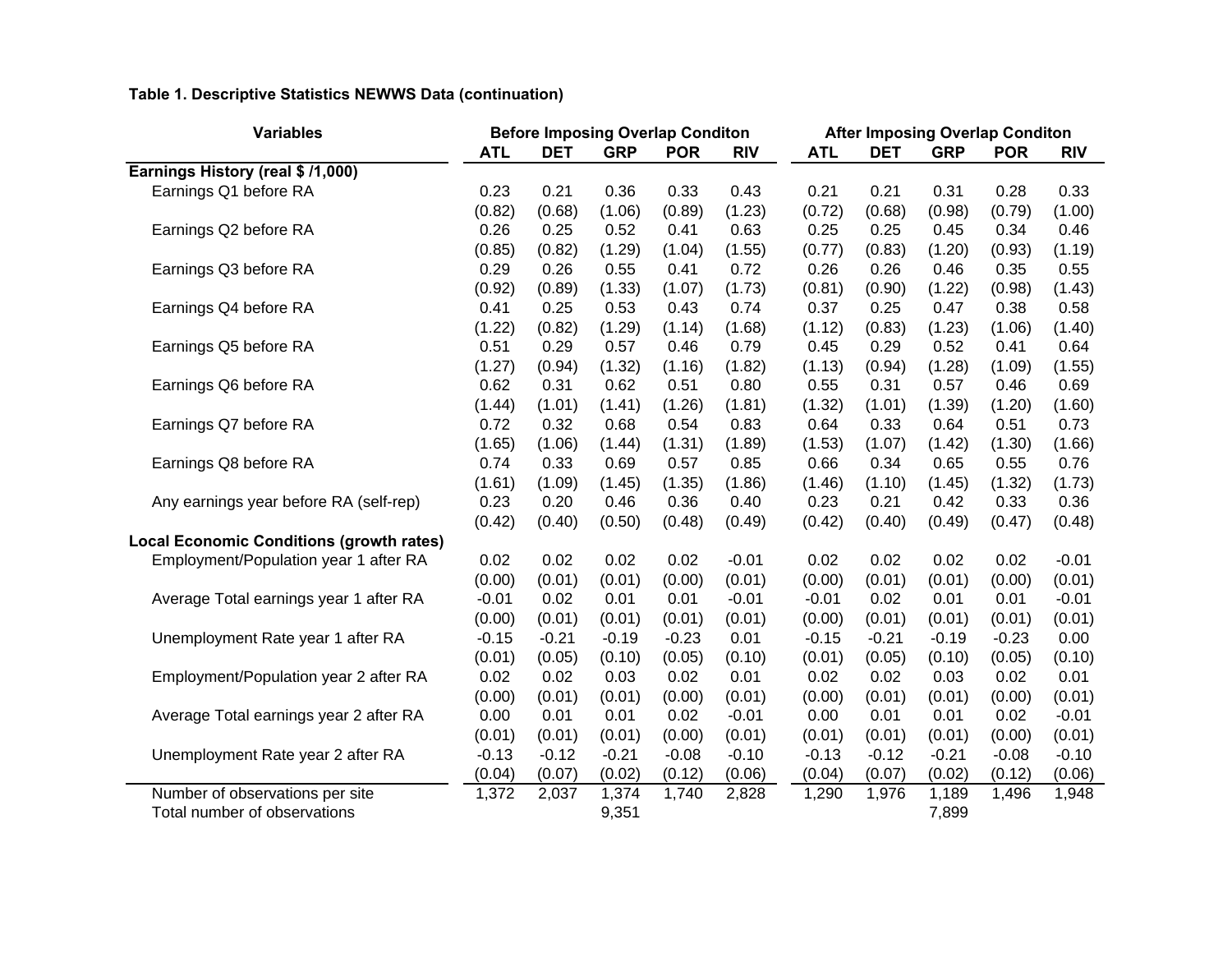#### **Table 2. Summary Results from Balancing of Covariates Analysis**

#### **A. Joint tests of equality of means of covariates across all sites**

| Method                                  |                     | Number of covariates for which |                     |
|-----------------------------------------|---------------------|--------------------------------|---------------------|
|                                         | $P-Value \leq 0.10$ | P-Value $\leq 0.05$            | P-Value $\leq 0.01$ |
| Raw Means Before Overlap                | 53                  | 53                             | 53                  |
| Raw Means After Overlap                 | 53                  | 53                             | 52                  |
| GPS-based Inverse Probability Weighting | 10                  | 6                              |                     |
| <b>Total Number of Covariates</b>       |                     | 53                             |                     |

#### **B. Tests of differences of means of covariates in one site vs all other sites pooled together**

| <b>Method</b>                     |                     | Number of covariates for which |                     |  |  |  |  |  |  |  |  |
|-----------------------------------|---------------------|--------------------------------|---------------------|--|--|--|--|--|--|--|--|
|                                   | P-Value $\leq 0.10$ | P-Value $\leq 0.05$            | P-Value $\leq 0.01$ |  |  |  |  |  |  |  |  |
| Raw Means Before Overlap          |                     |                                |                     |  |  |  |  |  |  |  |  |
| Atlanta vs others                 | 43                  | 43                             | 40                  |  |  |  |  |  |  |  |  |
| Detroit vs others                 | 50                  | 50                             | 49                  |  |  |  |  |  |  |  |  |
| Grand Rapids vs others            | 38                  | 35                             | 31                  |  |  |  |  |  |  |  |  |
| Portland vs others                | 38                  | 37                             | 30                  |  |  |  |  |  |  |  |  |
| Riverside vs others               | 50                  | 49                             | 46                  |  |  |  |  |  |  |  |  |
| Raw Means After Overlap           |                     |                                |                     |  |  |  |  |  |  |  |  |
| Atlanta vs others                 | 41                  | 41                             | 36                  |  |  |  |  |  |  |  |  |
| Detroit vs others                 | 49                  | 41                             | 36                  |  |  |  |  |  |  |  |  |
| Grand Rapids vs others            | 36                  | 30                             | 24                  |  |  |  |  |  |  |  |  |
| Portland vs others                | 31                  | 26                             | 20                  |  |  |  |  |  |  |  |  |
| Riverside vs others               | 48                  | 48                             | 44                  |  |  |  |  |  |  |  |  |
| <b>Blocking on GPS</b>            |                     |                                |                     |  |  |  |  |  |  |  |  |
| Atlanta vs others                 | 18                  | 16                             | 12                  |  |  |  |  |  |  |  |  |
| Detroit vs others                 | 35                  | 30                             | 14                  |  |  |  |  |  |  |  |  |
| Grand Rapids vs others            | 16                  | 9                              | 5                   |  |  |  |  |  |  |  |  |
| Portland vs others                | 16                  | 12                             | 7                   |  |  |  |  |  |  |  |  |
| Riverside vs others               | 16                  | 13                             | 6                   |  |  |  |  |  |  |  |  |
| <b>Total Number of Covariates</b> |                     | 53                             |                     |  |  |  |  |  |  |  |  |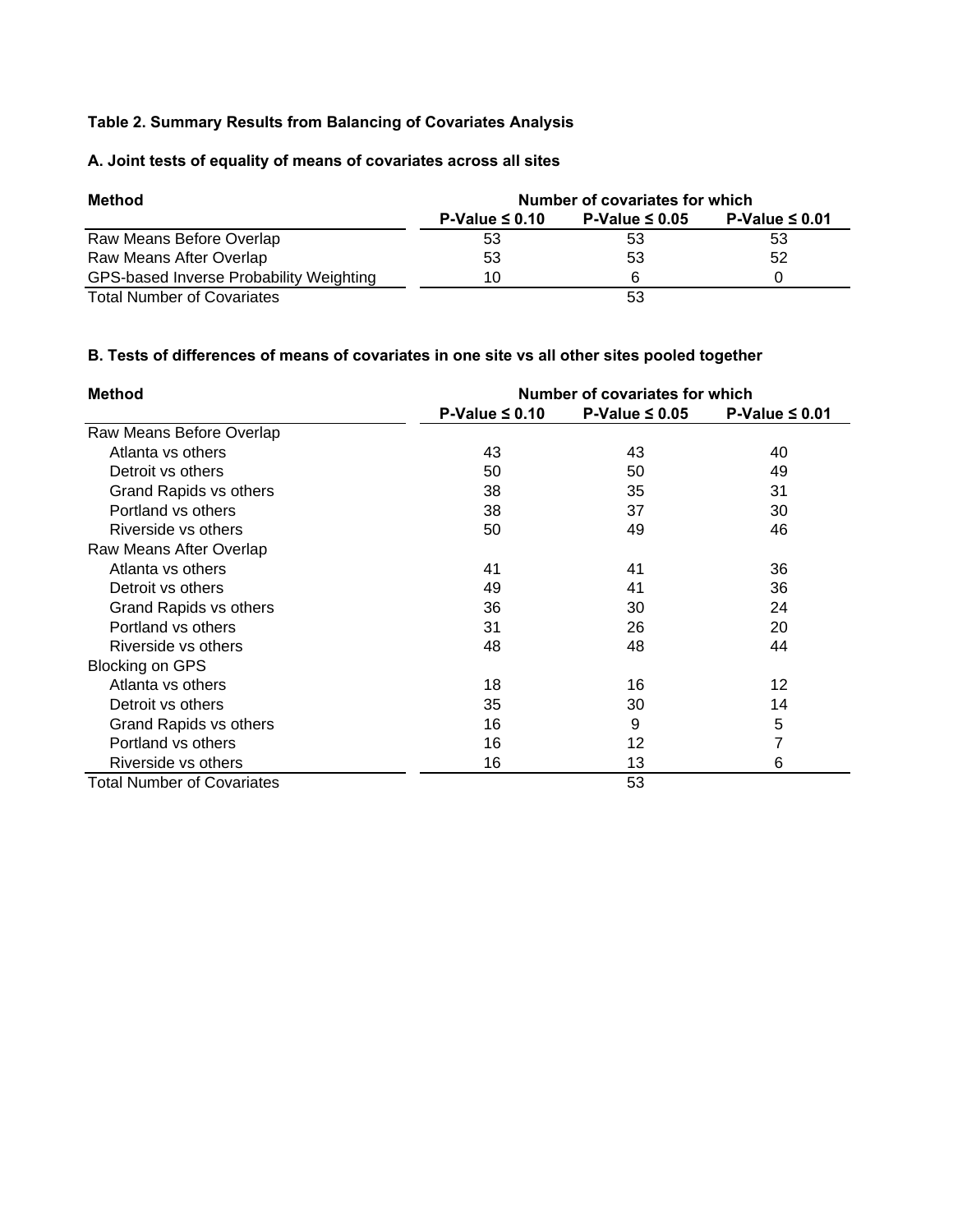#### **Table 3. Estimated Average Outcomes per Site and Bootstrap Confidence Intervals Outcome: Number of Quarters Employed in Two Years after Random Assignment**

| <b>Estimator</b>        |            |            | <b>Outcome in Levels</b> |            |            | <b>Joint Equality</b> |            | <b>Outcome in Differences</b> |            | <b>Joint Equality</b> |               |                |
|-------------------------|------------|------------|--------------------------|------------|------------|-----------------------|------------|-------------------------------|------------|-----------------------|---------------|----------------|
|                         | <b>ATL</b> | <b>DET</b> | <b>GRP</b>               | <b>POR</b> | <b>RIV</b> | Test (p-value)        | <b>ATL</b> | <b>DET</b>                    | <b>GRP</b> | <b>POR</b>            | <b>RIV</b>    | Test (p-value) |
| RAW NO OV               | 2.5        | 2.2        | 2.8                      | 2.5        | 2.0        | 0.000                 | 0.6        | 0.8                           | 0.2        | 0.5                   | $-0.2$        | 0.000          |
|                         | [2.4, 2.5] | [2.2, 2.3] | [2.7, 2.8]               | [2.5, 2.6] | [1.9, 2.0] |                       | [0.6, 0.7] | [0.8, 0.8]                    | [0.2, 0.3] | [0.5, 0.6]            | $[-0.3,-0.1]$ |                |
| RAW_OV                  | 2.6        | 2.3        | 2.6                      | 2.4        | 1.8        | 0.000                 | 0.8        | 0.8                           | 0.5        | 0.8                   | 0.1           | 0.000          |
|                         | [2.5, 2.6] | [2.3, 2.3] | [2.6, 2.7]               | [2.4, 2.6] | [1.7, 1.8] |                       | [0.7, 0.8] | [0.8, 0.9]                    | [0.5, 0.5] | [0.8, 0.9]            | [0.0, 0.3]    |                |
| <b>Covariates-Based</b> |            |            |                          |            |            |                       |            |                               |            |                       |               |                |
| PM_X_NO_OV              | 2.5        | 2.3        | 2.5                      | 2.5        | 1.8        | 0.000                 | 0.8        | 0.6                           | 0.7        | 0.7                   | 0.1           | 0.000          |
|                         | [2.4, 2.5] | [2.3, 2.4] | [2.4, 2.5]               | [2.5, 2.6] | [1.6, 1.8] |                       | [0.8, 0.8] | [0.6, 0.7]                    | [0.6, 0.7] | [0.7, 0.7]            | $[-0.1, 0.1]$ |                |
| PM_X_OV                 | 4.0        | 3.8        | 3.8                      | 4.0        | 3.2        | 0.000                 | 2.2        | 1.9                           | 1.9        | 2.0                   | 1.4           | 0.000          |
|                         | [3.8, 4.4] | [3.6, 4.2] | [3.6, 4.3]               | [3.8, 4.4] | [3.0, 3.5] |                       | [2.2, 2.4] | [2.0, 2.1]                    | [1.9, 2.1] | [2.1, 2.3]            | [1.4, 1.5]    |                |
| PM X FLEX NO OV         | 3.7        | 3.5        | 3.6                      | 3.7        | 3.0        | 0.000                 | 1.7        | 1.6                           | 1.6        | 1.7                   | 1.0           | 0.000          |
|                         | [3.5, 4.0] | [3.3,3.9]  | [3.3, 3.9]               | [3.5, 4.0] | [2.7, 3.1] |                       | [1.5, 2.0] | [1.4, 1.9]                    | [1.4, 1.9] | [1.5, 2.0]            | [0.8, 1.1]    |                |
| PM X FLEX OV            | 4.0        | 3.7        | 3.7                      | 3.9        | 3.2        | 0.000                 | 2.1        | 1.8                           | 1.8        | 2.0                   | 1.3           | 0.000          |
|                         | [3.9, 4.4] | [3.6, 4.2] | [3.6, 4.1]               | [3.7, 4.2] | [3.0, 3.5] |                       | [2.1, 2.4] | [1.8, 2.2]                    | [1.8, 2.2] | [1.9, 2.3]            | [1.2, 1.5]    |                |
| <b>GPS-Based</b>        |            |            |                          |            |            |                       |            |                               |            |                       |               |                |
| PM_GPS_PAR_OV           | 2.6        | 2.3        | 2.3                      | 2.6        | 1.9        | 0.001                 | 0.8        | 0.6                           | 0.6        | 0.9                   | 0.2           | 0.351          |
|                         | [2.6, 2.7] | [2.2, 2.3] | [2.3, 2.4]               | [2.5, 2.9] | [1.7, 1.8] |                       | [0.8, 0.9] | [0.6, 0.7]                    | [0.6, 0.6] | [0.7, 1.1]            | [0.1, 0.3]    |                |
| PM GPS NPR OV           | 2.3        | 2.6        | $2.2\phantom{0}$         | 2.5        | 1.9        | 0.805                 | 0.7        | 0.6                           | 0.5        | 1.0                   | 0.3           | 0.256          |
|                         | [2.6, 2.8] | [2.3, 2.6] | [2.3, 2.4]               | [2.2, 2.7] | [1.5, 3.4] |                       | [0.6, 0.8] | [0.4, 0.9]                    | [0.4, 0.5] | [0.6, 1.2]            | [0.1, 0.5]    |                |
| IPW OV                  | 2.5        | 2.4        | $2.2\phantom{0}$         | 2.4        | 1.8        | 0.774                 | 0.7        | 0.7                           | 0.6        | 0.9                   | 0.1           | 0.499          |
|                         | [2.4, 2.6] | [2.2, 2.4] | [2.3, 2.4]               | [2.3, 2.8] | [1.7, 1.9] |                       | [0.7, 0.7] | [0.5, 0.7]                    | [0.5, 0.6] | [0.7, 1.2]            | [0.0, 0.1]    |                |
| IPW_X_OV                | 2.5        | 2.1        | 2.8                      | 2.5        | 1.9        | 0.000                 | 0.5        | 0.7                           | 0.4        | 0.8                   | 0.1           | 0.000          |
|                         | [2.5, 2.6] | [2.0, 2.2] | [2.8, 2.8]               | [2.4, 2.7] | [1.7, 1.9] |                       | [0.5, 0.7] | [0.6, 0.8]                    | [0.4, 0.5] | [0.7, 1.0]            | $[-0.2, 0.1]$ |                |

Notes: Bootstrap Confidence Intervals between brackets (based on 500 replications).

The outcome in differences substracts the outcome in years 1 and 2 before Random Assignment from the outcome in levels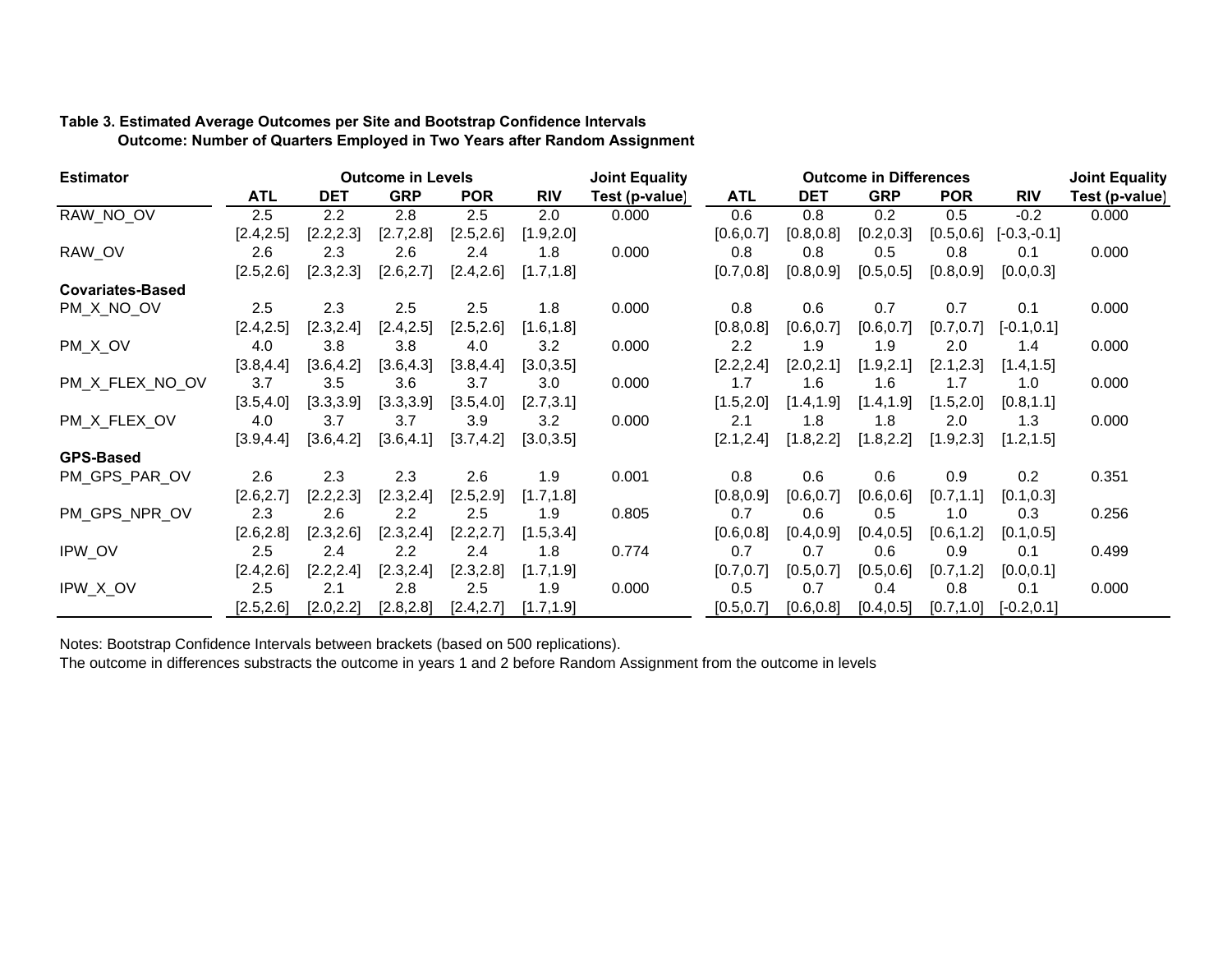#### **Table 4. Estimated Average Outcomes per Site and Bootstrap Confidence Interval**

 **Outcome: Number of Quarters Employed in Two Years after Random Assignment Adjusted by Local Economic Conditions After RA** 

| <b>Estimator</b>        |            |                             | <b>Outcome in Levels</b>                                                   |               |                                                                            | <b>Joint Equality</b> |            | <b>Outcome in Differences</b> | <b>Joint Equality</b> |            |                             |                |
|-------------------------|------------|-----------------------------|----------------------------------------------------------------------------|---------------|----------------------------------------------------------------------------|-----------------------|------------|-------------------------------|-----------------------|------------|-----------------------------|----------------|
|                         | <b>ATL</b> | <b>DET</b>                  | <b>GRP</b>                                                                 | <b>POR</b>    | <b>RIV</b>                                                                 | Test (p-value)        | <b>ATL</b> | <b>DET</b>                    | <b>GRP</b>            | <b>POR</b> | <b>RIV</b>                  | Test (p-value) |
| RAW_NO_OV               | 0.1        | $-0.2$                      | 0.2                                                                        | 0.0           | $-0.1$                                                                     | 0.008                 | 0.1        | 0.2                           | $-0.1$                | $-0.1$     | $-0.1$                      | 0.186          |
|                         | [0.1, 0.2] | $[-0.1,-0.1]$               | [0.1, 0.3]                                                                 |               | $[-0.1, 0.0]$ $[-0.2, -0.1]$                                               |                       | [0.0, 0.1] | [0.2, 0.3]                    | $[-0.1, 0.0]$         |            | $[-0.1, 0.0]$ $[-0.2, 0.0]$ |                |
| RAW_OV                  | 0.2        | -0.1                        | 0.0                                                                        | $-0.1$        | $-0.2$                                                                     | 0.000                 | 0.2        | 0.2                           | 0.2                   | 0.1        | 0.2                         | 0.992          |
|                         | [0.2, 0.3] | $[-0.1, 0.0]$               | [0.0, 0.1]                                                                 |               | $[-0.2, 0.0]$ $[-0.3, -0.2]$                                               |                       | [0.2, 0.3] | [0.2, 0.3]                    | [0.2, 0.2]            | [0.2, 0.3] | [0.1, 0.4]                  |                |
| <b>Covariates-Based</b> |            |                             |                                                                            |               |                                                                            |                       |            |                               |                       |            |                             |                |
| PM_X_NO_OV              | 0.1        | 0.0                         | $-0.1$                                                                     | 0.0           | $-0.3$                                                                     | 0.000                 | 0.2        | 0.1                           | 0.3                   | 0.2        | 0.1                         | 0.109          |
|                         | [0.1, 0.1] | [0.0, 0.0]                  | $[-0.2,-0.1]$                                                              | [0.0, 0.1]    | $[-0.4,-0.2]$                                                              |                       | [0.2, 0.3] | [0.1, 0.1]                    | [0.3, 0.3]            | [0.2, 0.3] | [0.0, 0.2]                  |                |
| PM_X_OV                 | $-0.6$     | $-0.9$                      | $-1.1$                                                                     | $-0.9$        | $-1.2$                                                                     | 0.000                 | 1.4        | 1.1                           | 1.3                   | 1.2        | 1.2                         | 0.000          |
|                         |            |                             | $[-0.9, -0.2]$ $[-1.1, -0.4]$ $[-1.3, -0.6]$ $[-1.1, -0.5]$ $[-1.4, -0.8]$ |               |                                                                            |                       | [1.4, 1.5] | [1.2, 1.3]                    | [1.3, 1.5]            | [1.3, 1.5] | [1.2, 1.3]                  |                |
| PM X FLEX NO OV         | $-1.0$     | $-1.2$                      | $-1.3$                                                                     | $-1.2$        | $-1.4$                                                                     | 0.000                 | 0.9        | 0.7                           | 1.0                   | 0.9        | 0.8                         | 0.068          |
|                         |            |                             |                                                                            |               | $[-1.2, -0.7]$ $[-1.4, -0.8]$ $[-1.6, -0.9]$ $[-1.4, -0.9]$ $[-1.6, -1.2]$ |                       | [0.7, 1.2] | [0.6, 1.1]                    | [0.8, 1.3]            | [0.7, 1.2] | [0.6, 0.9]                  |                |
| PM X FLEX OV            | $-0.7$     | $-1.0$                      | $-1.1$                                                                     | $-1.0$        | $-1.2$                                                                     | 0.000                 | 1.3        | 1.0                           | 1.2                   | 1.2        | 1.1                         | 0.001          |
|                         |            |                             |                                                                            |               | $[-0.8, -0.3]$ $[-1.1, -0.5]$ $[-1.3, -0.7]$ $[-1.2, -0.6]$ $[-1.4, -0.9]$ |                       | [1.2, 1.6] | [1.0, 1.4]                    | [1.2, 1.6]            | [1.1, 1.5] | [1.0, 1.3]                  |                |
| <b>GPS-Based</b>        |            |                             |                                                                            |               |                                                                            |                       |            |                               |                       |            |                             |                |
| PM_GPS_PAR_OV           | 0.3        | $-0.1$                      | $-0.2$                                                                     | $-0.1$        | $-0.1$                                                                     | 0.000                 | 0.3        | 0.1                           | 0.3                   | 0.3        | 0.3                         | 0.200          |
|                         | [0.3, 0.4] |                             | $[-0.2, 0.0]$ $[-0.3, -0.2]$                                               | $[-0.2, 0.2]$ | $[-0.4,-0.2]$                                                              |                       | [0.2, 0.3] | [0.1, 0.2]                    | [0.2, 0.3]            | [0.0, 0.4] | [0.2, 0.3]                  |                |
| PM GPS NPR OV           | 0.0        | 0.2                         | $-0.4$                                                                     | $-0.2$        | $-0.2$                                                                     | 0.772                 | 0.2        | 0.0                           | 0.2                   | 0.3        | 0.4                         | 0.757          |
|                         | [0.2, 0.5] |                             | $[-0.1, 0.3]$ $[-0.3, -0.2]$ $[-0.4, 0.1]$                                 |               | $[-0.6, 1.4]$                                                              |                       | [0.1, 0.2] | $[-0.1, 0.3]$                 | [0.0, 0.2]            | [0.0, 0.6] | [0.1, 0.6]                  |                |
| IPW_OV                  | 0.1        | 0.0                         | $-0.4$                                                                     | $-0.2$        | $-0.2$                                                                     | 0.001                 | 0.1        | 0.1                           | 0.2                   | 0.2        | 0.1                         | 0.290          |
|                         | [0.1, 0.3] |                             | $[-0.1, 0.1]$ $[-0.3, -0.2]$ $[-0.4, 0.2]$                                 |               | $[-0.4,-0.2]$                                                              |                       | [0.1, 0.2] | [0.0, 0.2]                    | [0.2, 0.2]            | [0.0, 0.5] | [0.1, 0.2]                  |                |
| IPW_X_OV                | 0.2        | $-0.2$                      | 0.2                                                                        | $-0.2$        | $-0.1$                                                                     | 0.000                 | 0.0        | 0.2                           | 0.1                   | 0.0        | 0.2                         | 0.199          |
|                         |            | $[0.2, 0.3]$ $[-0.4, -0.1]$ | [0.2, 0.2]                                                                 |               | $[-0.3, 0.0]$ $[-0.4, -0.2]$                                               |                       | [0.0, 0.2] | [0.0, 0.3]                    | [0.0, 0.1]            | [0.0, 0.2] | $[-0.1, 0.2]$               |                |

Notes: Bootstrap Confidence Intervals between brackets (based on 500 replications).

The outcome in differences substracts the outcome in years 1 and 2 before Random Assignment from the outcome in levels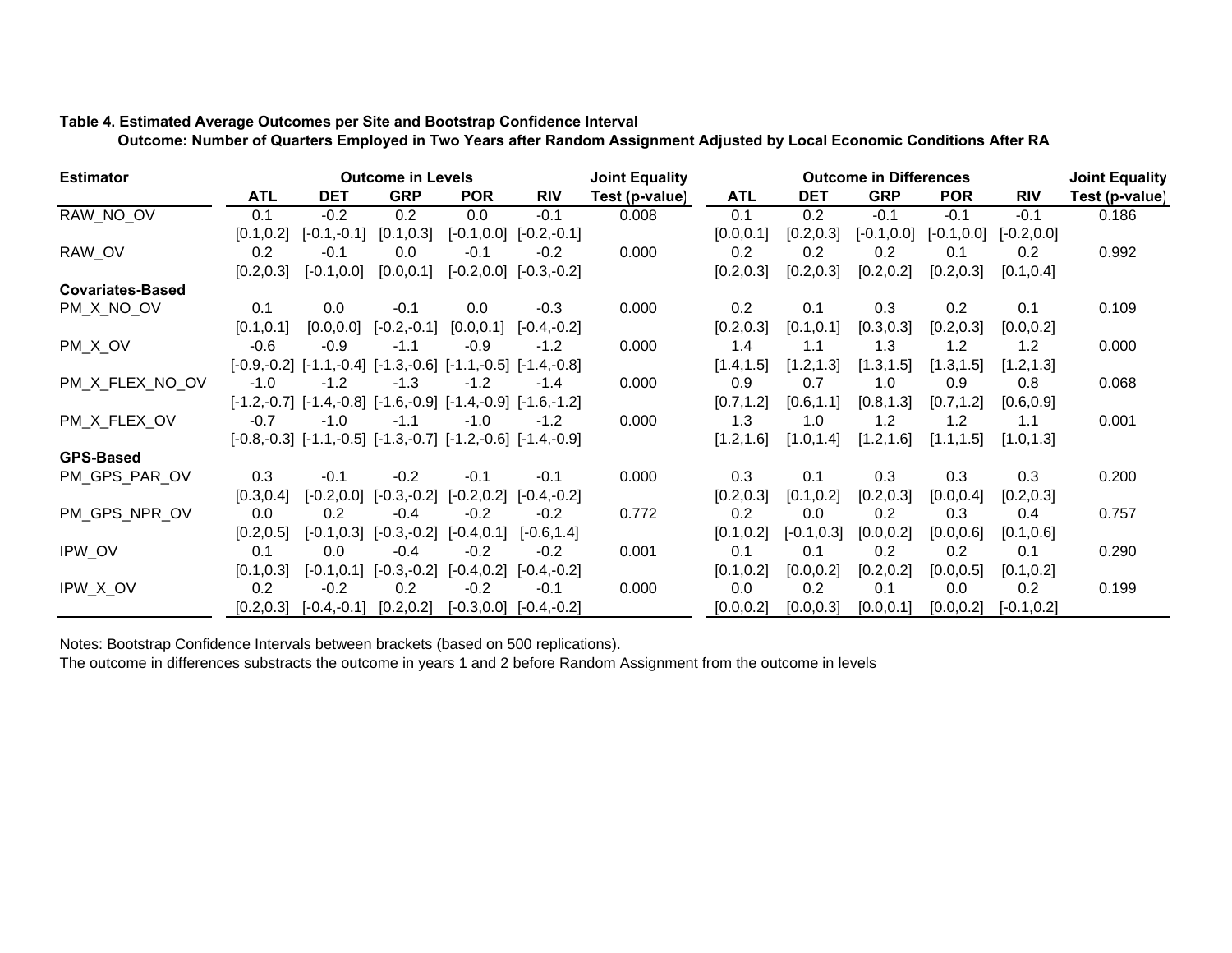### Figure 1a: Comparison of Covariates−Based Estimators Outcome: Number qtrs employed in 2 years after RA

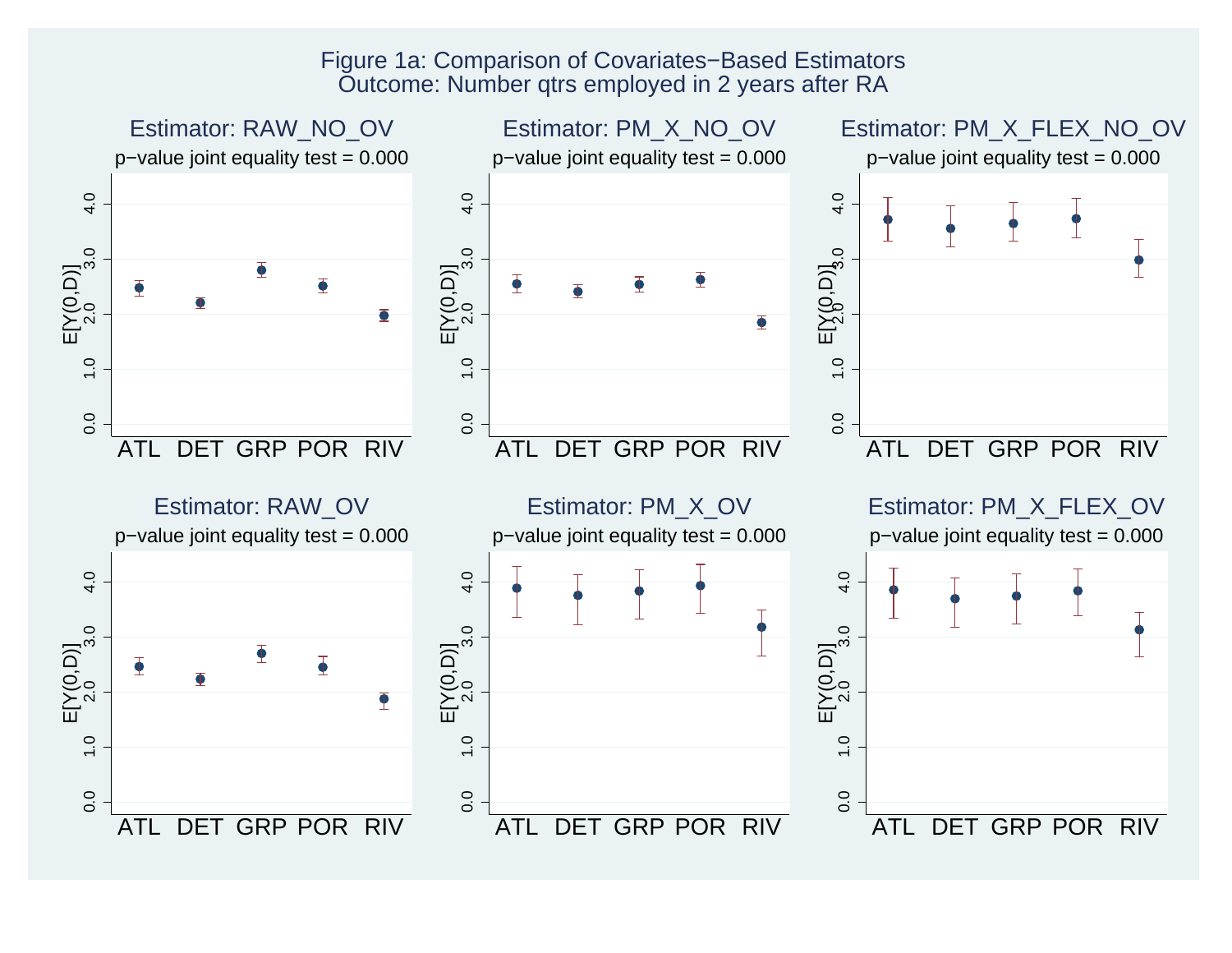### Figure 1b: Comparison of GPS−Based Estimators Outcome: Number qtrs employed in 2 years after RA

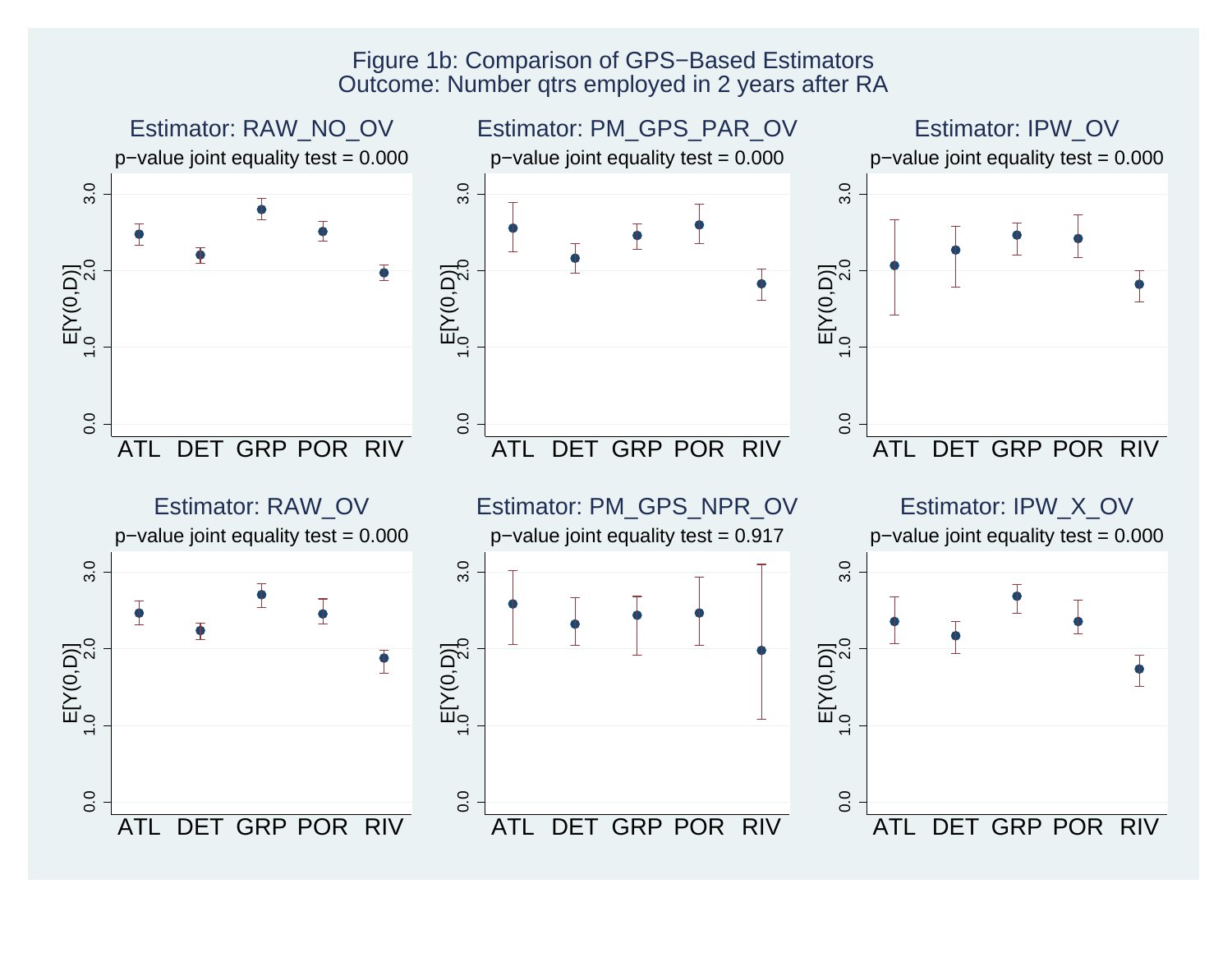### Figure 2a: Comparison of Covariates−Based Estimators Outcome: Number qtrs employed in 2 years after RA − DID

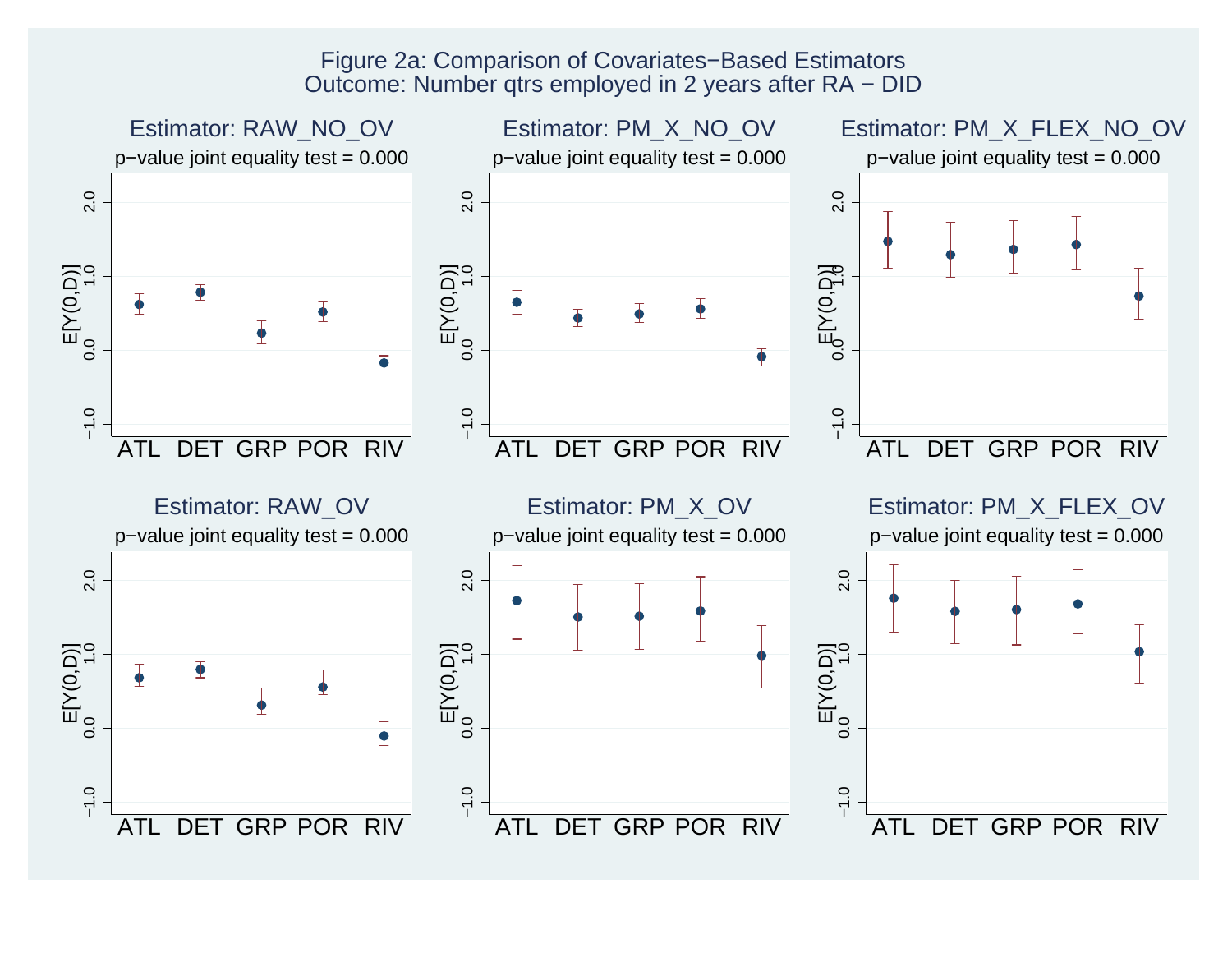### Figure 2b: Comparison of GPS−Based Estimators Outcome: Number qtrs employed in 2 years after RA − DID

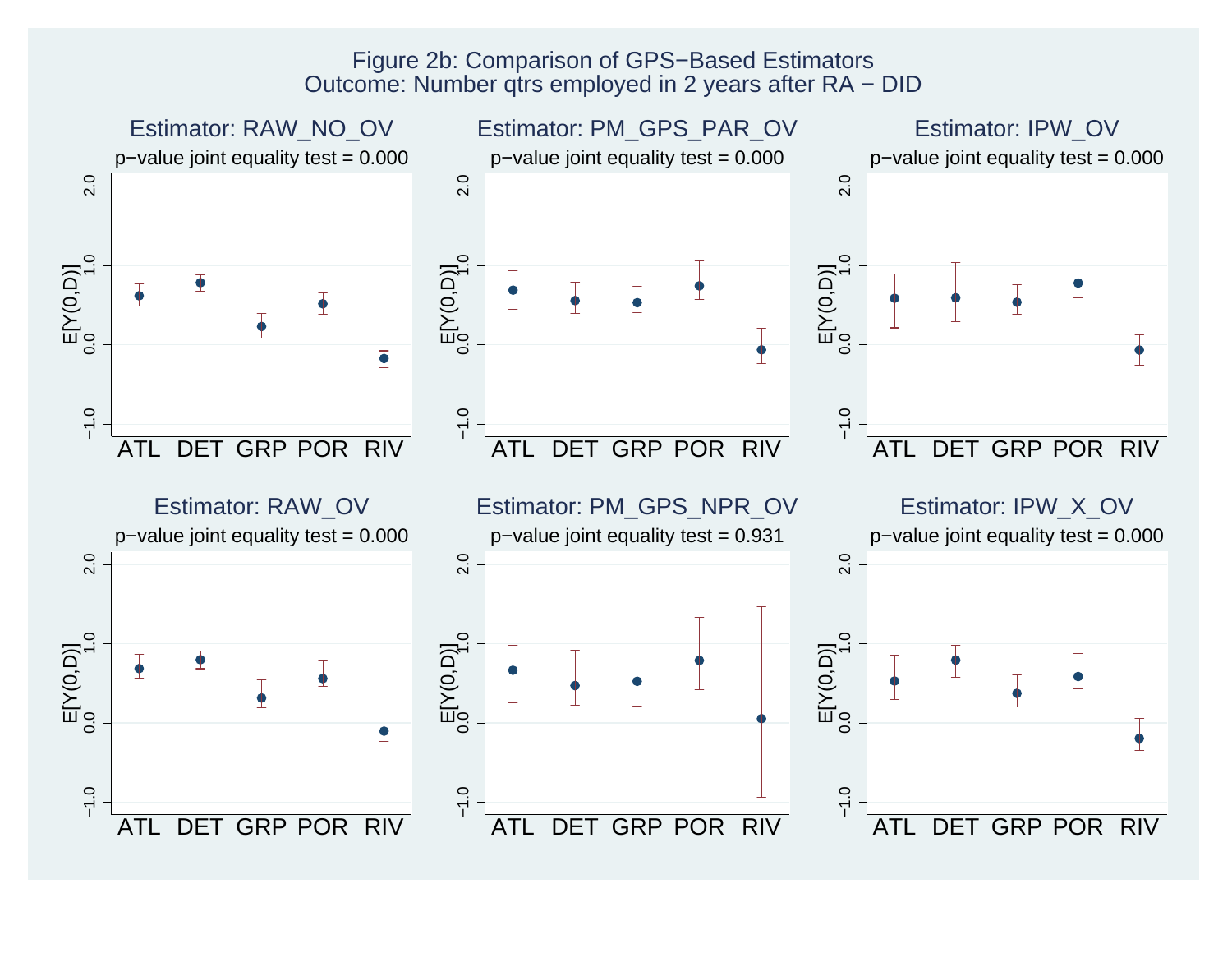### Figure 3a: Comparison of Covariates−Based Estimators Outcome: Number qtrs employed in 2 years after RA (adjusted by LEC)

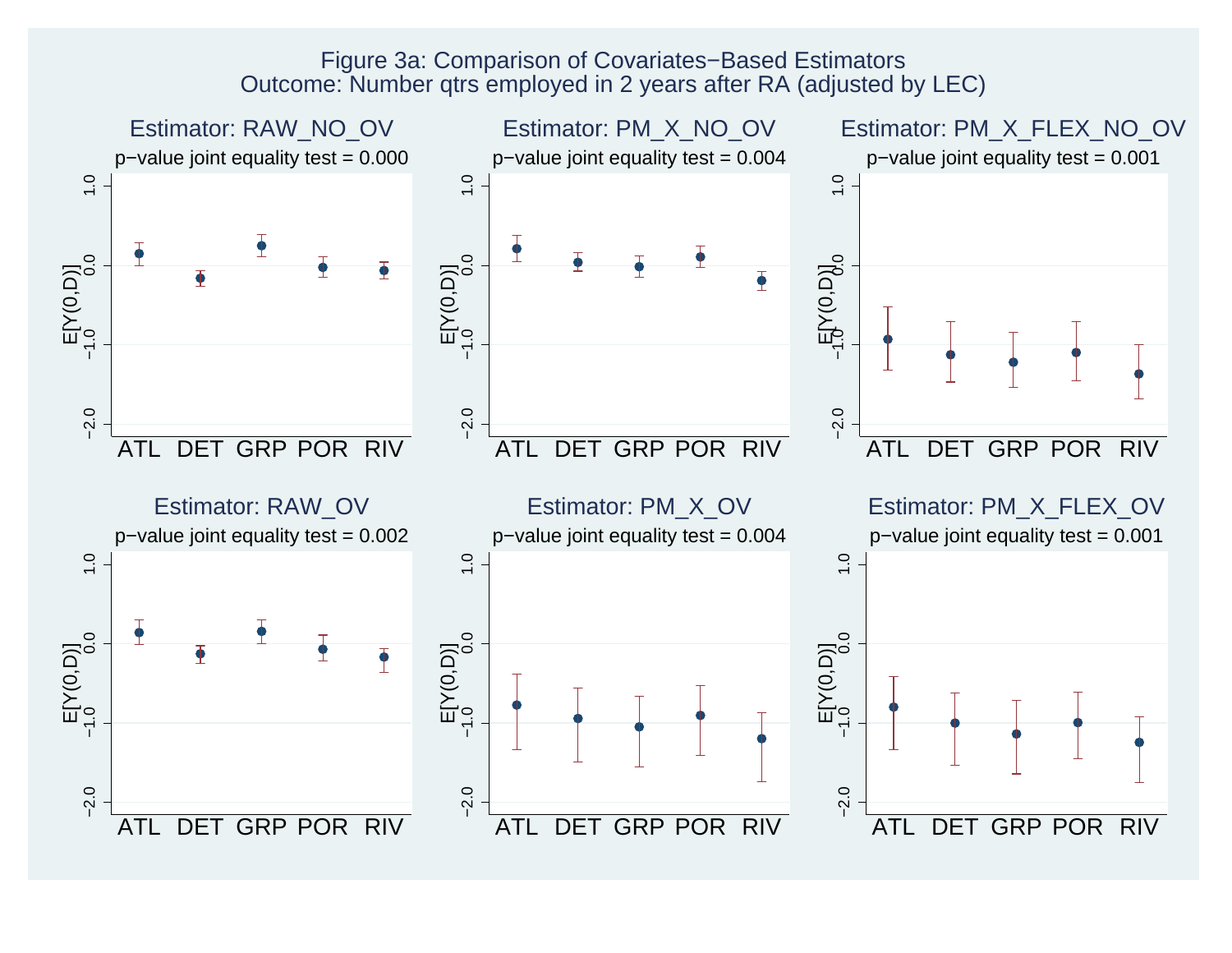### Figure 3b: Comparison of GPS−Based Estimators Outcome: Number qtrs employed in 2 years after RA (adjusted by LEC)

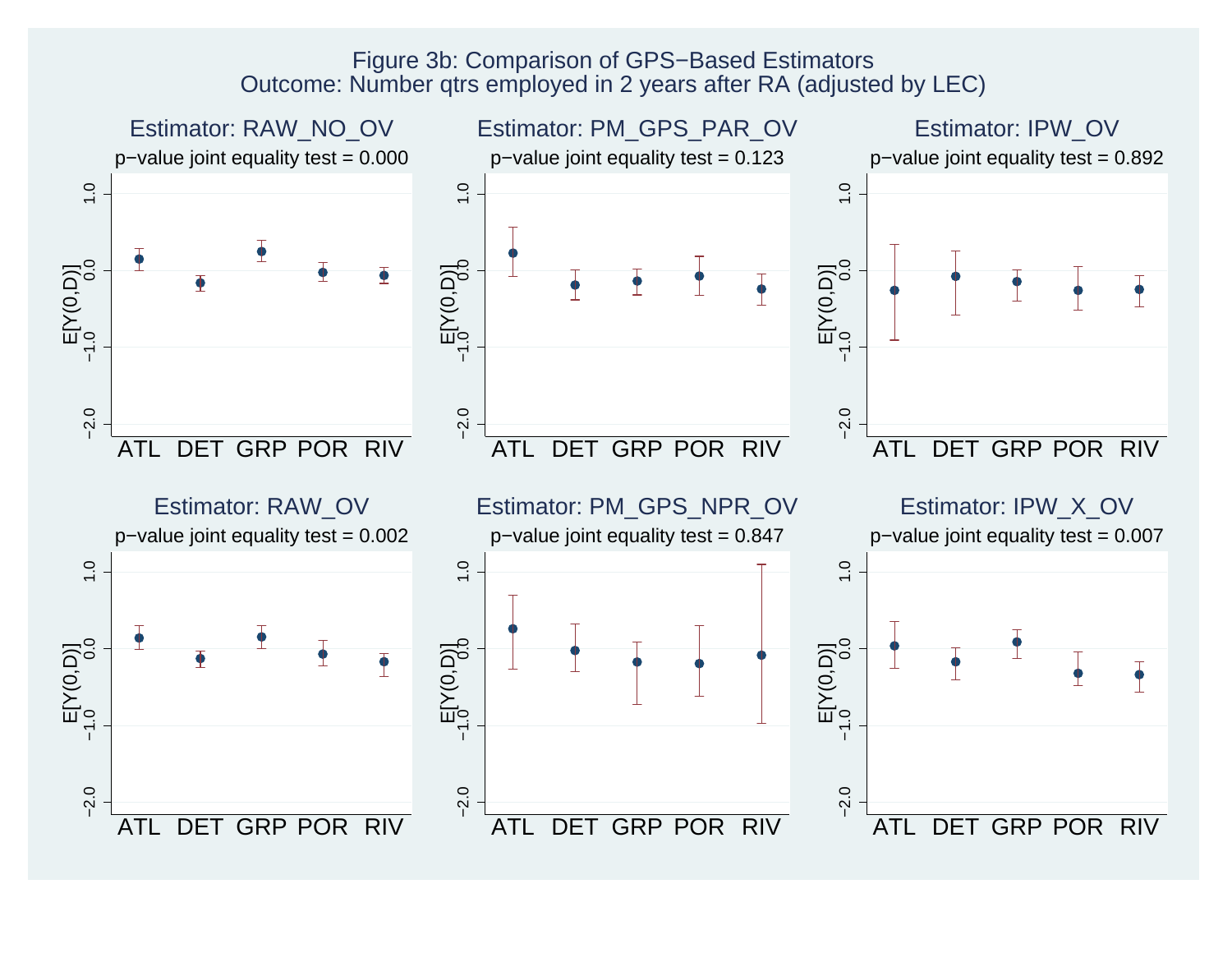### Figure 4a: Comparison of Covariates−Based Estimators Outcome: Number qtrs employed in 2 years after RA − DID (adjusted by LEC)

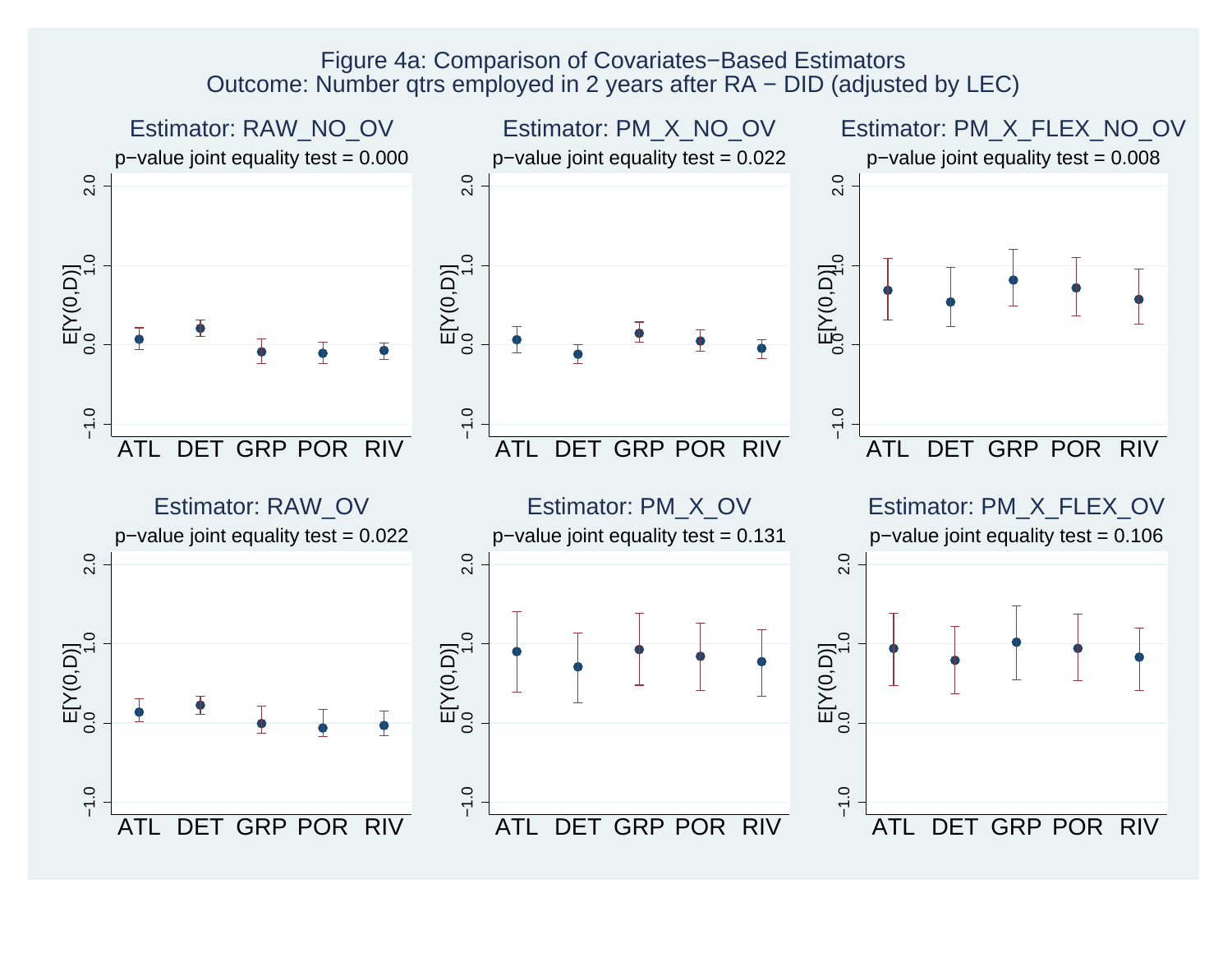### Figure 4b: Comparison of GPS−Based Estimators Outcome: Number qtrs employed in 2 years after RA − DID (adjusted by LEC)